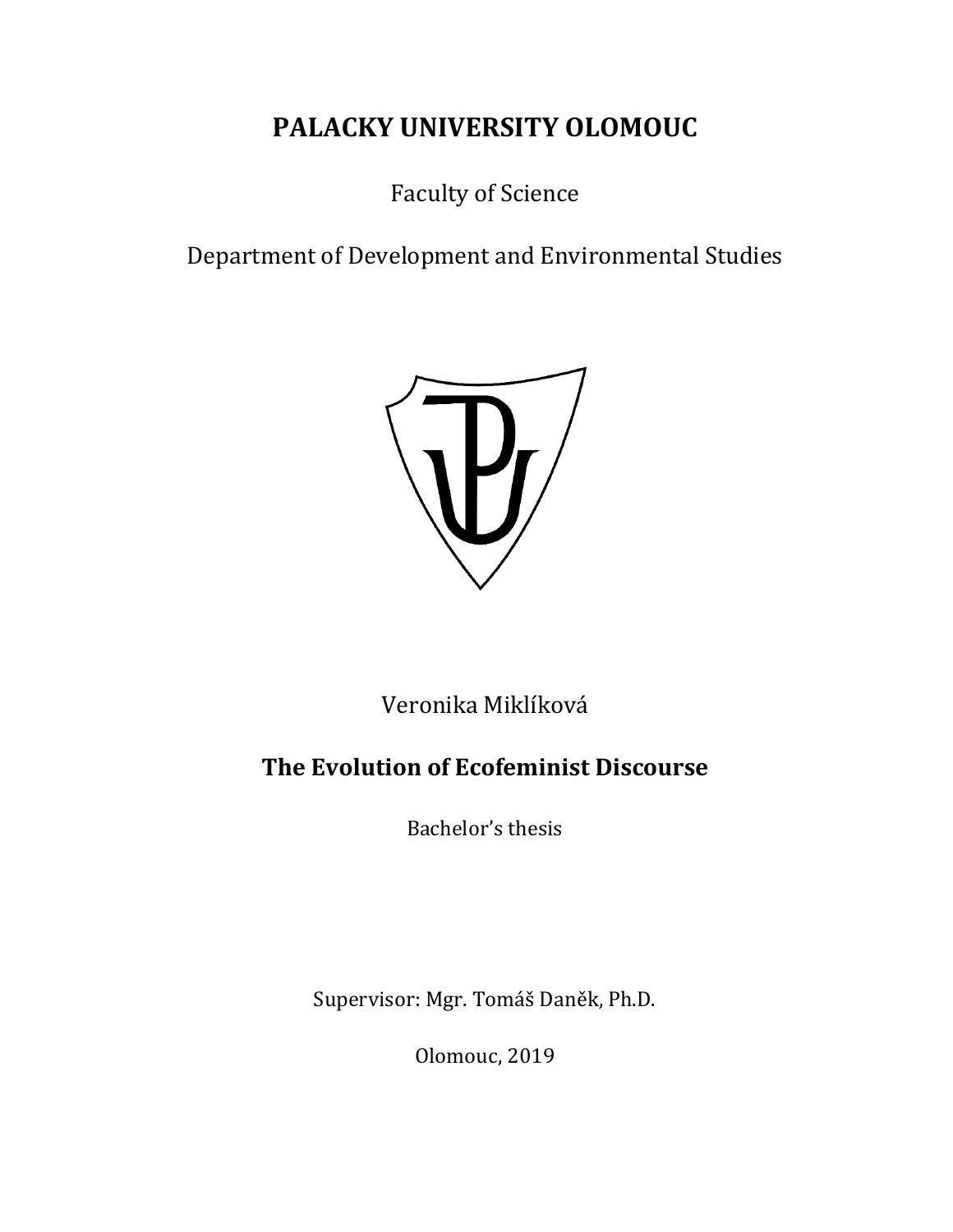#### **Declaration**

Hereby, I declare in lieu of oath that this bachelor thesis focused on the topic: The Evolution of Ecofeminist Discourse was written by myself under the professional supervision of Mgr. Tomáš Daněk, Ph.D. All information derived from the work of others has been acknowledged in the text and the list of references is given.

Olomouc, 5th May, 2019 ….…………………………………………..

Signature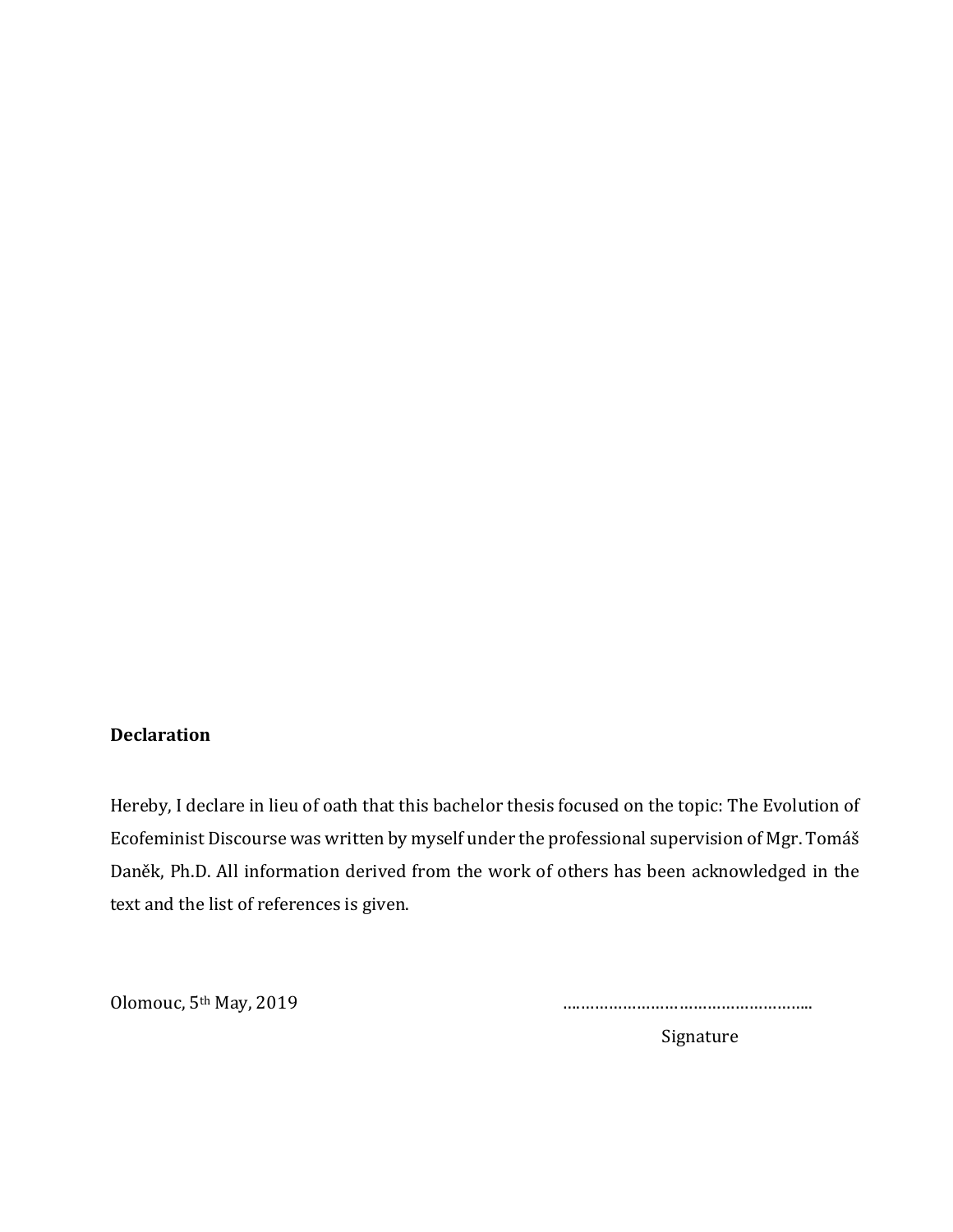#### **Acknowledgement**

I would like to express my gratitude to my supervisor Mgr. Tomáš Daněk, Ph.D. for his valuable advice, immense patience and food for thought not only during the formation of this thesis but throughout my whole Bachelor study. I am grateful to my family, boyfriend and close friends for their everyday unlimited support and positivity.

Furthermore, I would like to give thanks to all the inspiring people from social justice and environmental movement that I have met or read about in my life. I believe that their stories have shaped me to some extent and helped me to find the purpose that I feel in my life and whose actions keep me going, because I am convinced that without their positive impact on this planet I would be probably experiencing (not only) environmental grief in thinking about all the horrors that have been and are still happening to nature, animals, and people every single moment of my life.

Given the topic of this thesis, I would be ashamed to not express my gratitude to the nature and all its living beings, the animals, the plants, the forests, the rivers, the mountains, which remind me that life still can be beautiful and without them we would not be able to exist.

Since I left Bosnia and Hercegovina, where I had spent some time helping out in refugee camps, I have had this strong feeling that I often try to remind of myself, which applies not only for the refugee crisis, but to life on this planet and all the living creatures on it.

*The fact that this world is so immensely unfair does not give us permission to close our eyes and not think and not strive for a better one - more fair and more just, where every single life matters and where we care about one another, no matter who we are and where we come from.*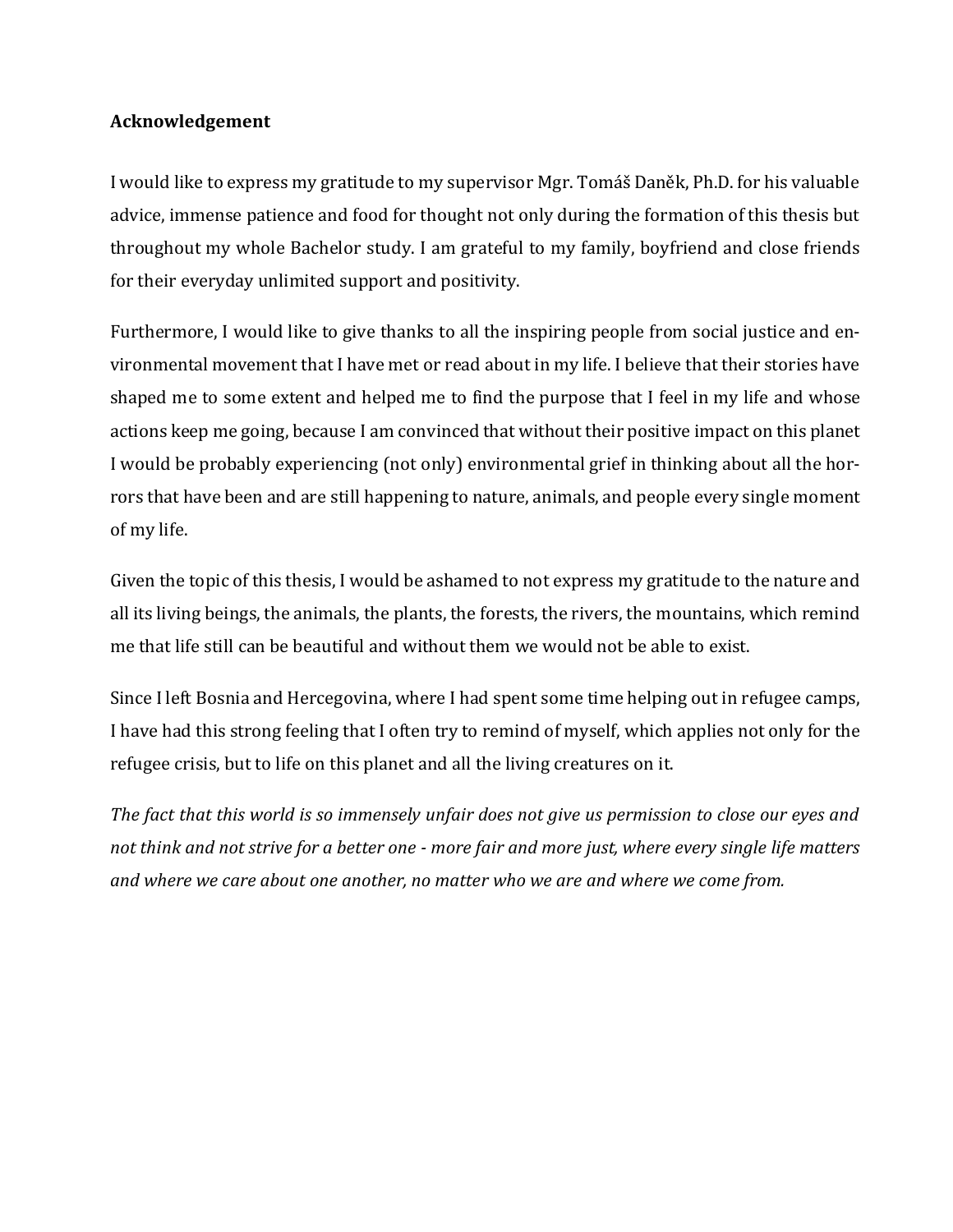UNIVERZITA PALACKÉHO V OLOMOUCI Přírodovědecká fakulta Akademický rok: 2017/2018

# ZADÁNÍ BAKALÁŘSKÉ PRÁCE

(PROJEKTU, UMĚLECKÉHO DÍLA, UMĚLECKÉHO VÝKONU)

|                | Jméno a příjmení: Veronika MIKLÍKOVÁ                               |
|----------------|--------------------------------------------------------------------|
| Osobní číslo:  | R16439                                                             |
|                | Studijní program: B1301 Geografie                                  |
| Studijní obor: | Mezinárodní rozvojová studia                                       |
| Název tématu:  | Proměna ekofeministického diskurzu                                 |
|                | Zadávající katedra: Katedra rozvojových a environmentálních studií |

#### Zásady pro vypracování:

Bakalářská práce se bude zabývat ekofeminismem, tzn. feministickým proudem poukazujícím na analogii mezi útiskem žen a vykořisťováním přírody a snažícím se o znovuvytvoření rovnováhy mezi člověkem a přírodou. Práce představí ekofeministický diskurz nejvýznačnějších autorek a autorů a jejich myšlenky a poukáže na posun od prvotní ekofeministické literatury 60. a 70. let až do nynějška.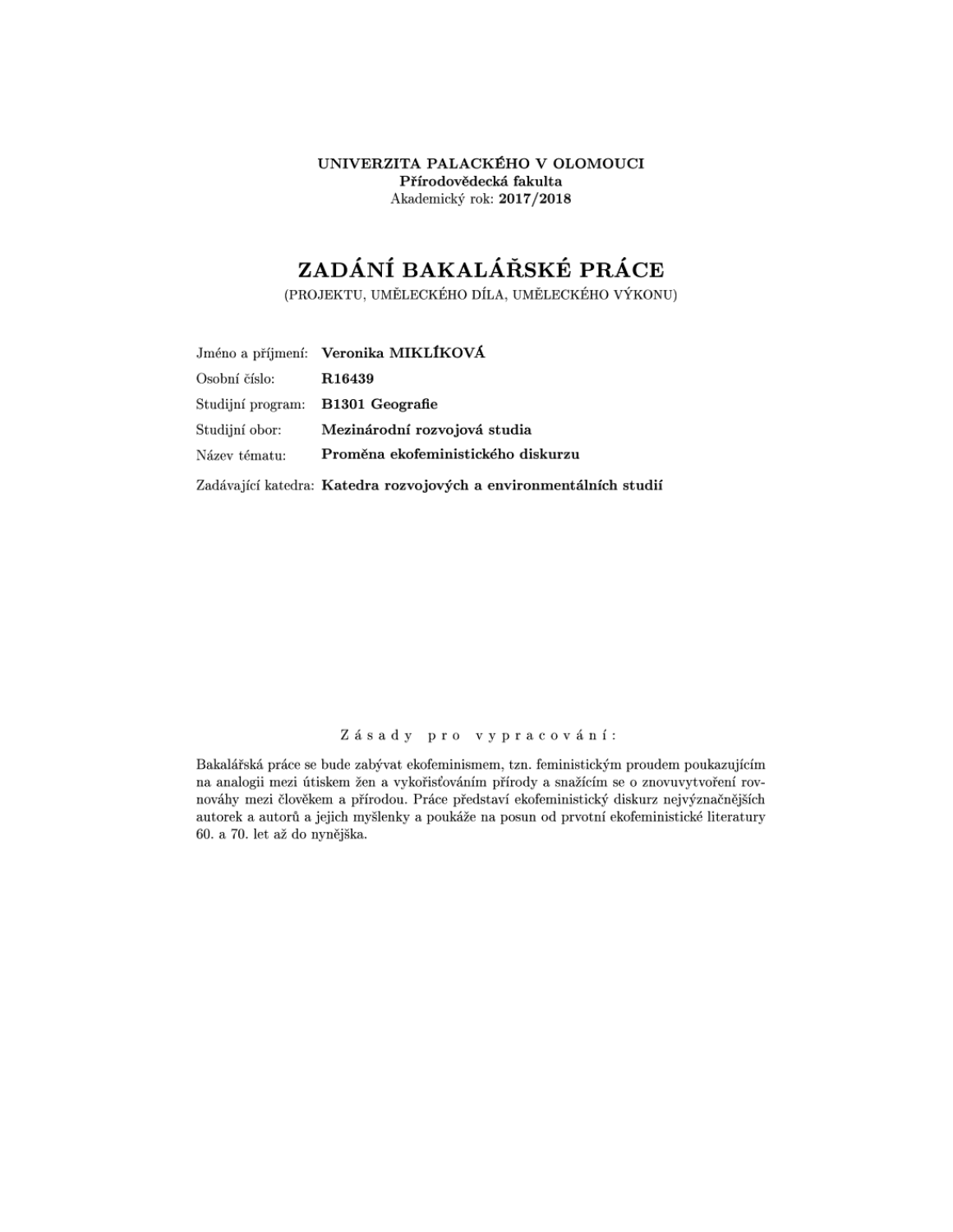Rozsah grafických prací: dle potřeby Rozsah pracovní zprávy:  $10 - 15$  tisíc slov Forma zpracování bakalářské práce: tištěná/elektronická

Seznam odborné literatury:

Gaard, G. 1993. Ecofeminism: women, animals, nature. Philadelphia: Temple University Press. Mathews, F. 2003. For love of matter: a contemporary panpsychism. Albany: State University of New York Press. Merchant, C. 1980. The death of nature: women, ecology, and the scientific revolution. New York: Harper & Row. Mies, M., Shiva, V. 2014. Ecofeminism. London: Zed Books. Plumwood, V. 1991. Nature, Self, and Gender: Feminism, Environmental Philosophy, and the Critique of Rationalism. Hypatia: Ecological Feminism  $6(1)$ , 3-27. Plumwood, V. 1993. Feminism and the Mastery of Nature. London: Routledge. Plumwood, V. 2002. Environmental culture: the ecological crisis of reason. New York: Routledge. Pratt, V., Howarth, J., Brady E. 2000. Environment and philosophy. London: Routledge. Salleh, A. 1984. Deeper than Deep Ecology. Environmental Ethics 6(4), 339-345 Shiva, V. 1998. Staying alive: women, ecology, and survival in India. New Delhi: Kali for Women.

| Vedoucí bakalářské práce:      | Mgr. Tomáš Daněk, Ph.D.                        |  |  |
|--------------------------------|------------------------------------------------|--|--|
|                                | Katedra rozvojových a environmentálních studií |  |  |
| Datum zadání bakalářské práce: | 10. dubna 2018                                 |  |  |

L.S.

Termín odevzdání bakalářské práce: 13. dubna 2019

doc. RNDr. Martin Kubala, Ph.D. děkan

doc. RNDr. Pavel Nováček, CSc. vedoucí katedry

V Olomouci dne 11. května 2018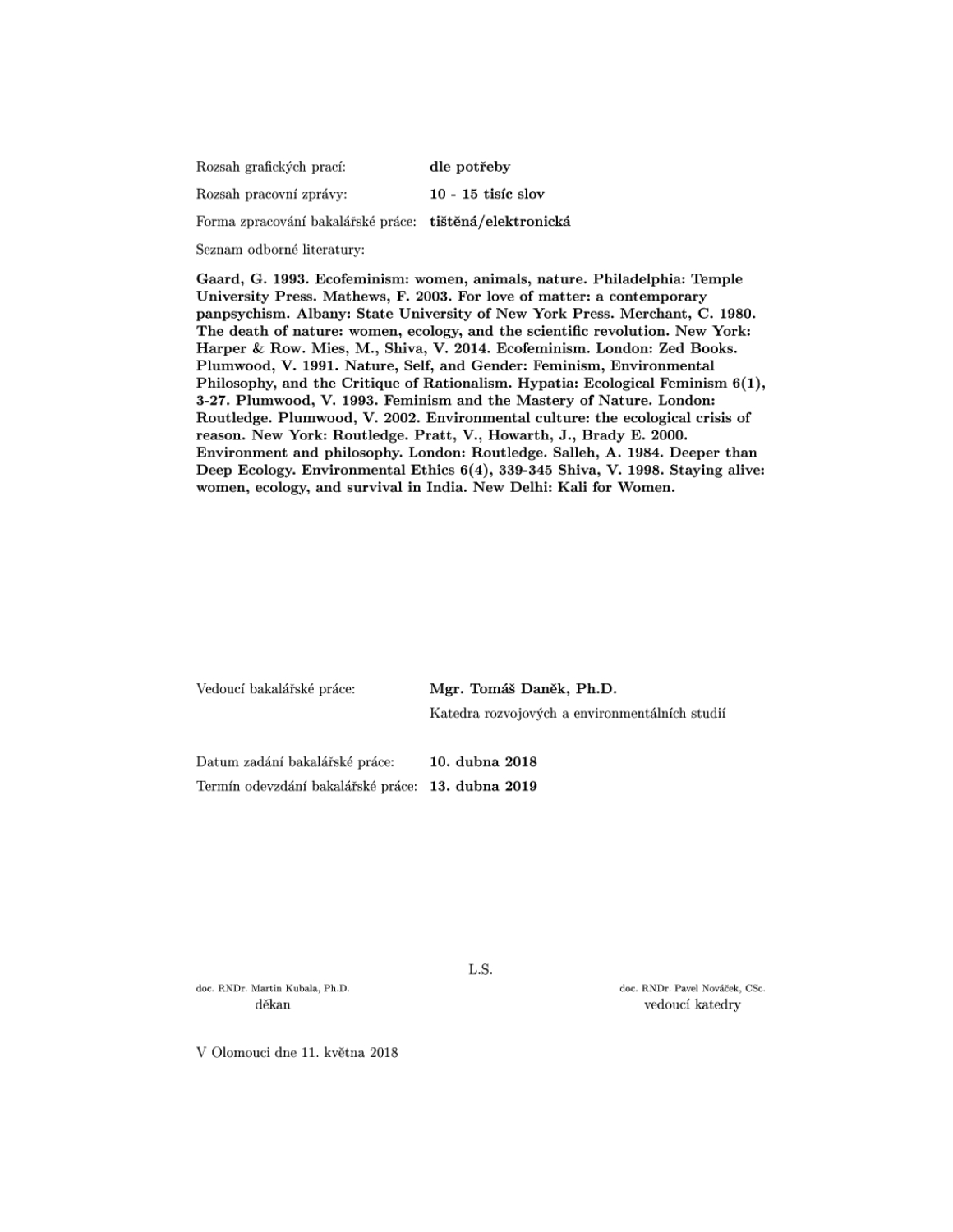#### **Abstract**

This bachelor thesis focuses on ecofeminism, a diverse social, academic, activist and political movement that shows the parallels between the exploitation and oppression of nature and women and seeks for recreation of harmony between nature and humankind. Firstly, to put ecofeminism into context, this thesis summarizes history of feminism and then presents the main points and tenets of the ecofeminist theory and how is ecofeminism perceived by chosen ecofeminists, namely Carolyn Merchant, Karen Warren, Val Plumwood, and Vandana Shiva. Afterwards, the thesis focuses on presenting and summarizing the ideas and theory within specific topics that chosen ecofeminists focus on in their work and which, according to them, are the reason of the current environmental and social crisis. The topics discussed in the thesis are the conceptual connections between women and nature and the concepts falling within them – concept of the Other, oppressive conceptual framework, value dualism, use of controlling imagery that naturalizes women and feminizes nature. Critique of ecofeminism, also included in discussion, offers a critical reflection from outside the movement on the meaning and possible weaknesses of the ecofeminist movement.

**Key words:** ecofeminism, feminism, environmentalism, nature, woman, ethics, movement, Carolyn Merchant, Karen Warren, Val Plumwood, Vandana Shiva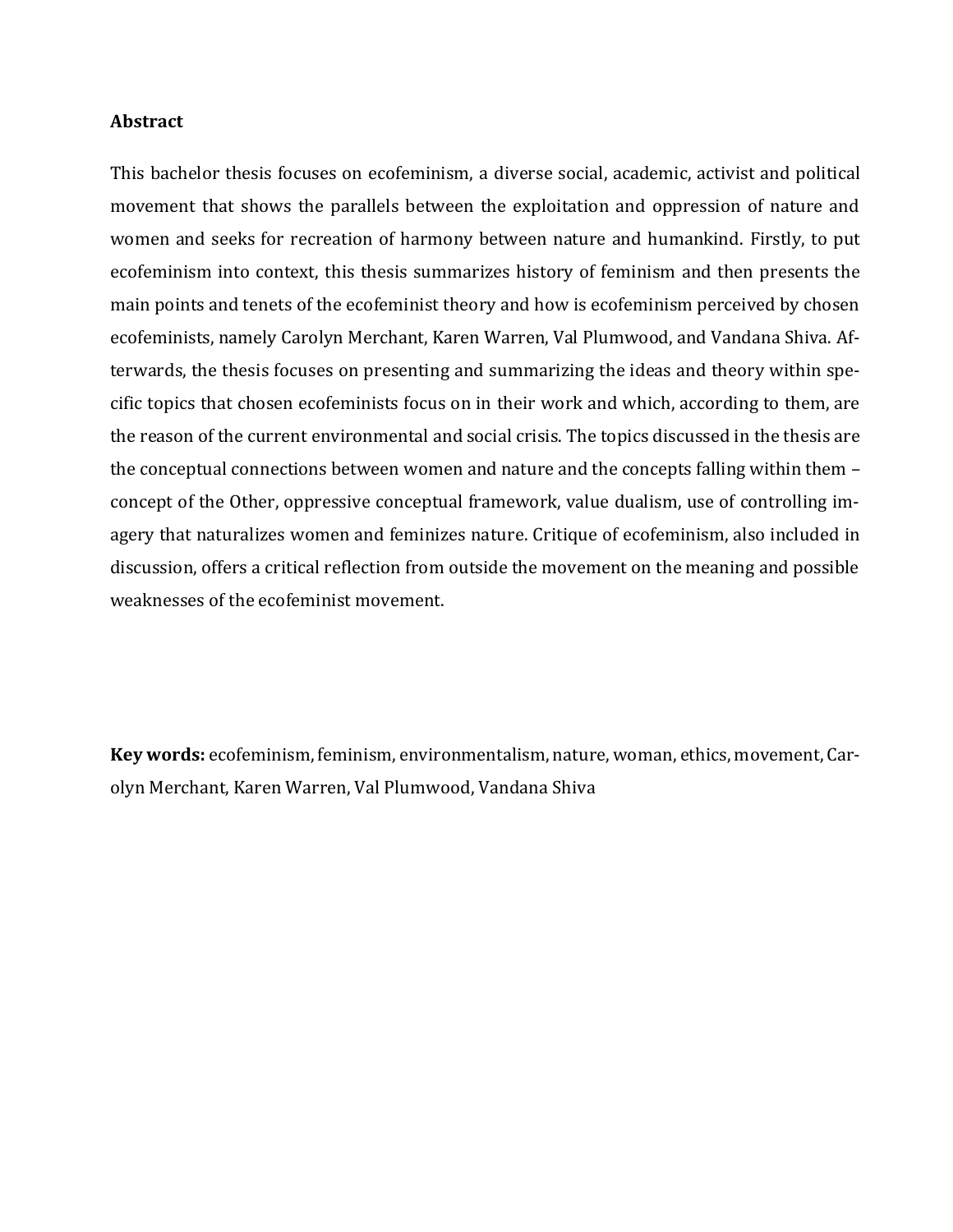#### **Abstrakt**

Bakalářská práce se zabývá ekofeminismem, různorodým sociálním, akademickým, aktivistickým a politickým hnutím, poukazujícím na analogii mezi útiskem a vykořisťováním přírody a žen, snažícím se o znovuvytvoření rovnováhy mezi člověkem a přírodou. Práce, pro zasazení ekofeminismu do kontextu, nejprve shrnuje historii feminismu a poté představuje základní prvky ekofeministické teorie a to, jak ekofeminismus vnímají vybrané ekofeministky Carolyn Merchant, Karen Warren, Val Plumwood a Vandana Shiva. Poté se práce zaměřuje na představení a shrnutí myšlenek a teorie v rámci specifických témat, kterými se vybrané ekofeministky zaobírají, a která jsou dle nich důvodem dnešní environmentální a sociální krize. Probíranými tématy jsou konceptuální spojení mezi ženou a přírodou a pod ně spadající koncepty jinakosti, opresivního konceptuálního rámce, hodnotového dualismu a užívání kontrolujících představ a metafor zobrazujících a spojujících přírodu s femininními prvky a ženy s prvky přírody. Kritika ekofeminsmu, obsažená v diskuzi a vycházející z vnějšku hnutí, nabízí kritické zamyšlení se nad významem ekofeminismu a nad jeho možnými nedostatky.

**Klíčová slova:** ekofeminismus, feminismus, environmentalismus, příroda, žena, etika, hnutí, Carolyn Merchant, Karen Warren, Val Plumwood, Vandana Shiva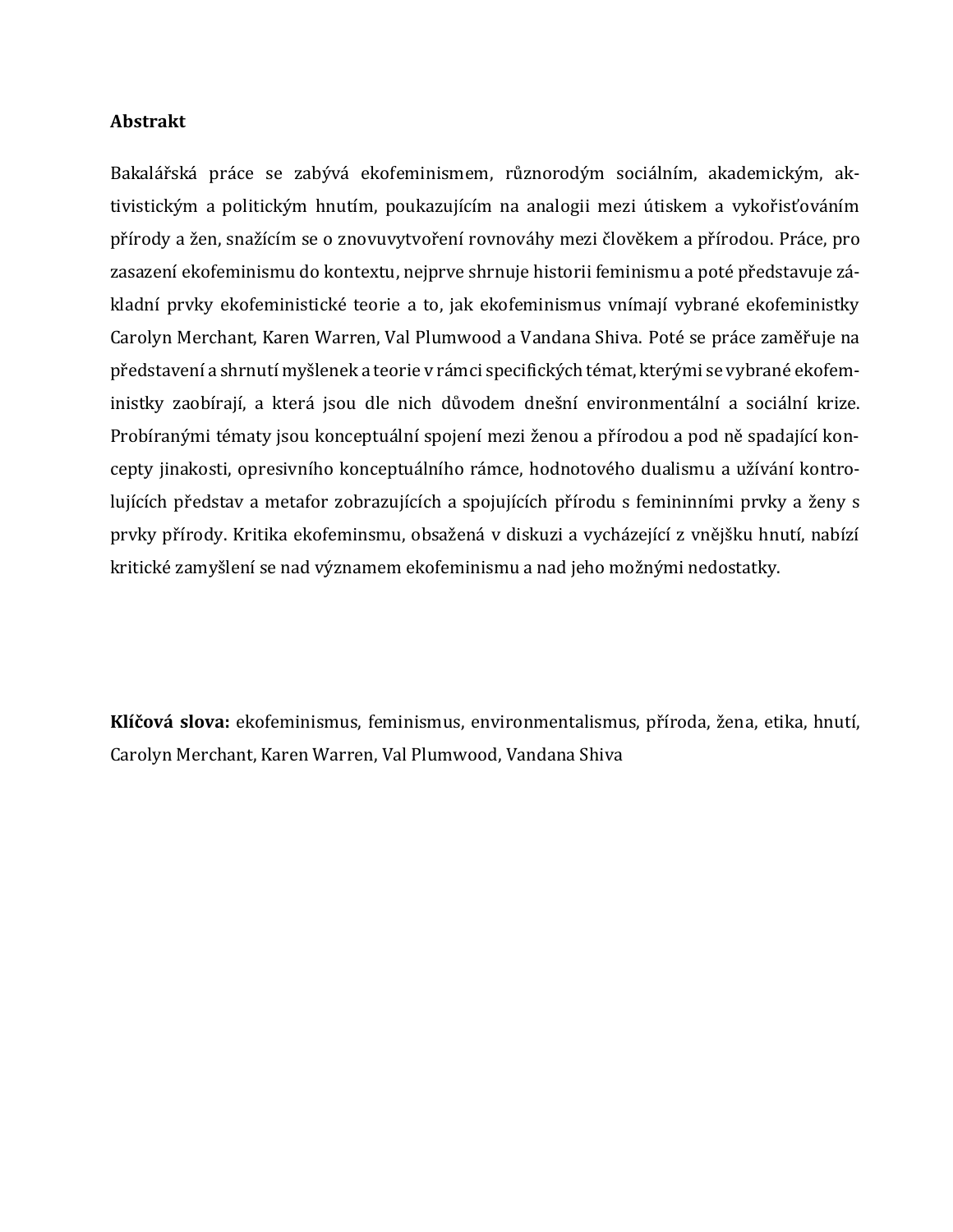# **Table of Contents**

| $\mathbf{1}$ |     |       |                                                                          |  |
|--------------|-----|-------|--------------------------------------------------------------------------|--|
|              | 1.1 |       |                                                                          |  |
| 1.2<br>1.3   |     |       |                                                                          |  |
|              |     |       |                                                                          |  |
|              |     | 1.3.1 |                                                                          |  |
|              | 1.4 |       |                                                                          |  |
| 2            |     |       |                                                                          |  |
|              | 2.1 |       |                                                                          |  |
| 2.2          |     |       |                                                                          |  |
|              | 2.3 |       | Comprehension of the Ecofeminist Movement by Ecofeminists Themselves  22 |  |
|              |     | 2.3.1 |                                                                          |  |
|              |     | 2.3.2 |                                                                          |  |
|              |     | 2.3.3 |                                                                          |  |
|              |     | 2.3.4 |                                                                          |  |
| 3            |     |       |                                                                          |  |
|              | 3.1 |       |                                                                          |  |
|              |     | 3.1.1 |                                                                          |  |
|              |     | 3.1.2 |                                                                          |  |
|              |     | 3.1.3 |                                                                          |  |
|              |     | 3.1.4 |                                                                          |  |
|              |     |       |                                                                          |  |
|              |     |       |                                                                          |  |
|              |     |       |                                                                          |  |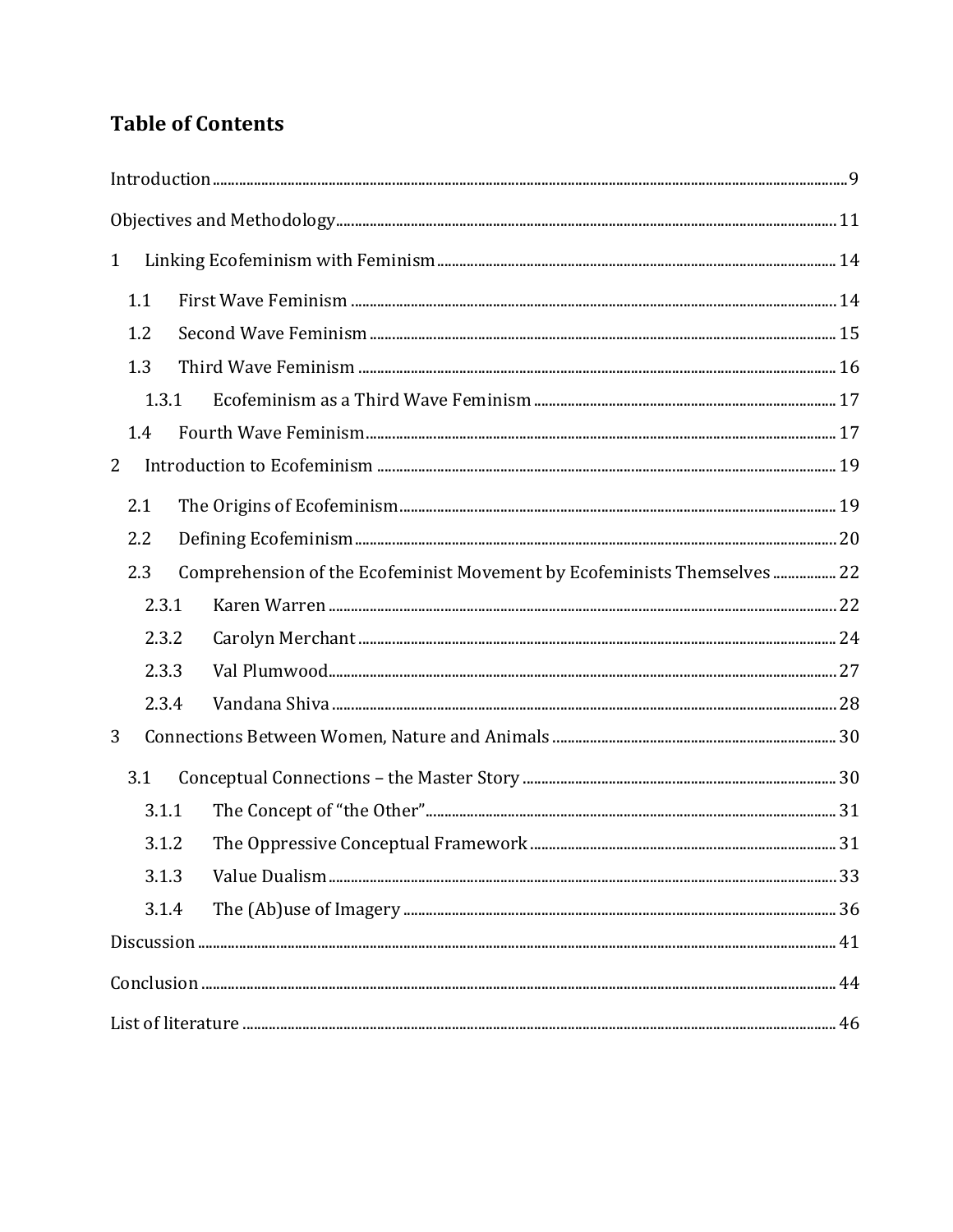## <span id="page-8-0"></span>**Introduction**

Do we question enough the way we behave on our planet and the impact we have on it, on our Mother Nature? Is it appropriate to call it ours? And should we consider it as a Mother?

We see it and hear it on a daily basis. The nature is under an immense pressure and the planetary health is deteriorating at unprecedented rates, as well as the shrinking chances of our children and all non-human creatures to live a good life in the future. We hear about the omnipresent natural disasters, the droughts, the hurricanes, the climate change, the melting ice, the deforestation, the air pollution, the never-ending plastic pollution, the way we are driving hundreds of species on the edge of extinction due to our actions such as overhunting, overfishing, and overconsumption (we could go on as this list is not exhaustive). If everyone's lifestyle was such like of a population of US, we would need approximately 4.1 planets to sustain both our needs and the survival of them, but we do not have those three spare planets (2012, De Chant).

Even now, more than seventy years after World War II, in large scale wars and conflicts people are still losing their lives and homes, therefore are forced to move to another place where they are mostly not welcomed. By selling weapons and supporting oppressive regimes, such conflict zones and dreadful conditions of innocent people are being perpetuated and maintained by the greed for sustaining one's geopolitical and economic powers, therefore having access to important natural resources, even though it means to intentionally participate on the largest humanitarian crisis in the world like in case of the war in Yemen since 2015. In the 21<sup>st</sup> century, almost half of human population is still going to bed hungry or malnourished, as food and water security is under threat, and in the parts where the conditions are deteriorating the most, the world population is still growing. As Oxfam's last report (2019) confirms, the rich continue to get richer, and the poor poorer. This is slowing us down from overcoming poverty and achieving a desperately needed global gender equality. Due to gender inequalities, the opportunities for women in the private, economic and educational sphere are still being immensely inaccessible in most parts of the world, therefore their future continues to be compromised, leaving them often with an increasing burden of climate change-induced consequences. Society and mostly the people from the Global North, do (un)knowingly participate on everyday modern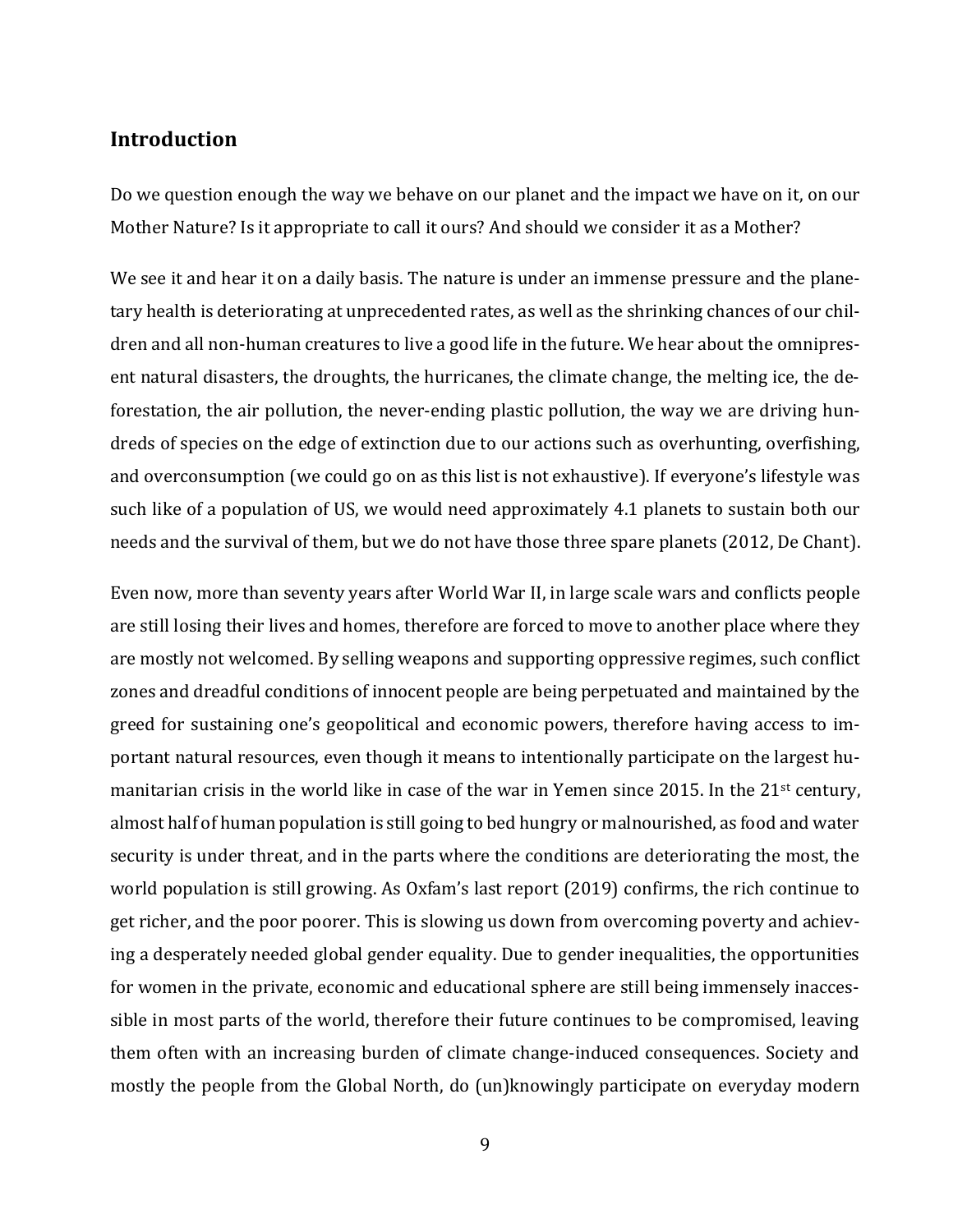slavery and exploitation (of other humans and also non-human living beings), not only when buying imported cheap products but when participating in the form of capitalism as we know it, and which is now most likely impossible to escape from.

Even though we have seen an increased awareness about many of these problems, neither most of the people who have the power and possible opportunity, nor the industry is responding to it as quickly and on a scale as such alarming situation we are now experiencing requires. So, is there any way how to solve any of these issues in our globalized world? If so, do we have enough time for solving the problems of such enormous complexity? The report called "Global Warming of 1.5°C" published by Intergovernmental Panel on Climate Change (2018) and a young activist Greta Thunberg leading the school strike movement try to persuade the world and mostly the politicians about the urgency of an overall and massive change of our economy and everyday habits and behaviour. We have 12 years to cut our emissions and transfer our system to be carbon neutral by 2050 to avoid or lessen the consequences that would lead to a catastrophic climate change crisis which would have an impact on everyone and everything, but on the poorest and most vulnerable in society, particularly in developing countries, the most.

It seems that apart from the much-needed policy and behaviour changes, we need also a change of a perspective and an approach that we have to life in general, the meaning of it, and to everything else that surrounds us and which we are part of since the beginning of our existence, even though we have mastered a very comfortable separation from it. To do so, we must perhaps finally acknowledge and internalize the foundations of several social justice and environmental movements that have criticized the current system of society, economy, and behaviour to nature and to one another. What if we looked beyond the paradigm in which it is so easy to say, "the world has always been unfair, and inequality is inevitable" and sought for the reason of it all – the oppression and domination of subordinated Others, would something change? An overview of one of such movements – ecofeminism – seeking for recreation of harmony between nature and humankind, referring to the interconnections of the twin domination – of nature and women – and challenging the gendered social and economic institutions, is presented in this thesis.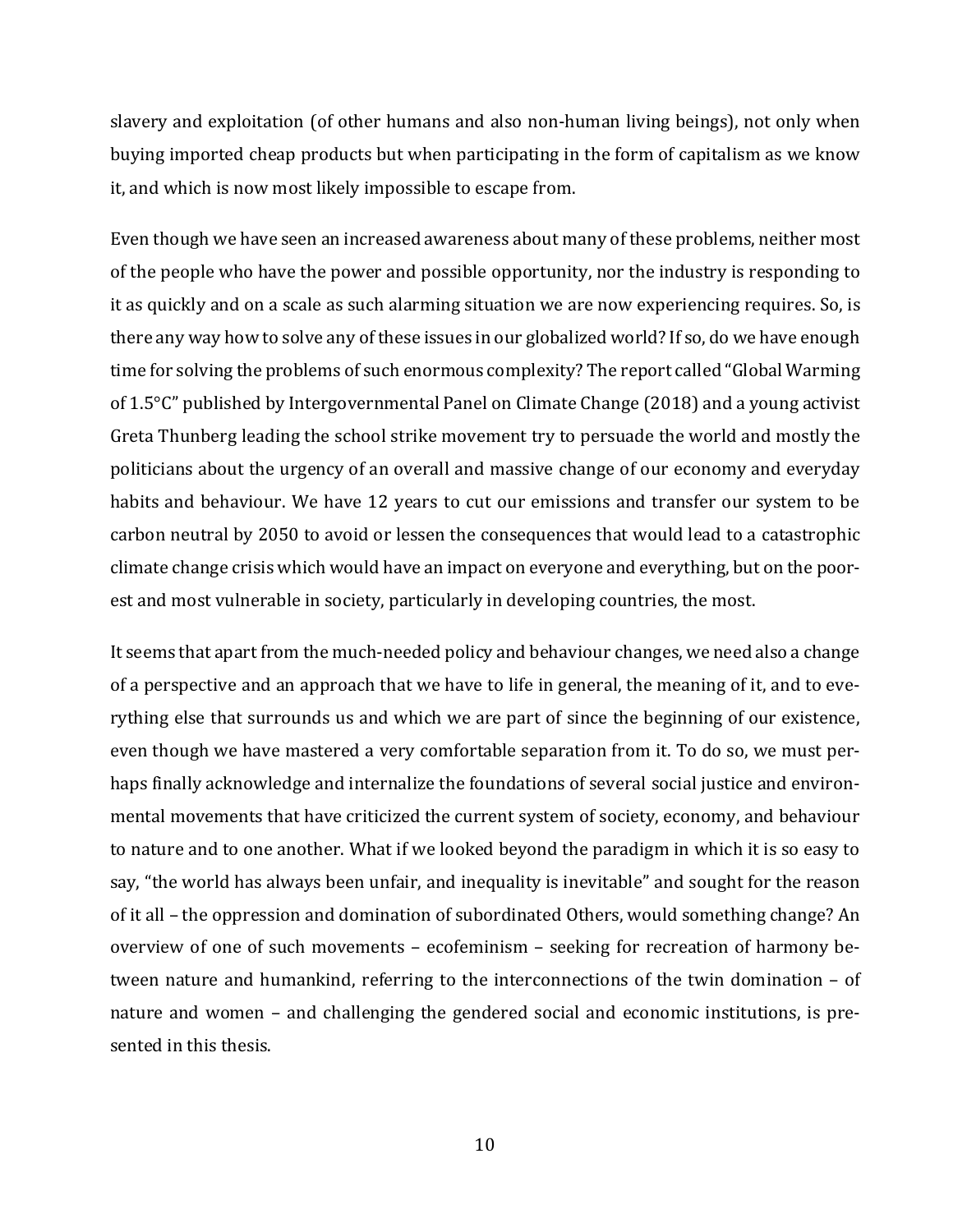# <span id="page-10-0"></span>**Objectives and Methodology**

In this thesis, the aim is to present ecofeminism, a diverse movement addressing the parallels between the exploitation and oppression of nature and women and which seeks for recreation of harmony between nature and humankind.

The objectives are to put ecofeminism into the context of feminism, to provide an overview of some of the scholarly ecofeminist literature and to outline and explain some of the tenets and main thoughts of ecofeminist theory, mainly the connections between women and nature.

The thesis consists of three parts. In the first one, I outline the history of feminism, i. e. all four waves of feminism and make the link of ecofeminism with third wave feminism based on the concept of intersectionality. In the second part, I focus on introducing ecofeminism, its roots and origins, and definition from outside of the movement, and afterwards, I provide an overview of how the chosen ecofeminists–Warren , Merchant, Plumwood, and Shiva–understand the movement and what they focus on. Boundary conditions, forms of ecofeminism (liberal, cultural, social, and socialist) and an example of an Indian ecofeminist movement Chipko are presented in this part as well. The third part of this thesis presents and summarizes the conceptual connections between women and nature and their twin domination, arguing that such connections have led to the way we value and treat the Others and to the environmental and social crisis this world is now experiencing.

I shall start with an explanation of the concept of "the Other" and its structure. After, I will focus on the oppressive conceptual framework and its features – value hierarchical thinking, logic of domination, "power-over power", privilege, and value dualism. The latter feature will be described in a separate chapter as it is important and needs an in-depth explanation. I will then proceed to explaining the (ab)use of controlling imagery and how different metaphors of women and nature were applied in different times for different purposes, but always for justification and legitimization of one's domination over the Other. Focus will be brought on the use of imagery in separate chapters, "Female as Nature and Animal" and "Nature as Female", concerned with women's naturalization and nature's feminization.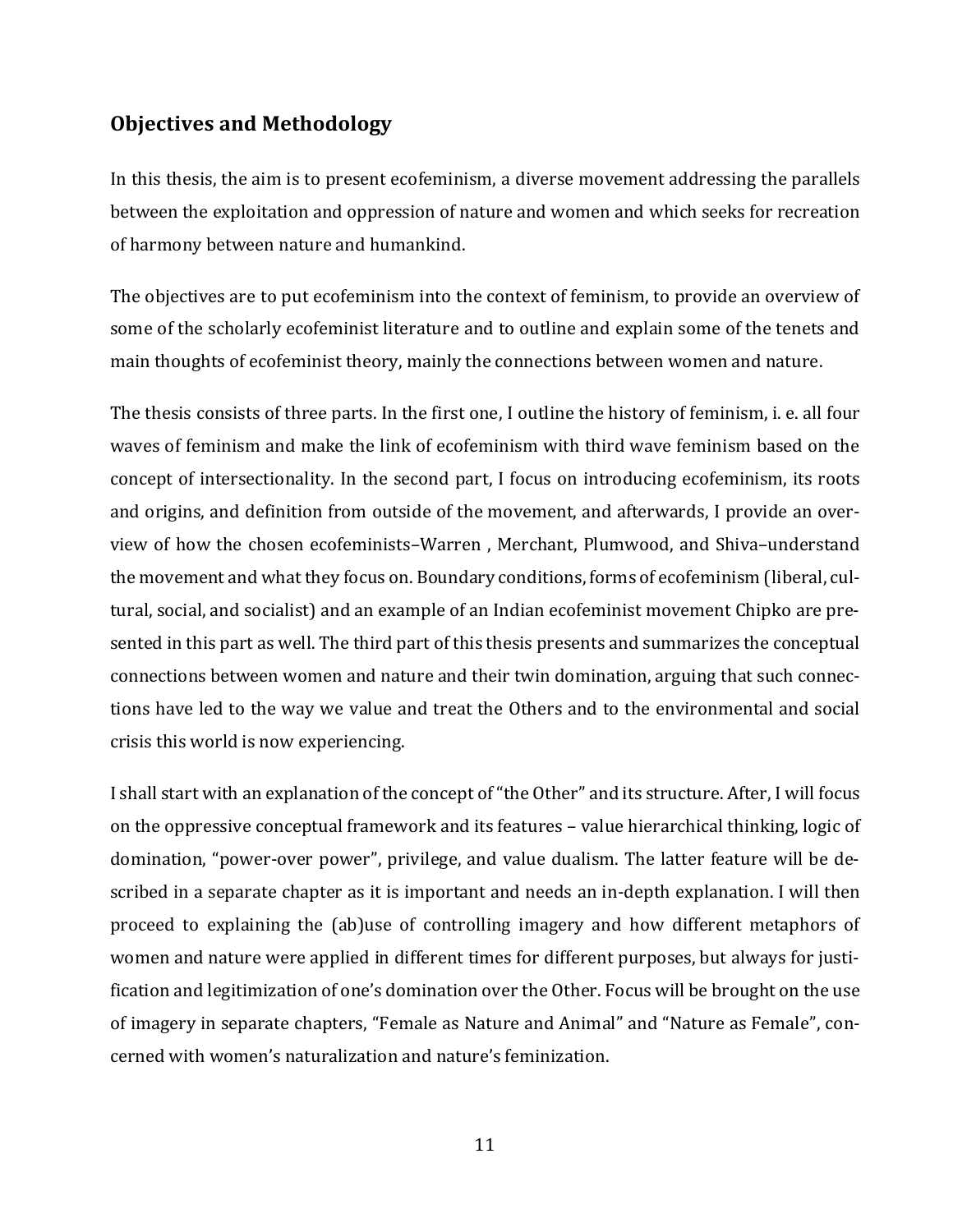The chapter called "Discussion" will offer a critical reflection from outside the movement on the meaning and possible weaknesses of the ecofeminist movement, followed by the chapter "Conclusion".

Since the ecofeminist movement is heterogenous, the literature is rich, and several topics differ profoundly, it is not possible to do a full review of it without compromising the added value and excessive generalization. I do not attempt a comprehensive integration of all the important literature and authors here. The scope of this thesis does not allow me to provide an in-depth analysis and a presentation of many ecofeminists; therefore,I have chosen to focus on the scholarly work of only four well-known authors in the movement associated with social and socialist form of ecofeminism.

This thesis analyses and summarizes their ecofeminist discourse using a literature review of books and essays written by chosen ecofeminists and published in journals discussing ecology, environmentalism, and feminism. The books and essays of chosen ecofeminists that I have analysed are *"The Death of Nature", "Earthcare", "Radical Ecology"* (in case of Carolyn Merchant); *"Everything I Need to Know I Learned in the Forest", "Staying Alive"* (in case of Vandana Shiva); *"Feminism and the Mastery of Nature", "Androcentrism and Anthropocentrism"* (in case of Val Plumwood); *and "Ecological Feminist Philosophies", "The Power and the Promise of Ecological Feminism", "Ecofeminist Philosophy", "Response to My Critics"* (in case of Karen Warren).

Other resources used in the chapters "Linking Ecofeminism with Feminism" and "Introduction to Ecofeminism" are scholarly books, dictionaries, and journal articles concerned about feminism, gender, critical theories, ecofeminism, environmental, and ecological discourses. The only exceptions are the information about Green Belt Movement retrieved from their website, a list of characteristic features of fourth wave feminism (due to the online character of fourth wave feminism) retrieved from an online American women's magazine Bustle, a list of years in which suffrage was granted to women across the world retrieved from Inter-Parliamentary Union's website, and an excerpt from a podcast with Vandana Shiva.

While preparing for this thesis, I have considered two different options of presenting my findings**.** First, to bring the focus on each of the authors and their writings alone, and to present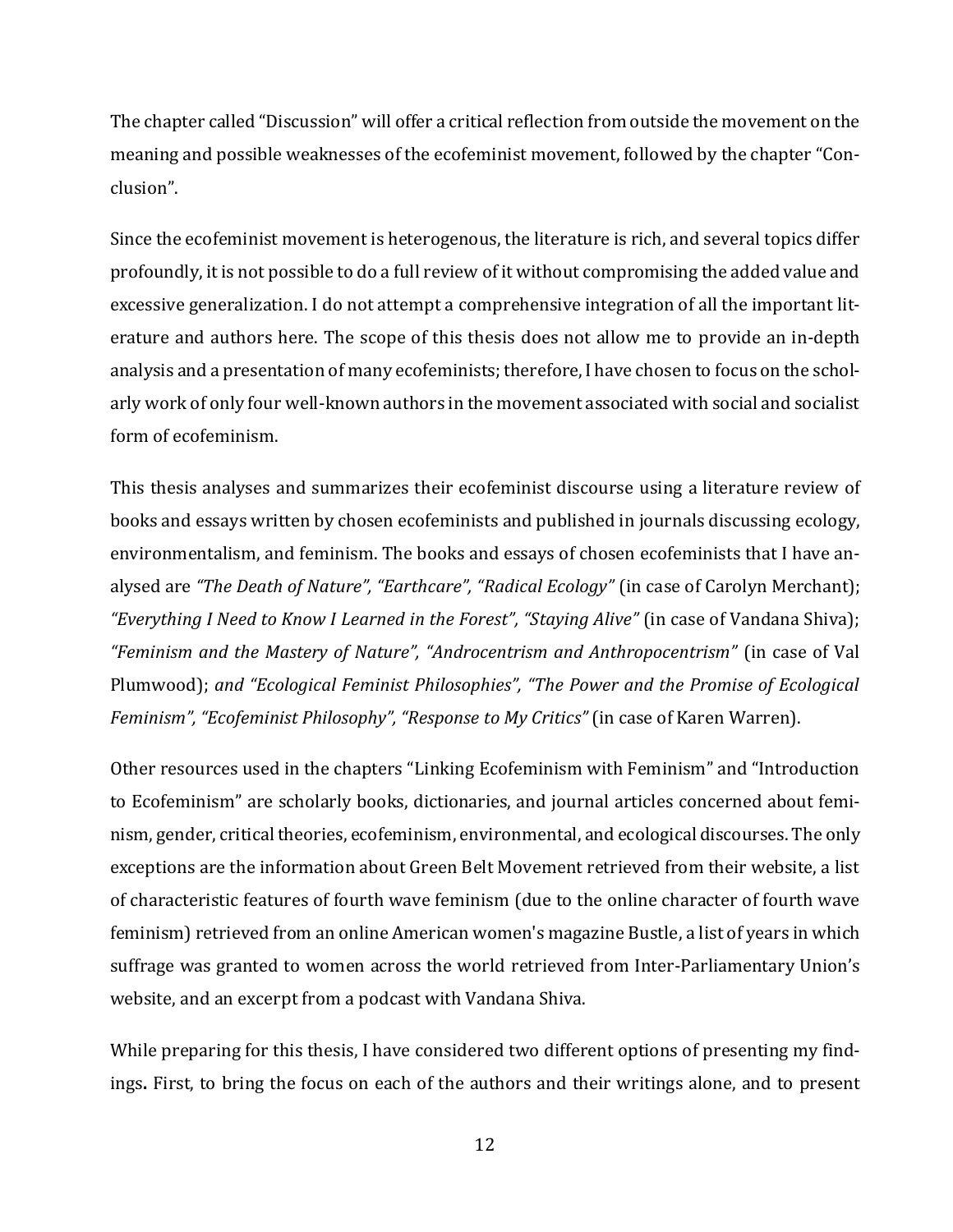their thoughts in separate chapters. Second, to focus on the topics that are being discussed amongst the chosen authors and to present their thoughts within these topics alone, in order to see whether they agree, differ or complement each other; although, I have expected the latter, because they all are being associated with the social and socialist form of ecofeminism; therefore, their fundamental and key positions will not differ that much. After consultation with my supervisor, I have decided to merge both options, since it has seemed as a more comprehensive and coherent way to present and process the information – both for myself and the reader.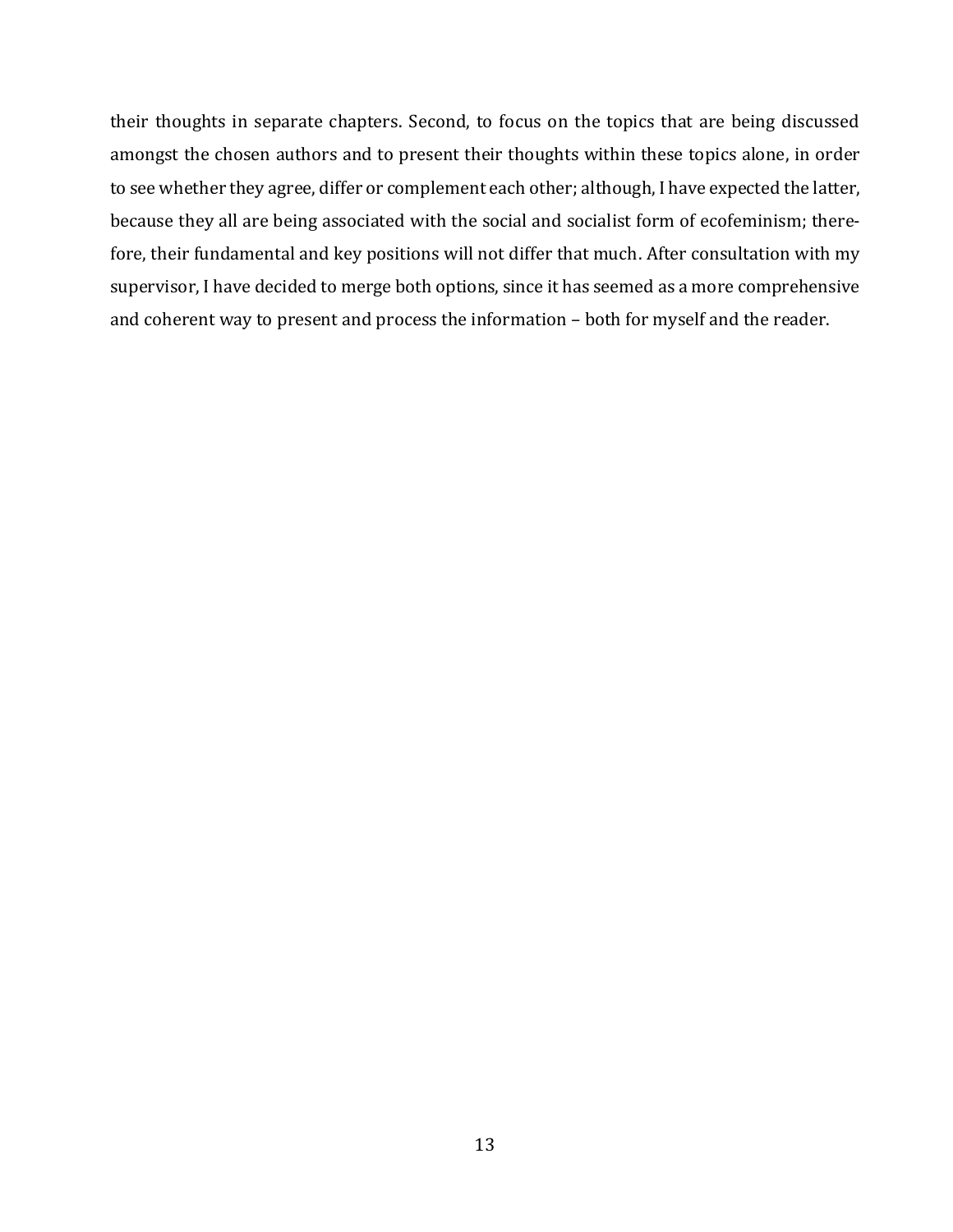# <span id="page-13-0"></span>**1 Linking Ecofeminism with Feminism**

First of all, to understand ecofeminism (whose roots are in the wide variety of feminisms) and the background of it, we must understand the concept and history of feminism. Simply, feminism refers to a principle that women and men should be treated equally and to an advocacy of women's rights (Griffin, 2017, p. 76). Buchanan describes it as a social movement addressing the inequality of the sexes and "one of the most important social movements of the past two centuries and certainly the social movement which has brought about the most enduring and progressive transformation of human society on a global scale" (2010, p. 166).

When talking about the history of feminism in the context of the Global North, the history of feminism can be divided into parts, i.e. waves of feminism, each signalling a different period in the struggle against inequality. I have put stress on describing third wave feminism more in depth because ecofeminism is often being referred to it .

# <span id="page-13-1"></span>**1.1 First Wave Feminism**

The first wave feminism, emerging with Mary Wollstonecraft's A Vindication of the Rights of Woman (1792) and Women's Suffrage<sup>1</sup> movements of early 1800s, was a response to a shared exclusion from political, social, and economic life, with the main objective to extent the social contract to the stage that it would include political citizenship for women. Women also struggled against other injustices, e.g. not being able to own a property (they were dependent on their husbands to be able to inherit one), not having full rights over their own bodies (they were not protected by law against sexual violence), and not being able to apply for a job in some fields, being paid less than men or not having any option of maternity leave (Buchanan, 2010, p. 167). Universal suffrage, however became reality for women across the world after a long time if we consider that women were granted to vote quite recently, e.g. in 1918 in the United Kingdom and Germany, 1920 in Czechoslovakia or US, 1940 in France, 1971 in Switzerland,

 $\overline{\phantom{a}}$ 

<sup>1</sup> Suffrage means the right to vote.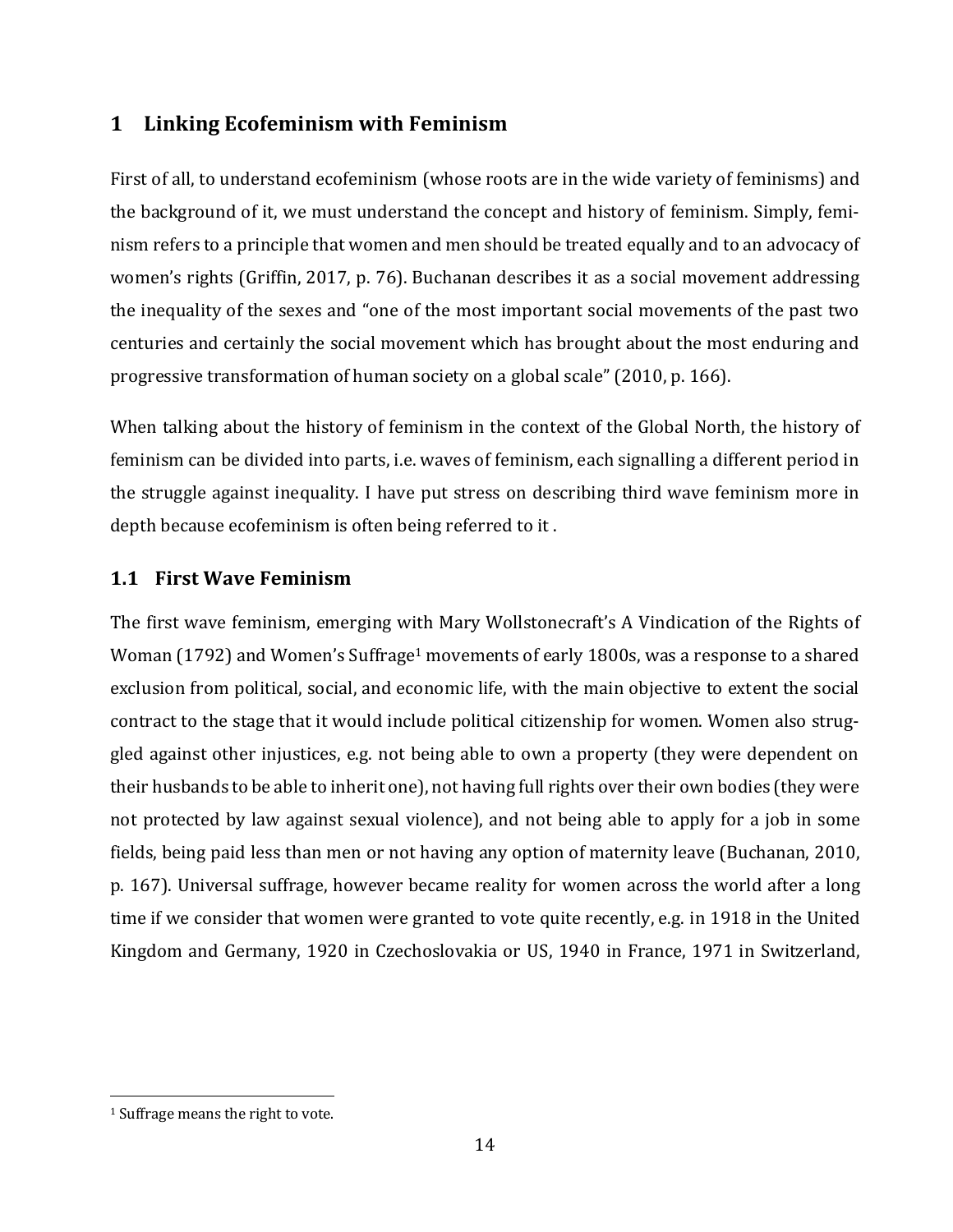1980 in Iraq, although it was not as universal as it sounds – there were still obstacles not allowing voting to people of colour in the UK or the US, indigenous people in Australia, etc. (Inter-Parliamentary Union, 2019).

## <span id="page-14-0"></span>**1.2 Second Wave Feminism**

 $\overline{\phantom{a}}$ 

Next generation, the second wave feminism was a period of feminist activity between 1965 and 1985 that focused on broader social relations directly affecting women, e.g. mothering, sexual and domestic violence, domestic labour, and abortion; however, it had still included the political emancipation elements (Griffin, 2017, pp. 148-149). The broad spectrum of interest of second wave feminism (and of the subsequent waves) indicates the main difference between the waves, i.e. that first wave was mostly a monolithic movement with goals and aims clearly set, whereas the subsequent waves were becoming increasingly heterogeneous in their objectives as well as discourses.

Simone de Beauvoir, a French existentialist and feminist philosopher, was an important figure for the rise of second wave feminism. Her famous phrase "One is not born, but rather becomes, a woman." (1956, p. 273) appeared in The Second Sex<sup>2</sup>, where she discussed and investigated popular definitions of femininity and argued that femininity as such is not inherent, but a socially constructed so to keep men in dominant position. The second wave feminists stressed the disruption of gender stereotypes, and their emphasis on feminism being important to men as well to women became essential. This period was rich on strikes, street marches and demonstrations, and feminist journals were established (Gillis et al., 2004, p. 1) (Griffin, 2017, pp. 148- 149). Also, the famous slogan "the personal is political" was coined, referring to the fact that issues that were ascribed to having an individual character were actually systematic and political, and the expression stressed the "impact of sexism and patriarchy on every aspect of women's private lives" (Munro, 2013, p. 2).

<sup>&</sup>lt;sup>2</sup> The Second Sex was first published in 1949, only five years after women in France had been granted the right to vote.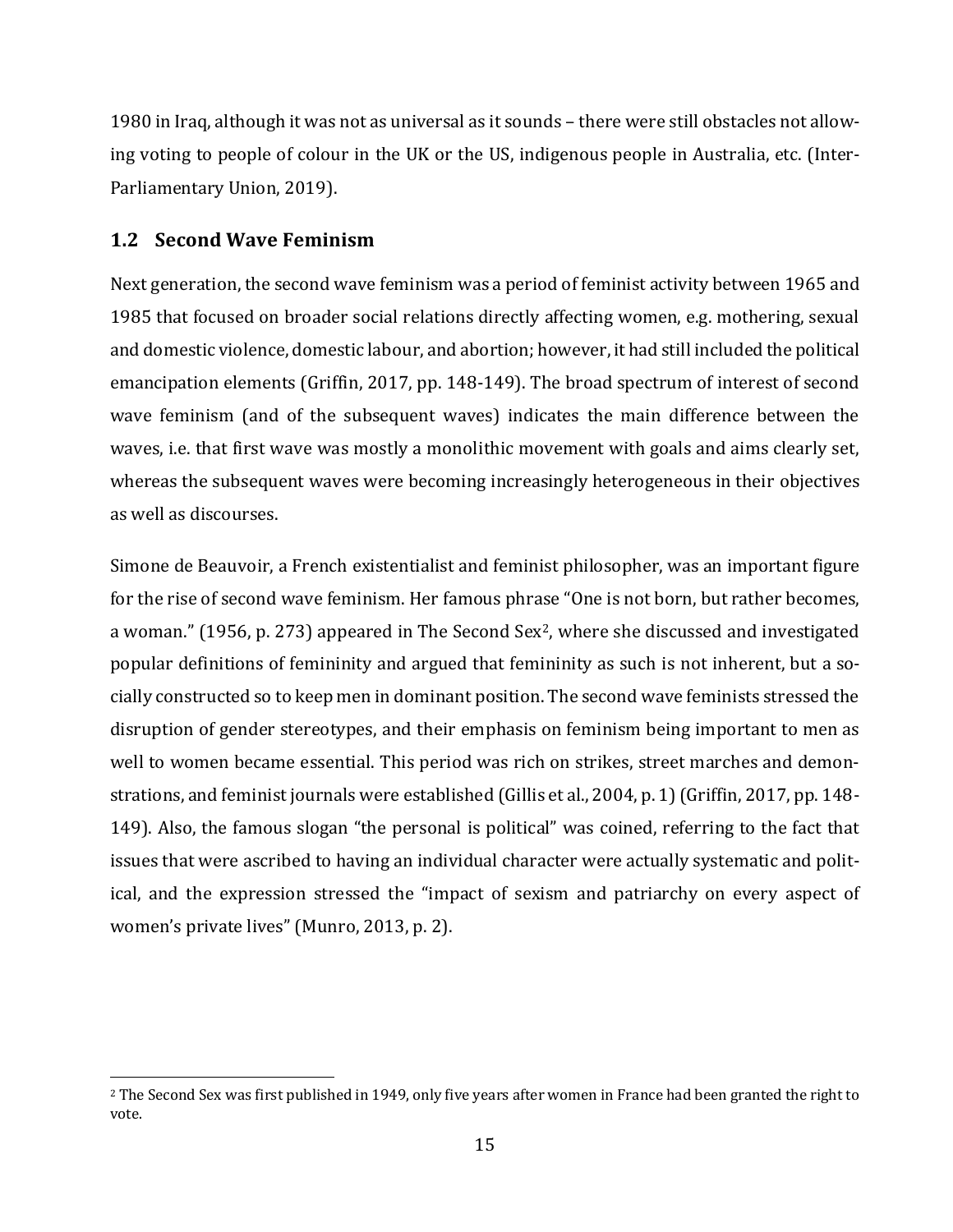#### <span id="page-15-0"></span>**1.3 Third Wave Feminism**

First and second wave feminism were criticised predominantly by ethnically and racially diverse or lesbian women for neglecting the issues of race, class and sexual orientation, which became essential for the development of the next generation - third wave feminism, which developed in the early 1990s. It is described as "a movement for the renewal of feminism's original project - i.e. equality between the sexes - expanded to incorporate those women, particularly women of colour, and women from the Third World, who felt excluded from Second Wave feminism" (Buchanan, 2010, p. 469). This wave is presented mostly by young women who reject the paradigm in which they are seen and present themselves as victims of gender structures and regimes (Griffin, 2017, pp. 163-4). Snyder concludes that third wave feminism "replaces attempts at unity with a dynamic and welcoming politics of coalition" (2000, p. 176).

Third wave feminism was heavily influenced by queer theory and the concept of intersectionality. Queer theory, which emerged in the early 1990s and is associated with Judith Butler or Michael Foucault, rejects "sex and gender binarism, that is the division of people into female and male based on their biological sex, in favour of a recognition of the fluidity and ambiguity of both gender identity and sexuality" (Griffin, 2017, p. 139). Butler's critique of the binary distinction has been presented in the argument that both sex and gender are socially constructed and there exist more than two gender identities (Butler, 1990).

During this period, the term intersectionality, coined and promoted by Black American legal scholar and critical race theorist Kimberlé Crenshaw in 1989, has emerged as a response to the inability of both feminist and anti-racist movement to acknowledge and act upon the specificity of the particular discrimination that black women are facing, as both movements rather tend "to treat race and gender as mutually exclusive categories of experience and analysis" (Crenshaw, 1989, p. 139). She argued that this tendency is perpetuated by a single-axis framework which distorts the multidimensionality of Black women's experiences. The concept of intersectionality has developed into an analytical tool and theory with much diversity, arguing that there are no homogeneous groups of women or men and that their experiences differ and vary based on their race, class, gender, sexual orientation, etc. It is crucial to recognize and cross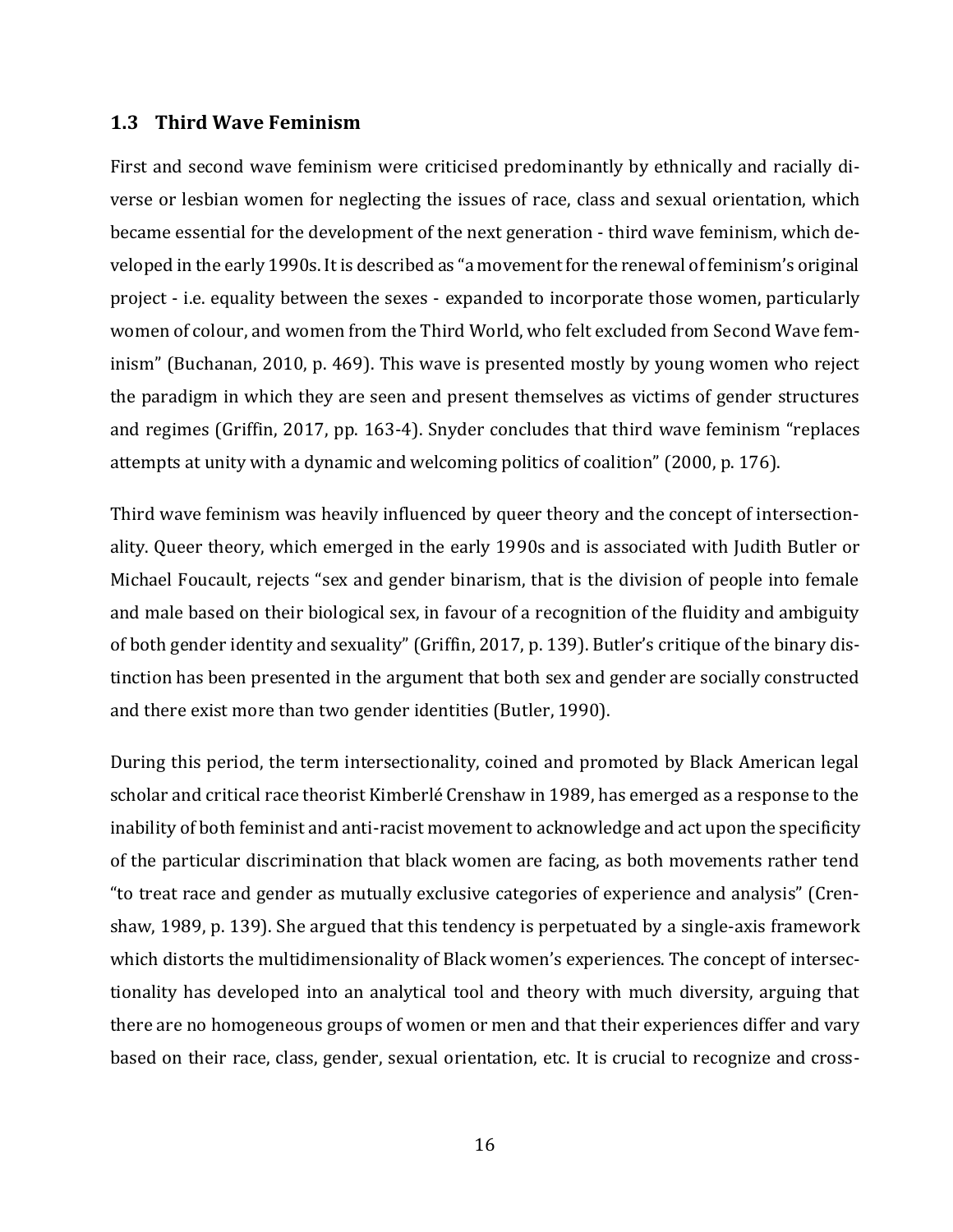examine the complexity of discrimination and identity while describing the ways in which forms of oppression intersect (Kings, 2017, pp. 63-67) (Griffin, 2017, pp. 101-102).

## <span id="page-16-0"></span>**1.3.1 Ecofeminism as a Third Wave Feminism**

The linking of ecofeminism with third wave feminism can be partially based on the concept of intersectionality. As Kings notes, "ecofeminism was using the ideas of intersectionality long before it came to be defined as intersectionality" (2017, p. 72). Ecofeminism as an academic area is intersectional because it is concerned with understanding the interconnections between the domination of women and nature and "takes into account the interconnected nature of social categories such as gender, race, class, sexuality, caste, species, religion, nationality, dis/ability, and issues such as colonialism" (2010, p. 71).

From the ecofeminist movement's perspective, it is for example the academic and activist Ynestra King, professor Nöel Sturgeon or ecofeminist philosopher Val Plumwood, who explicitly made the link between ecofeminism and third wave feminism; although, they take a different position. As Moore indicates, Plumwood sees ecofeminism as emergent from the second wave that contributes to the feminist theory; on the other hand, both King and Sturgeon understand ecofeminism as an activist movement and "as a third wave of activism, which is analogous to the first and second waves, but which implicitly goes beyond these waves" (2004, p. 231). However, since the main topic of ecofeminism lies in the link between nature and women, therefore is often critiqued of being essentialist, Moore adds that some feminists view ecofeminism as almost anachronistic and incompatible with the third wave (2004, p. 229).

# <span id="page-16-1"></span>**1.4 Fourth Wave Feminism**

l

Nowadays there is an ongoing debate whether a new, fourth wave of feminism, has evolved. If yes, it is a wave of which definition is still to some extent unclear, and which has the specificity of having predominantly an online character, as "the internet has created a 'call-out' culture, in which sexism<sup>3</sup> or misogyny<sup>4</sup> can be 'called out' and challenged" (Munro, 2013, p. 23). Internet

<sup>3</sup> Sexism is defined as *"denigrating attitudes and behaviours towards a person on the basis od their sex which draw on conventional gender stereotypes"* (Griffin, 2017, p. 152).

<sup>4</sup> Misogyny means a dislike or ingrained prejudice against women.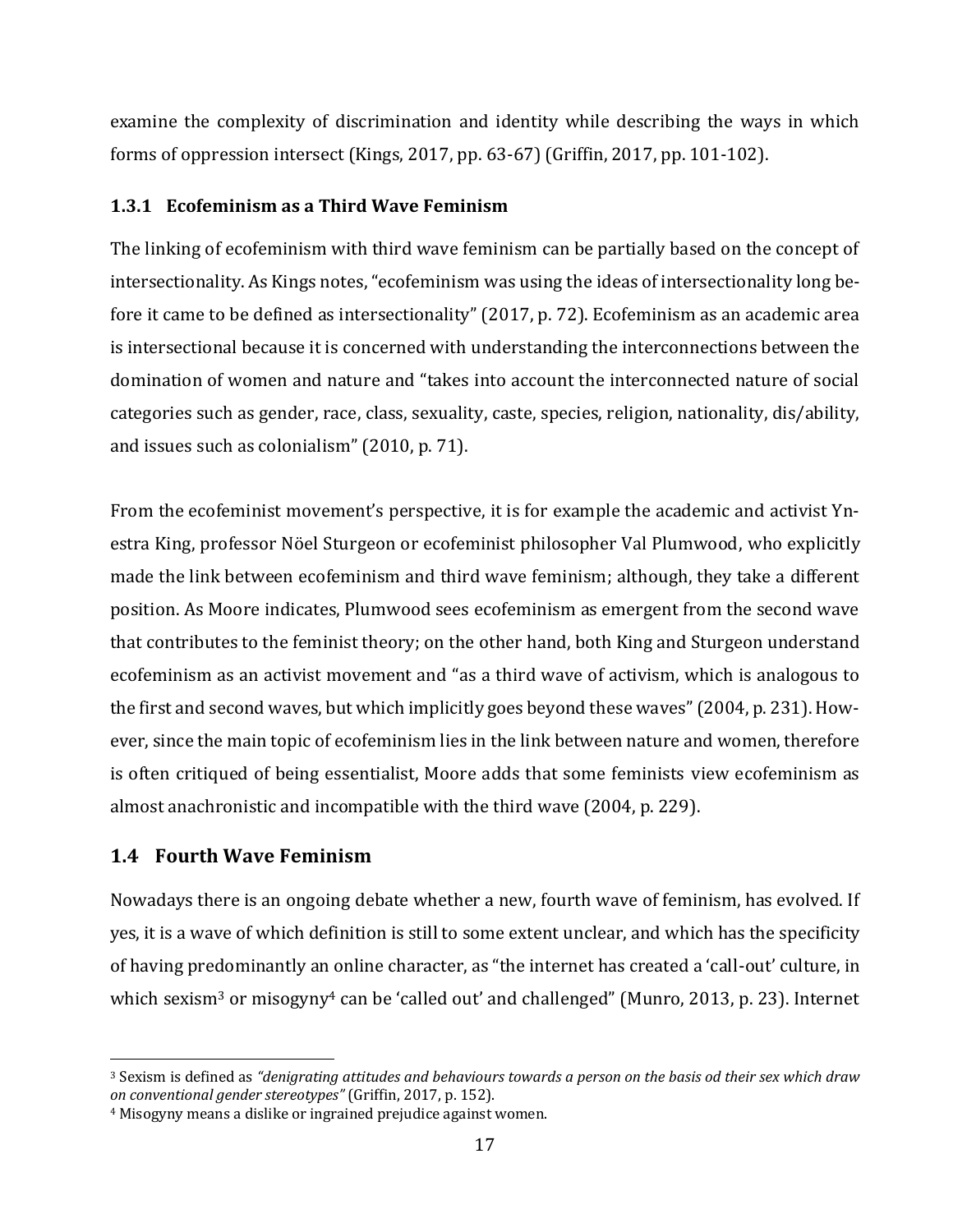has thus shaped a worldwide community of feminists who meet there and use it for discussion, activism and campaigning, using platforms and their tools (e.g. hashtags) such as Facebook, Twitter and online blogs. Munro also adds that the online character of the fourth wave causes a growing gap between older feminist activists or researchers (who are not so engaged in the 'online feminism') and the fourth wave feminists, and also the possibility that academic feminism is failing in the examination of the development of this new wave (2013, p. 24). According to Sollee (2015), the fourth wave feminism has such characteristics - it is queer, sex-positive, trans-inclusive, anti-misandrist<sup>5</sup>, body positive and digitally-driven.

 $\overline{\phantom{a}}$ 

<sup>5</sup> Anti-misandrist means against the dislike or ingrained prejudices of the male sex.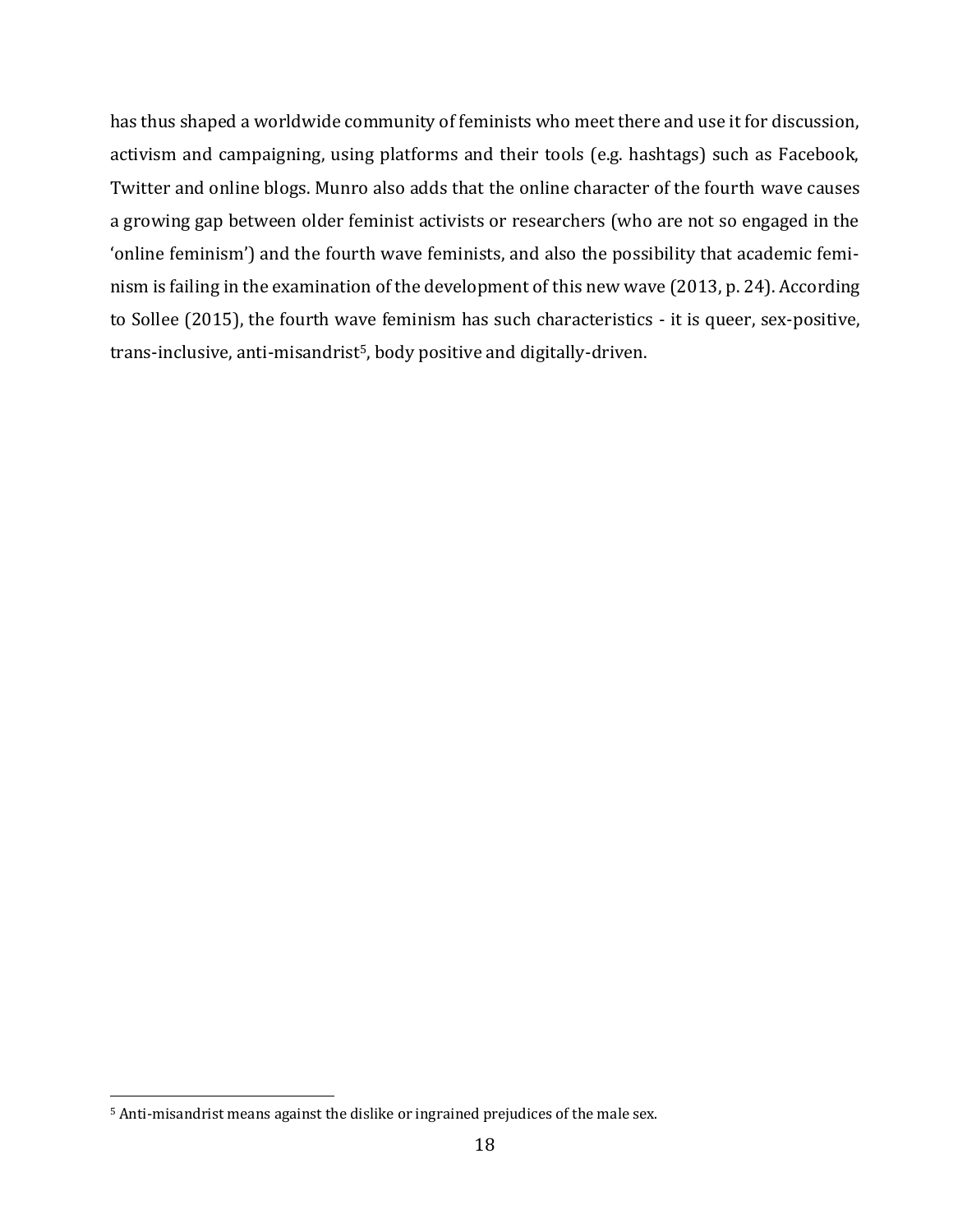# <span id="page-18-0"></span>**2 Introduction to Ecofeminism**

# <span id="page-18-1"></span>**2.1 The Origins of Ecofeminism**

The roots of the ecofeminist movement can be traced to social change and ecological movements of the 1960s and 1970s (Gaard, 1993, p. 251). More precisely according to Phillips and Rumens (2015, p. 3), the movement "arose in the late 1970s to early 1980s from roots in activist social movement, the anti-nuclear and peace movements in particular, and from a growing sense of discontent with what was perceived as gender blindness and sexism in the environmental groups." Also, some say that Rachel Carson, the author of the famous book Silent Spring (1962), influenced both the feminist and ecological movement and thus gave rise to the formation of the new one, therefore has been called as an "ecofeminist forerunner" (Gaard, 1993, p. 251).

The term ecofeminism<sup>6</sup> itself was mentioned for the first time by French feminist Françoise d'Eaubonne in 1974 in her book Le féminisme ou la mort (Feminism or Death), where she argued that women need to lead an ecological revolution and that the masculinist order is threatening the humanity (due to its effects such as overpopulation, as an exploitation of female reproductive power, and depletion of resources, as an exploitation of nature), and that such revolution would entail new relations between women, man, and nature (Merchant, 1996, p. 5). However, Ariel Salleh (1991, p. 206) and Greta Gaard (1993, p. 252) see the birth of ecofeminism rather as an internationally observable spontaneous phenomenon across several continents, not necessarily as a follow-up to d'Eaubonne's work, as her book was translated to English language 15 years after 1974. Also, in 1974 a conference on the topic of "Women and the Environment" concerning the parallels between the oppression of women and nature was held in Berkeley for the first time (Gaard, 1993).

 $\overline{\phantom{a}}$ 

<sup>6</sup> in French l'eco-féminisme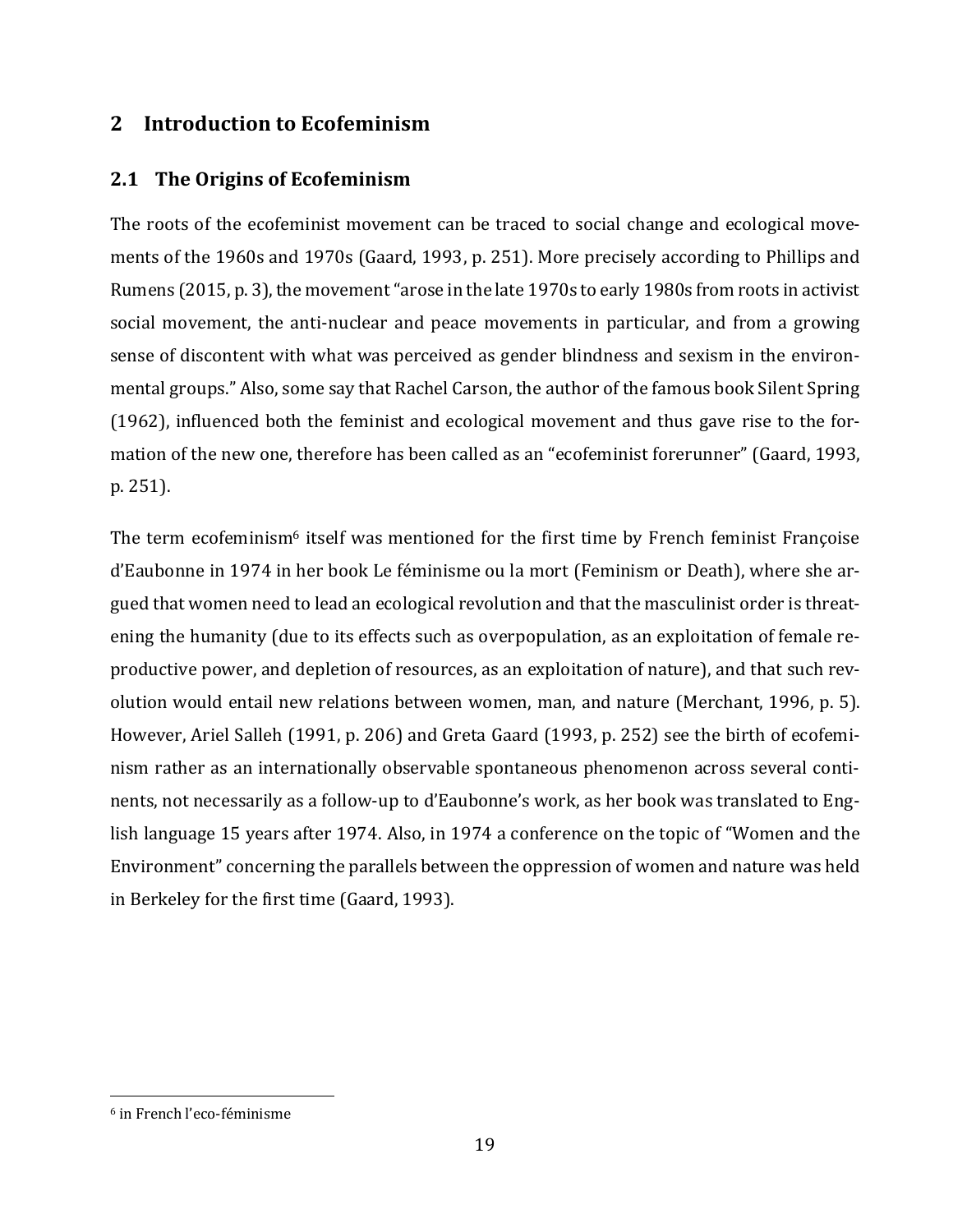### <span id="page-19-0"></span>**2.2 Defining Ecofeminism**

There is no universally agreed definition on what is ecofeminism; however, it is being perceived as a movement that shows and discusses the parallels between the exploitation and oppression of nature and women and seeks for recreation of harmony between nature and humankind. It has been described as an ideological position and political practice (Griffin, 2017), a continually developing social, political, activist, theoretical and academical movement (Phillips and Rumens, 2015), or "an open, flexible political and ethical alliance that does not invoke any shared, singular theoretical framework or epistemology" (Carlassare, 2000, p. 90).

Eaton and Lorentzen (1956, p. 5) explain that ecofeminism is heterogeneous, as it is rooted in the heterogenous and pluralist ecological and feminist thinking. Although the ecofeminist positions within the movement vary, they all clearly agree on one thing, which is that the connection between the twin dominations – of women and of nature – does exist and that "ecofeminism is united by the commitment of its proponents to planetary survival and ending oppression" (Carlassare, 2000, p. 9).

Eaton and Lorentzen (1956, pp. 2-3) define three central claims of ecofeminism – empirical, conceptual and epistemological:

- 1. The empirical claim states that women are disproportionately affected by the environmental problems and degradation in most parts of the world, leaving them with an increased burden as family sustenance and providing fuel and water are predominantly female responsibilities, based on unfair gendered labour division. This claim examines the restrictions (existing socio-political and economic structures) that drive women to poverty, ecological deprivation and economic powerlessness.
- 2. The conceptual claim examines the connections conceptual and symbolical between women and nature in Euro-western worldviews, in which the world is divided both hierarchically and dualistically which leads to the justification of male power over both women and nature.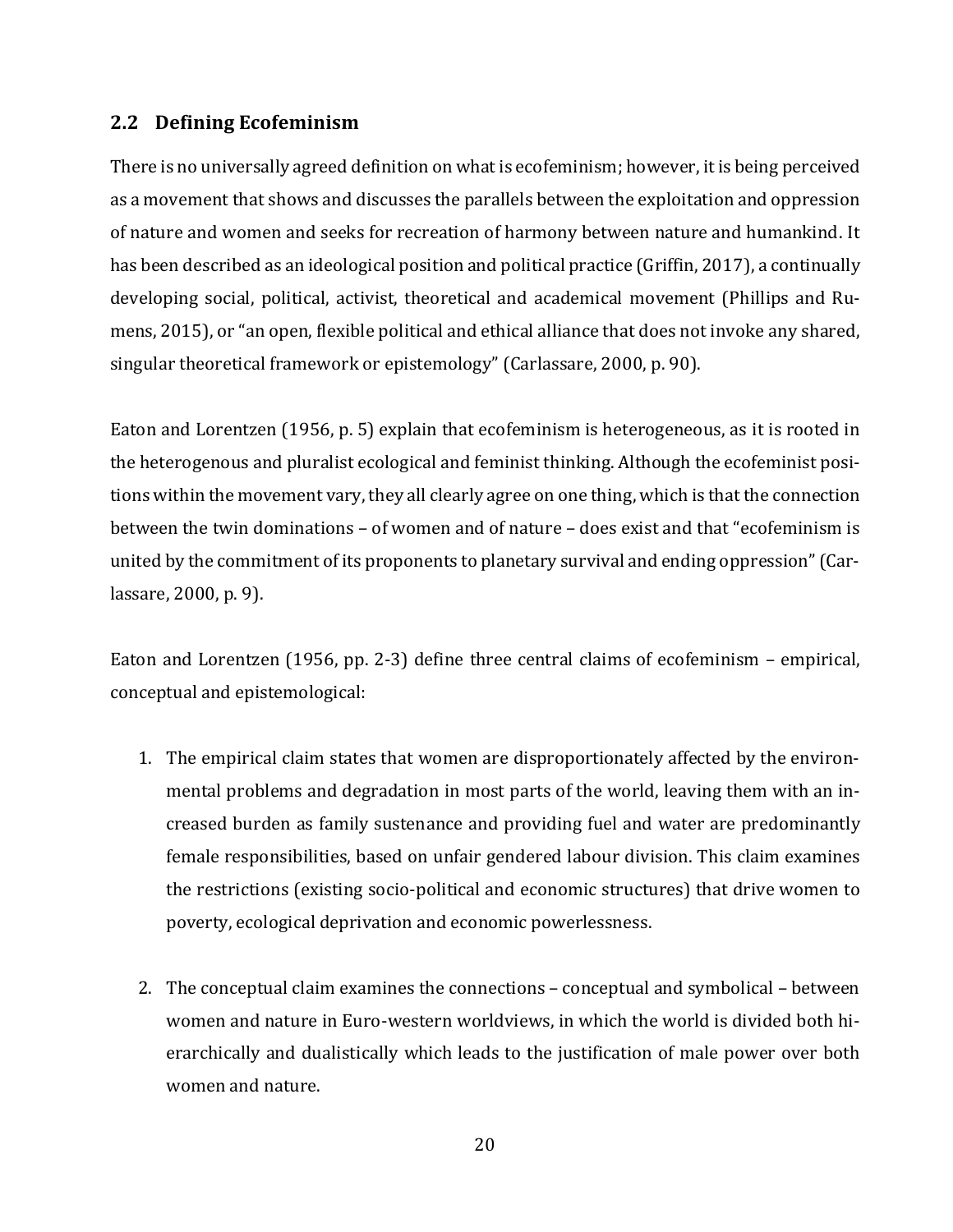3. The epistemological claim states that those women, whose lived experiences cause them to have different connection and closeness to nature than man (which makes them epistemologically privileged in having greater knowledge on some topics concerning nature and environment), "are in a good position to aid in creating new practical and intellectual ecological paradigms (…), and are best equipped to address local environmental problems" (1956, p. 3).

According to Dryzek (1997 cited in Tuler, 1998, pp. 6), who developed a taxonomy for organizing conflicting environmental discourses, ecofeminism<sup>7</sup> is a discourse of green radicalism, i.e. an imaginative and radical discourse that rejects the basic structure of industrial society. In Wissenburg's (1997) taxonomy of green ideas, where he offered a systematic analytical approach for classification of green ideas<sup>8</sup>, ecofeminism is presented as an ecological political theory, with such characteristics or approaches to problems and possible solutions:

- *The scale of problems*: ecological crisis threatens the survival of all life on this planet
- *Relevance of society:* human actions matter both morally and practically
- *Relative importance*: the fate of nature and humankind is an overall concern of all
- *Quantitative development:* decrease or zero growth of population
- *Qualitative development:* shrinking of economic growth or zero growth
- *Political theory:* feminism

l

<sup>7</sup> As well as deep ecology, bioregionalism, social ecology, and environmental justice (Dryzek, 1997 cited in Tuler, 1998, p. 66).

<sup>&</sup>lt;sup>8</sup> He uses the expression "green ideas" rather than calling them theories.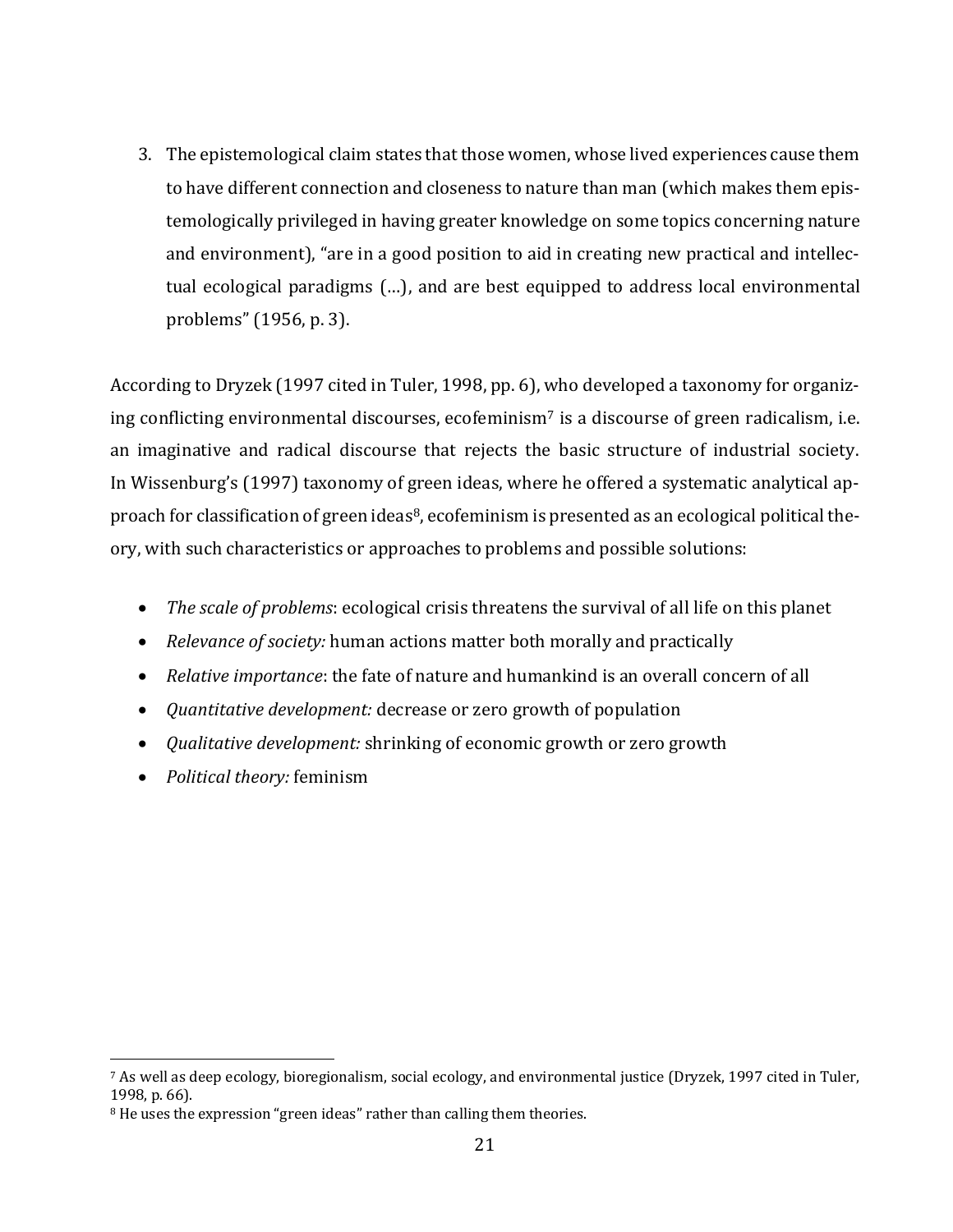# <span id="page-21-0"></span>**2.3 Comprehension of the Ecofeminist Movement by Ecofeminists Themselves**

*"You are not Atlas carrying the world on your shoulder. It is good to remember that the planet is carrying you." ― Vandana Shiva*

In this part, I will shortly present the ecofeminists that I have chosen for this thesis. Afterwards, I will focus on how they see the movement itself, what they focus on in their discourse and why it is important.

### <span id="page-21-1"></span>**2.3.1 Karen Warren**

l

Karen Warren, born 1947, is an American professor, philosopher and writer with a focus on social and environmental justice movements and feminist issues, whose work has been crucial for setting the foundations of ecofeminist thought.

Warren understands ecofeminism as an umbrella term for a variety of different positions concerned with interconnections amongst women, other human Others, and nature (2000, p. xiv). Such positions are rooted in different practices and philosophies of feminism and of understanding of the nature and ways how to solve the environmental crisis (1996, p. x). Ecofeminism offers a "framework for a distinctively feminist and environmental ethic" (1990, p. 189).

The version of ecofeminism that she defends is such that acknowledges the "interconnections historical, empirical, socioeconomic, conceptual, linguistic, symbolic and literary, spiritual and religious, epistemological, metaphysical, political, ethical, and theoretical — among the dominations<sup>9</sup> of women, other subordinated humans, nonhuman animals, and nature" (2002, p. 39) while stating that their understanding is necessary and crucial for both – feminism and environmentalism. She also puts stress on the incompleteness and inadequateness of such ethics and theories from both environmental and feminist movements that fail to acknowledge such dominations (1990, p. 173). She argues that "feminism must embrace ecological feminism if it is to end the domination of women because the domination of women is tied conceptually and

<sup>9</sup> Later she lists the "-isms of domination" that share commonalities, e. g. "sexism, racism, classism, heterosexism, ageism, colonialism, ethnocentrism, speciesism, naturism and the unjustified domination of nonhuman nature" (2002, pp. 39-40).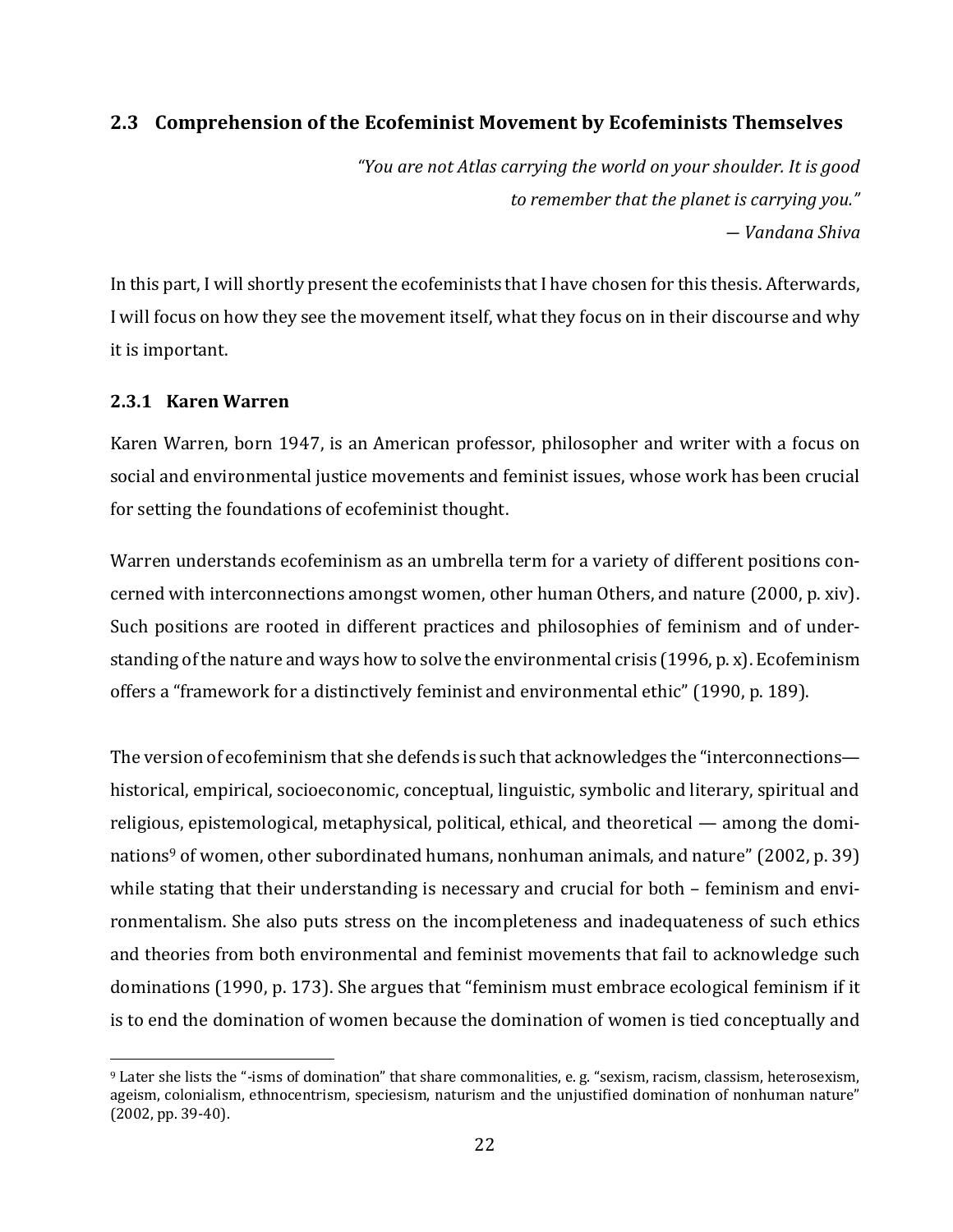historically to the domination of nature". The same applies for environmental ethic, only vice versa (1990, pp. 187-188).

### *2.3.1.1 The Boundary Conditions of Ecofeminism*

In her article "The power and the promise of ecological feminism" (1990, pp. 186-187), she came up with the boundary conditions of ecofeminism that demarcate the minimal limits of ecofeminism, which needs to:

- 1. *"be quintessentially anti-naturist"* (i.e. rejects any reflections of logic, values or attitude of domination in the way humans behave or think about non-human nature)
- 2. *"be a contextualist ethic"* (i.e. does not perceive ethics as only matter of predetermined rights, rules and principles, but understands ethics also as evolving from defining relationships)
- 3. *"be structurally pluralistic"* (i.e. assumes and accepts the differences among humans, between humans and nonhuman nature)
- 4. *"reconceive theory as theory in process"* (i.e. acknowledges the fact that with time some historical and material realities change is inevitable as well as the volume of knowledge grows)
- 5. *"be inclusivist"* (i.e. acknowledges the diversity of voices of women and other oppressed persons from different background such as indigenous peoples, the women who critique environmental movement and ethics for not addressing properly the issues of black community, etc., and includes them into redefining new ethics)
- *6. "make no attempt to provide an objective point of view"* (i.e. recognizes the twin dominations of women and nature as a problem of a social matter that stems from very concrete circumstances within the oppressive patriarchal conceptual frameworks)
- *7. "make central point for values of care, love, friendship, trust, and appropriate reciprocity values"*
- 8. *"involve a reconception of what it means to be human and of what human ethical behaviour consists"* (i.e. rejects abstract individualism, the human 'nature' has been shaped and affected by many contexts and relationships with our environment)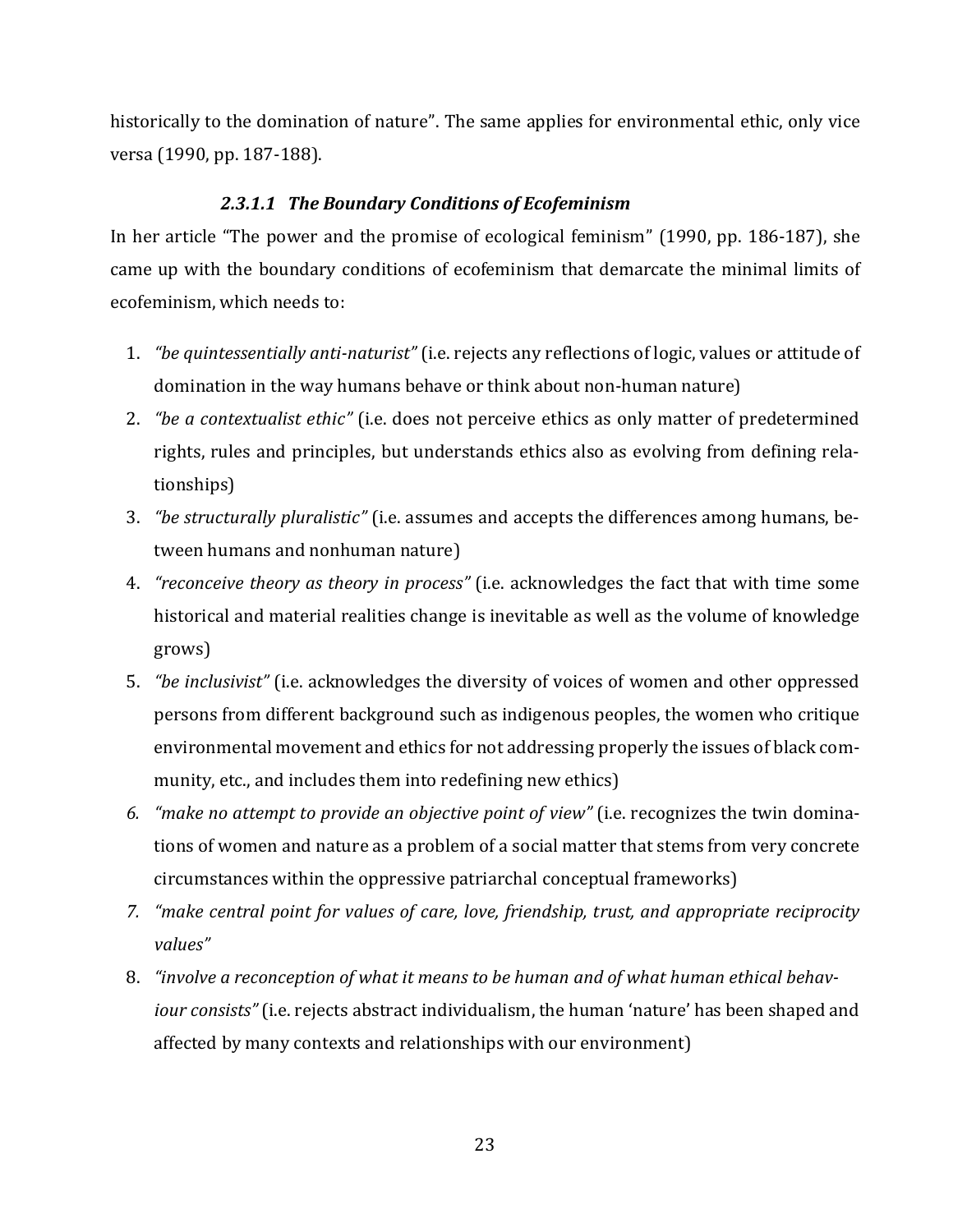#### <span id="page-23-0"></span>**2.3.2 Carolyn Merchant**

Carolyn Merchant, born 1936, is an American professor of environmental history, philosophy and ethics, mostly known for her book Death of Nature (1980), an excellent examination of the connections and relationships between the Scientific Revolution, nature, culture, humans and ecology, explaining how the Western mechanistic worldview of modern science has led to justification and rationalization of subordination and exploitation of nature and women.

Merchant (1996, pp. XI-XII) offers "an ethic of partnership between people and nature that could lead to a sustainable world in the next century", a non-gendered ethic of Earth care that does not assume nature as female and does not see women as caretakers, even though some of its standpoints are based on the very gendered experiences of women and cultural connections to the Earth. Her idea of a partnership ethic consists of treating all humans as equals and humans would also be equal partners with nonhuman nature. Everyone would acknowledge the special needs that everyone else on this planet (including nature and the planet itself, of course) has – the need to grow, develop, reproduce, evolve.

In her work, she examines the theoretical, historical and practical convolutions that connect the symbols and the way nature is constructed and gendered as female (sometimes positively or negatively), with the women's culture role in society as caretakers and nurturers, and their effort to save and preserve nature from devastation.

She argues that the state of nature that can be described as 'sickness', caused by pollution, pesticides, photochemical smog, etc. which "has been supported since the Scientific Revolution and the ideology of 'power over nature' and a methodology of 'penetration' into her inner-most secrets" (1980, p. 295), can be restored only by changing our mainstream values and economic priorities, by turning the world upside down.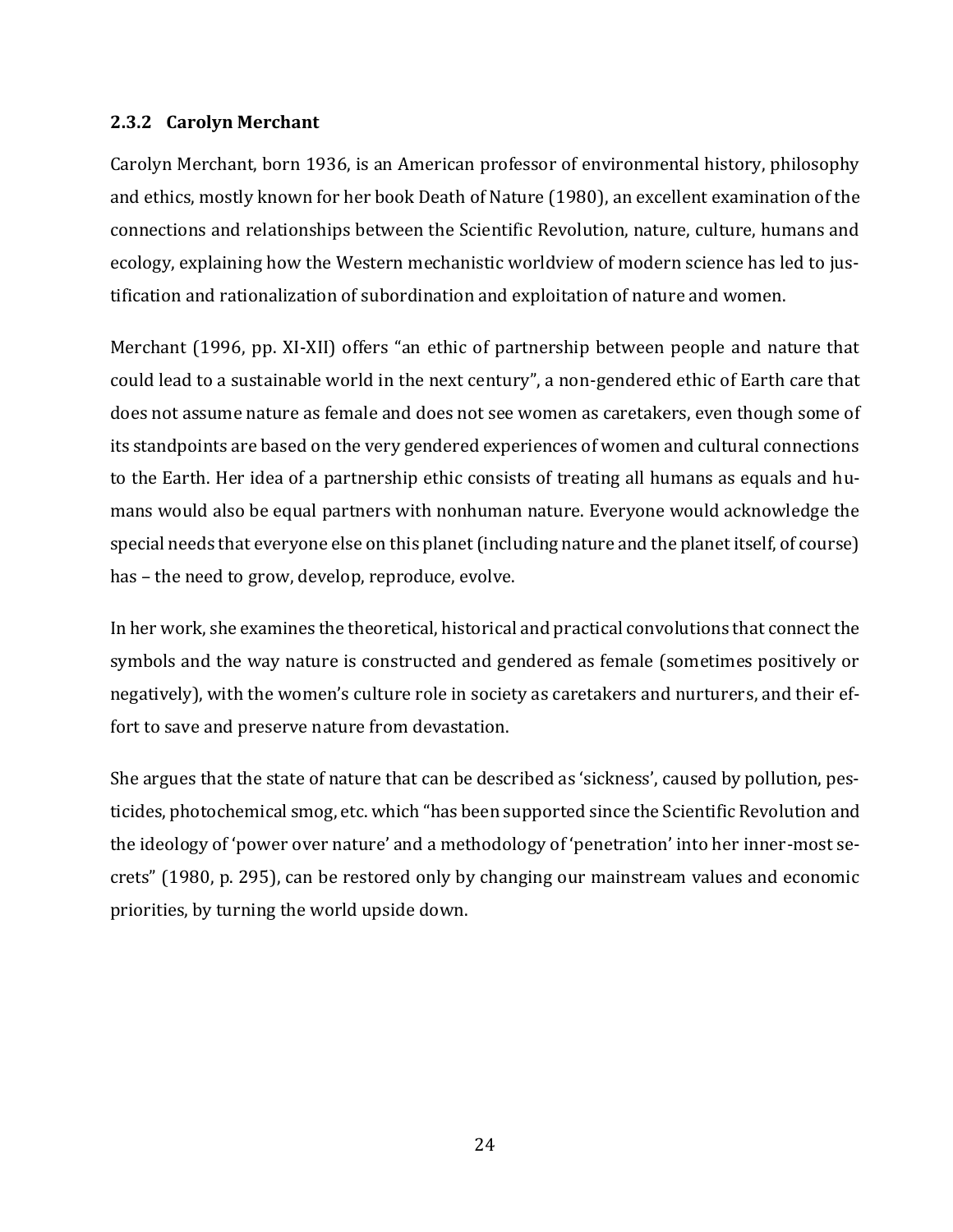#### *2.3.2.1 Forms of Ecofeminism*

As Warren notes, "ecological feminism has roots in the wide variety of feminisms (e.g., liberal feminism, Marxist feminism, radical and socialist feminisms, black and Third World feminisms)" (1997, p. 4); therefore, it is logical that ecofeminism has various forms too.

Merchant recognizes that ecofeminism, as well as feminism, has also liberal, cultural, social, socialist form and that each one of them has contributed to ecofeminism differently. Now, I will shortly describe one of them; however, I will focus more on the social and socialist form, which the chosen ecofeminists for this thesis could be associated with the most (1996, pp. 7-18) (2005, pp. 200-211).

**The liberal form** of ecofeminism seeks to reform environmentalism by remaking laws and regulations within existing structure to change the relations between humans and nature. The natural resource boundaries will be solved with better science, conservation and laws – fields where women can work in, given the equal educational opportunities.

**Cultural form** examines environmental problems by criticizing the patriarchal system, while offering alternatives for liberation of both nature and women through direct political action. The source of empowerment of cultural ecofeminists is the celebration of the positive connection and relationship between women and nature through reviving of ancient rituals that focus on our consciousness in relation to nature, worship of female goddesses, female reproductive and menstrual cycle, spirituality, intuition, witchcraft, etc. This form of ecofeminism is widely criticised by the feminist movement for perpetuating essentialist assumptions that one could understand that what is done by men is bad, whereas what is done by women is good, based on the special relationship between them.

**Social and socialist** ecofeminism examines the problems by criticizing capitalism and capitalist patriarchy, while arguing that market economy needs a total change and restructuralization to liberate and not exploit both women and nature as resources.

25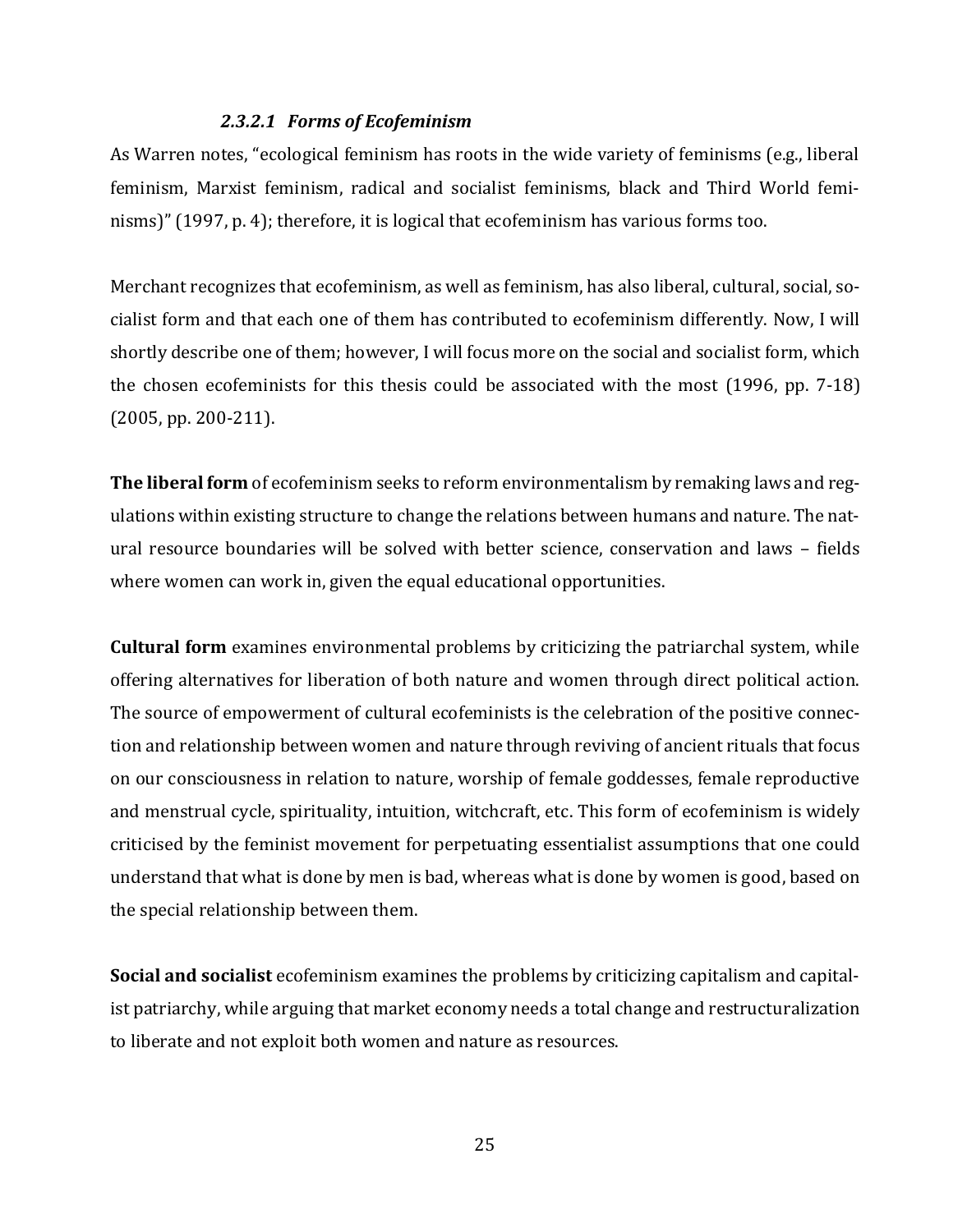**Social ecofeminism** draws from the social ecology of Murray Bookchin and does not associate itself with the ideas of cultural feminism regarding the special essentialist relationship that women and nature have; therefore, they do not approve the worship of goddesses and all the other related traditions that perpetuate the essentialist notion of such relationship. Overturning the economic and social hierarchies that shape everything in our lives into a market society is needed, and life in decentralized communities is wanted. They acknowledge the obvious biological differences between male and female sex and believe that "both women and men are capable of an ecological ethic based on caring" (2005, p. 206). They reject any sort of determinism and advocate for freedom – reproductive, intellectual, sensual and moral of all women. Social ecofeminist tenets are based on the fundamental critique of hierarchy, dualism, logic of domination, i.e. the characteristics of an oppressive conceptual framework.

**Socialist ecofeminism** draws from socialist ecology, sees nonhuman nature as the material basis of all life, and believes that nature and human nature are both social and historical constructs. It questions the consequences of colonialism and capitalism, which affected and disrupted the production in traditional societies, and the consequences of the technological and chemical interventions on the traditional methods of biological reproduction and on polluted nature. Whereas the premise of capitalism is an economic growth and competition, which is incompatible with sustainability (both nature and waste are perceived as externalities in profit maximization), socialism is, on the other hand, based on needs of society. As Merchant notes, "because growth is not necessary to the economy, socialism has the potential for sustainable relations with nature". She is aware of the former socialist regimes which were oriented on economic growth and definitely were not sustainable; however, she believes that "new forms of socialist ecology could bring human production and reproduction into balance with nature's production and reproduction" and the economies of both nature and humans could be in a partnership relation, where priorities of capitalism would be reversed in favour of sustainable forms of reproduction and ecology (2005, p. 210).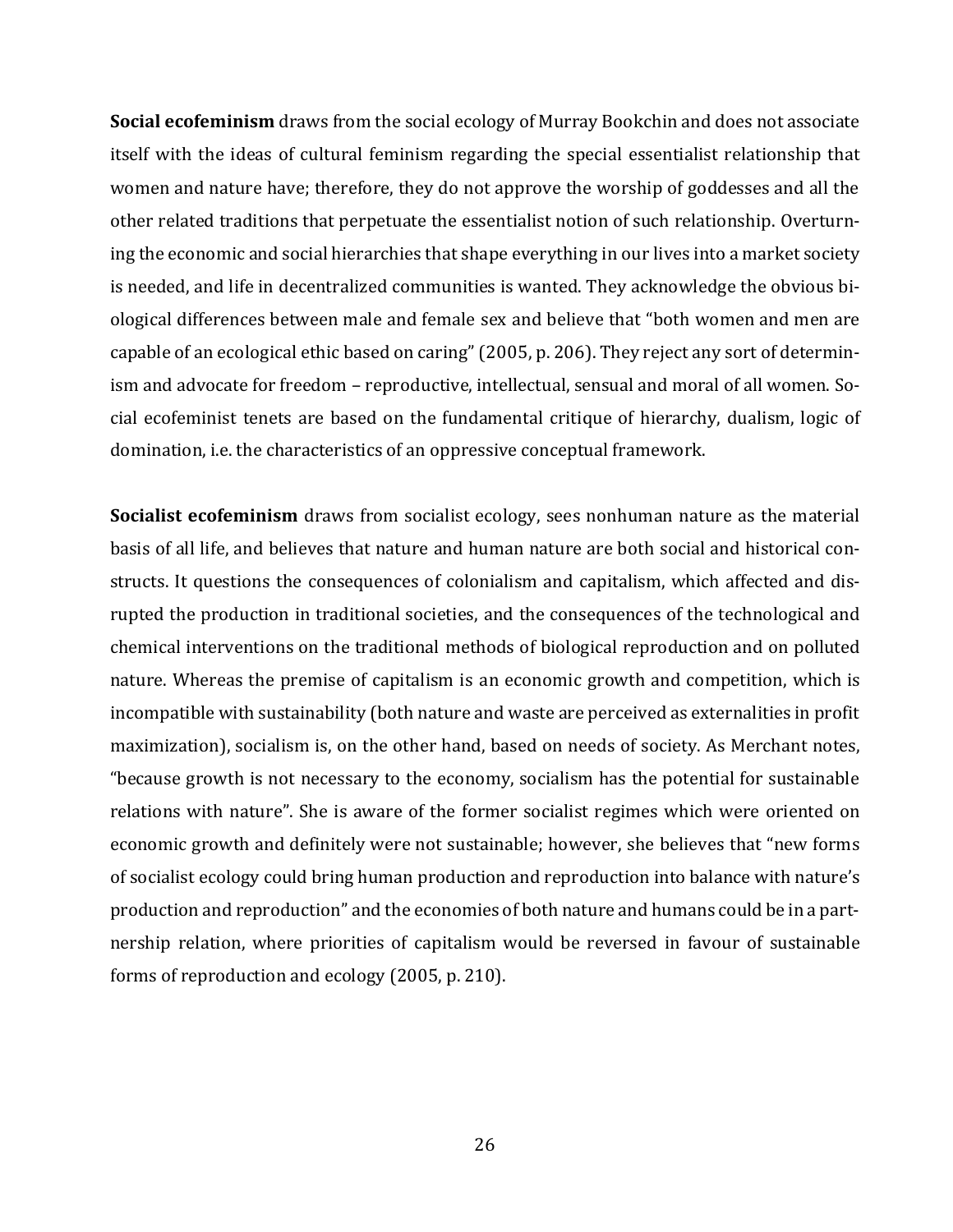#### <span id="page-26-0"></span>**2.3.3 Val Plumwood**

Val Plumwood, who was born in 1939 and died in 2008, was an Australian environmental philosopher and teacher, whose book Feminism and the Mastery of Nature (1993), proving that the feminist critique of dominant forms of rationality can and should incorporate theories of gender, race, class and nature oppression, has become a classic in the ecofeminist movement.

Plumwood's reaction to the stereotypization of ecofeminism being weak and exclusively linked to cultural feminism was setting her objectives to develop "an environmental feminism that can be termed a critical ecological feminism", so to increase the critical and analytical force of such theory and "make it a powerful political tool" (1993, p. 1). She believed that the feminist theory can enrich and enhance the mainstream environmental philosophy, ethics and radical green thought, which are often embedded and continue to operate within the masculinist oppressive framework, creating and supporting biased damaging assumptions from rationalist tradition, inimical to both women and nature.

In her work, she radically critiqued the traditional Western concept of nature and provided a rich historical analysis of how the division between humanity and nature has been shaped, refined and constructed into the value-hierarchical and value-dualism system of the opposition between reason and nature. She focused on oppression and the concept of the Other, and the parallels between "centrisms" such as androcentrism, ethnocentrism, Eurocentrism, heterocentrism, anthropocentrism, etc. She argued that the anthropocentric framework ignores the other's needs and limits for its own aggressive self-maximization. Such needs and limits are being perceived from the point of view of humans and their own needs. This understanding of nature, its homogenization and treatment as it is replaceable, leads to treating nature "as an infinitely manipulable and inexhaustible resource" (1997, p. 344).

According to Plumwood, given the current culture and environmental crisis we are now experiencing, the creation of a new (ecofeminist) theory is rather a luxury but it is needed if we want to understand the flaws that are rooted in the Western and now global story. With such understanding, we can avoid "remain trapped within it or settle for one of its new versions" (1993, p. 6). Our future is predetermined whether we will be able to move on beyond the paradigm of

27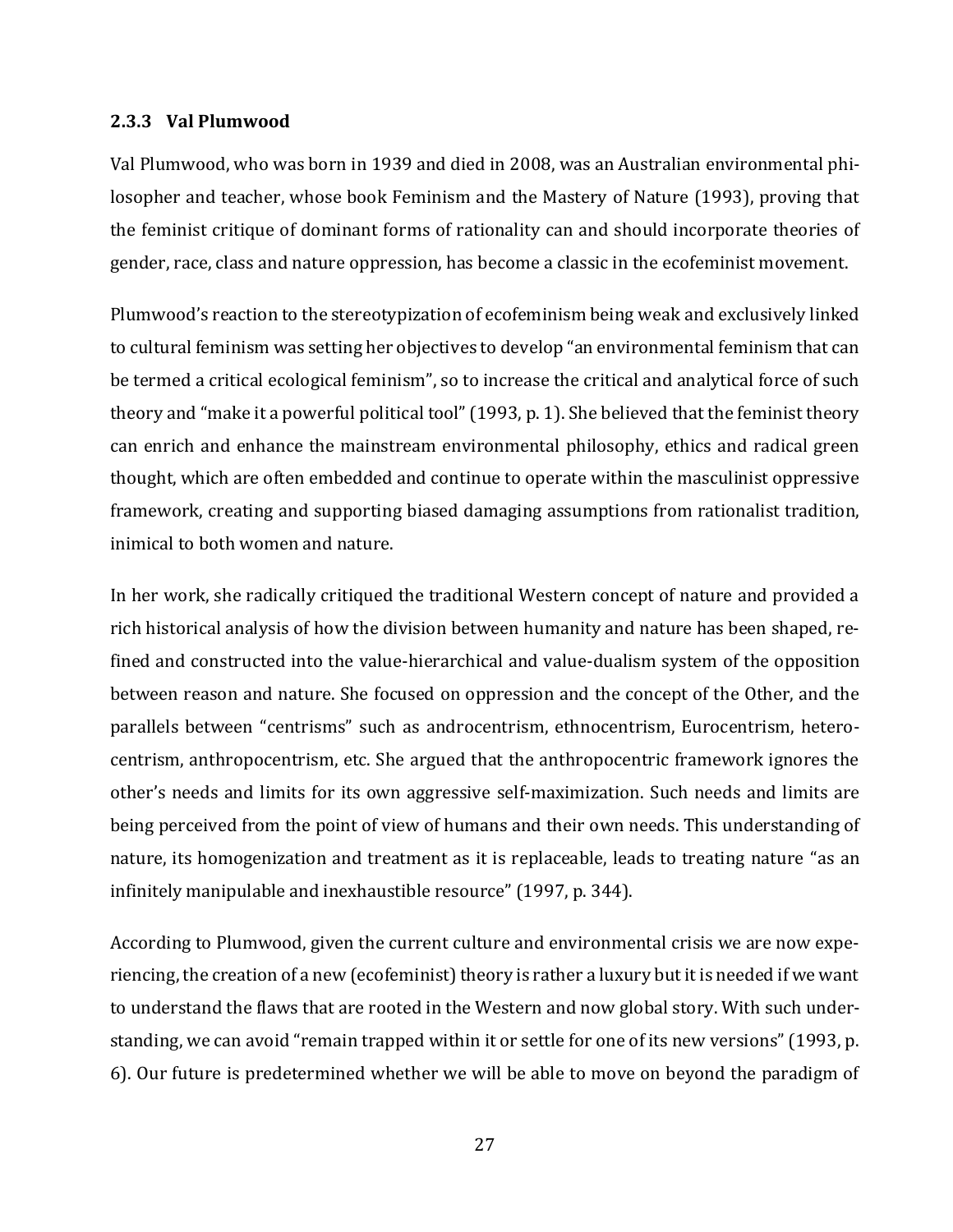dualism, and to build a truly democratic and ecological culture (1993). That is what makes acknowledging and understanding the ideas discussed by critical ecological feminism crucial.

## <span id="page-27-0"></span>**2.3.4 Vandana Shiva**

 $\overline{\phantom{a}}$ 

Vandana Shiva, born 1952, is an Indian environmental and social feminist activist and writer, a very visible, influential and engaged postcolonial critic of capitalist economy, and a food sovereignty, biodiversity and anti-globalization advocate. Shiva puts stress in most of her writings on pointing out the inequalities and injustice in contemporary globalized society while offering an insight from the Global South, especially the experiences and rich knowledge of rural Indian women (and marginalized peasants in general), who are still deeply fixed and dependent on nature and who experience everyday struggle for the protection of the nature they are dependent on.

Shiva raises the issues of complex connections among economy, nature and culture, with an emphasis on the consequences of a capitalistic patriarchy as an expression of the reductionist and mechanistic science and the domination and mastery of nature.She stresses that we cannot continue to live and understand our role on planet as up to the present, as such understanding is deeply imbedded "in the old paradigm of capitalist patriarchy – based on a mechanistic worldview, an industrial, capital-centred competitive economy, and a culture of dominance, violence, war and ecological and human irresponsibility" (2014, p. xix). If we do so, the problems regarding climate change, extinction of species, or collapse of economy will worsen even more and our society will become even more unequal.

She sees it as we are in a vicious circle with an "epic contest between the rights of Mother Earth and the rights of corporations and militarized states  $(...)$ , between the laws of Gaia<sup>10</sup> and the laws of the market and warfare (…), between war against Planet Earth and peace with it" (2014,

 $10$  The term Gaia can be used and understood in many ways. For example, as an effort of many ecofeminists (e.g. Charlene Spretnak) to create a new earth-based form of spirituality with Gaia as an earth-mother, rooted in ancient traditions where both earth and female deities were worshipped. After such recognition of Gaia, nature and women would be liberated and the patriarchal construction of women as 'Other' and men as 'godlike' and inherently superior would be removed. (Spretnak, 1986 cited in Merchant, 1996, pp. 3-4). Or second, as the Gaia hypothesis, called after the Greek goddess who gave birth to the gods, a scientific theory formulated by James Lovelock, stating *that* "Earth acts like a living organism, with its living and nonliving components acting in concert to create an environment that continues to be suitable for life" (Lovelock, 2003, p. 569).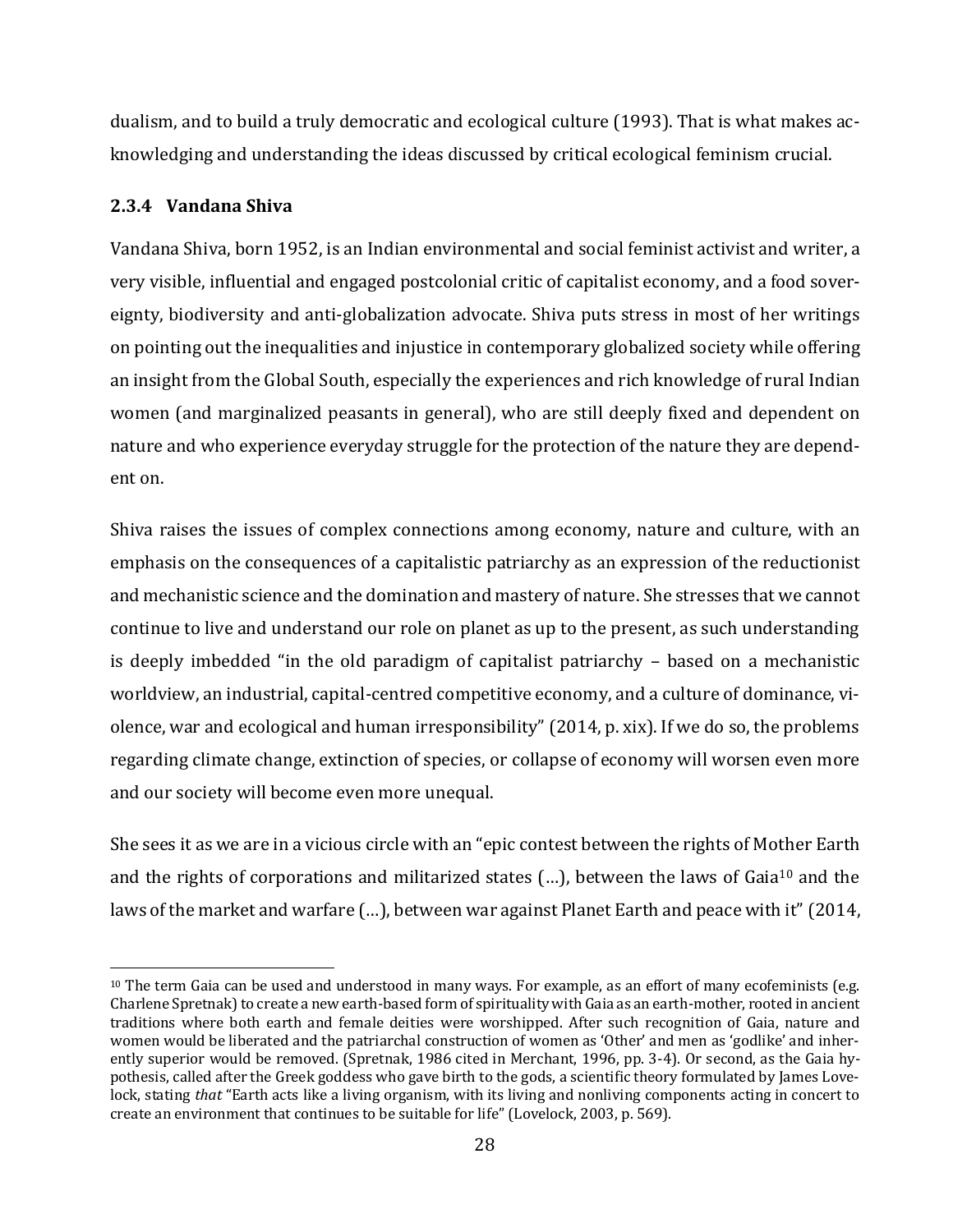p. xix). To make the shift, we need to understand that we are not nature's masters and owners, but we are part of nature, and to acknowledge nature's rights and *"*the intrinsic value of all her species and living processes" is crucial for the future of the planet Earth and everything existing on it (2014, p. xx).

During a podcast interview (Bradley, 2014), Shiva offered a different perception of ecofeminism, according to which "ecofeminism is not an -ism, it is merely a window to see the world differently, and that seeing the world differently has become vital because the capitalist patriarchy – based on erasing the contributions of nature, women, and people – is creating a world of fear. The fear of scarcity, the fear of the other."

#### *2.3.4.1 Local Ecofeminist Movements*

Also, when talking about Vandana Shiva and ecofeminism, we must (at least shortly) mention ecofeminist local movements, especially the Chipko movement, that she has been part of in the 1970s. Chipko is probably the most famous ecofeminist movement of courageous Indian peasant women of the Garhwal region Uttar Pradesh, well-known for its specific technique – embracing living trees. Chipko has emerged as a response to the start of a large-scale deforestation - destruction of India's forest ecosystems and a following displacement of women whose lives (and their families' lives too) were closely dependent on inputs of such environment. Commercial exploitation and reductionist forestry of these Himalayan forests were the consequences of the approach that colonizers had brought there. Chipko women symbolise a non-violent struggle for salvation of the forest, which in Indian Hindu cosmology plays a very important role (Shiva, 1988). The knowledge on forest and nature that Shiva gained in Chipko has inspired her to action. In 1987, she founded another ecofeminist movement called Navdanya**.** This movement focuses on promoting biodiversity conservation and organic farming by establishing local seed banks, with a clearly set message – that "conservation of biodiversity is (…) the answer to the food and nutrition crisis" (Shiva, 2013, p. 274).

There exist many other successful ecofeminist movements, for example the Green Belt Movement, which is primarily a tree-planting women initiative founded in 1977 in Kenya as a response to food insecurity, drying up streams and lack of firewood (Green Belt Movement, 2019).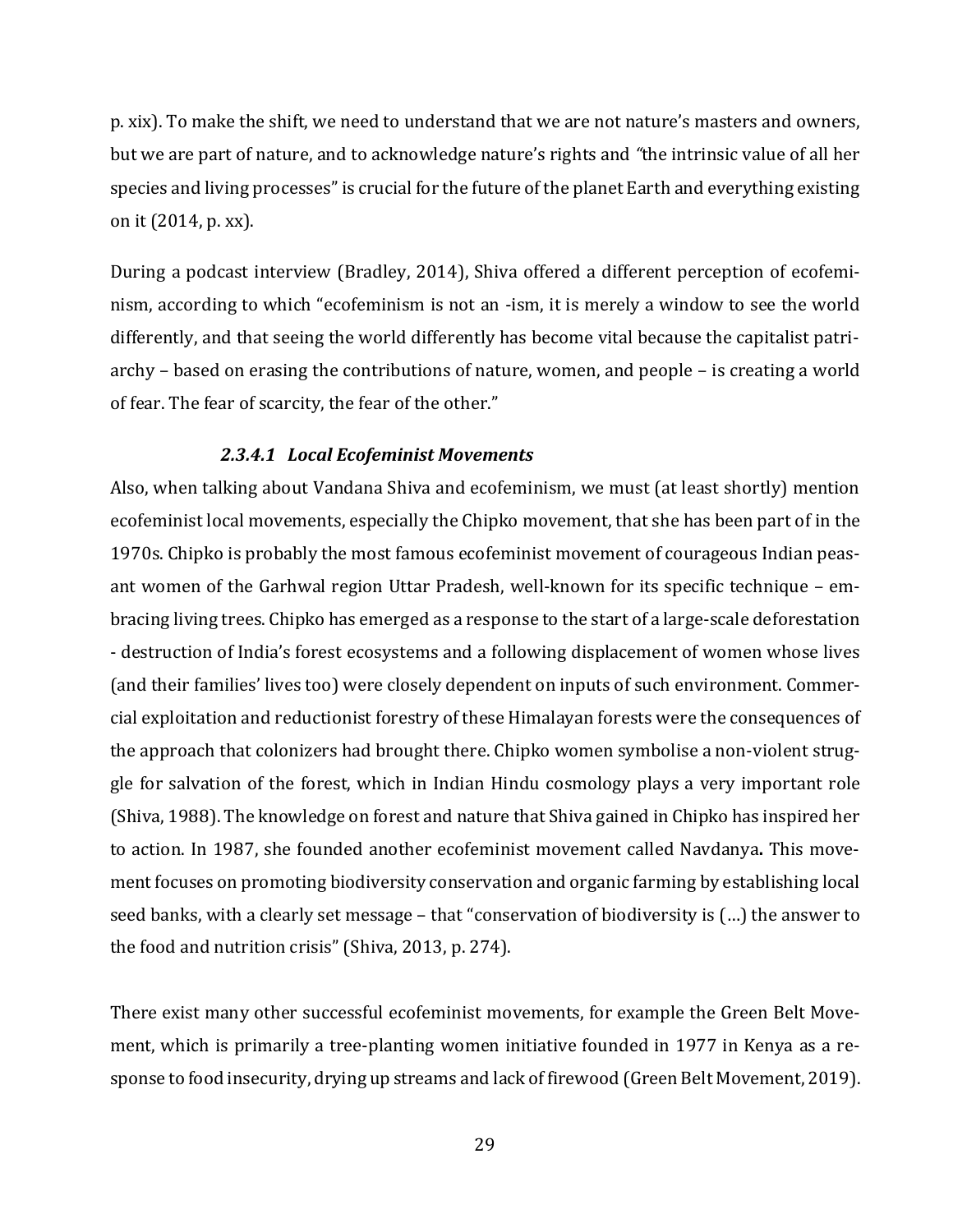# <span id="page-29-0"></span>**3 Connections Between Women, Nature and Animals**

Based on the information presented in previous chapter which summarizes and focuses on the main points that are being discussed in the work of Warren, Plumwood, Merchant, and Shiva, I will now focus on some of the connections between women and nature and the twin domination of them, which were identified within the ecofeminist movement and which I consider important for understanding at least some part of the ecofeminist theory.

As most of these topics are interconnected and mutually affected and it would be difficult to read it in one chaotic text, I have decided to divide them into groups for the purpose of more clear and easy understanding; however, some points will be appearing in many sub-chapters as they are interconnected.

As Warren (1996) proposes, there are eight sorts of connections – historical and casual, conceptual, empirical and experiential, epistemological, symbolic and ethical. I shall concentrate on the conceptual connections which are the most crucial as they result into the others.

## <span id="page-29-1"></span>**3.1 Conceptual Connections – the Master Story**

Throughout history, there have been established structures and forms which justify oppression that have shaped the relations we have with one another (between men, women, people of colour, nonhuman nature) and which are still present, but their historical character has normalised and internalized them into our lives so deeply; therefore, we do not usually question them. Ecofeminist theory draws from a feminism's social analysis of domination and says that such structures (presented and shaped by interconnected logic of power, domination, dualistic and value-hierarchical thinking, the concept of Other, and the oppressive conceptual framework) are the very reason of the unequal and unsustainable state of world we are now at.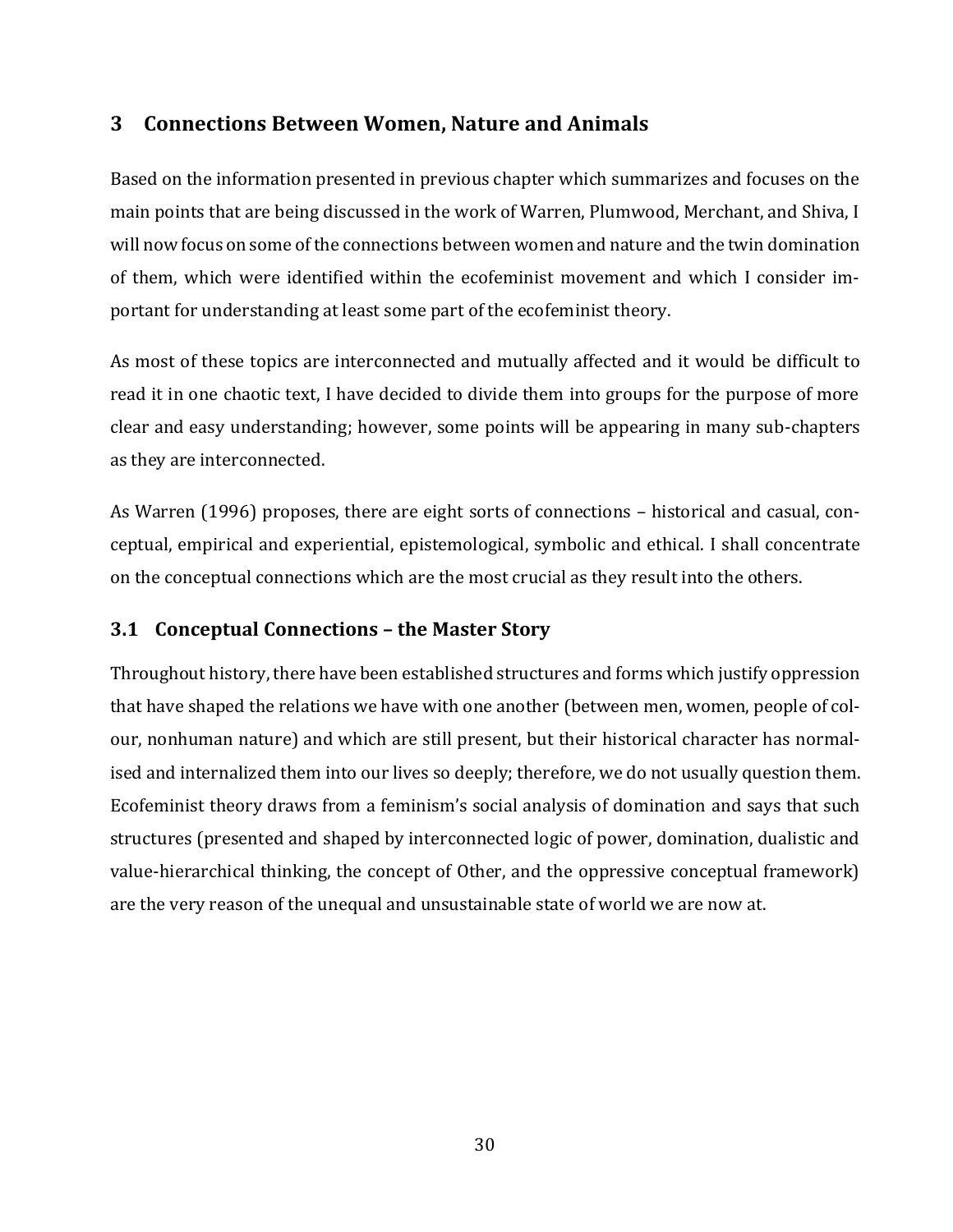## <span id="page-30-0"></span>**3.1.1 The Concept of "the Other"**

To explain to whom is being referred to as the Other, we need to understand that Othering<sup>11</sup> is "a process whereby individuals and groups are treated and marked as different and inferior from the dominant social group" (Griffin, 2017, p. 128).

According to Plumwood, the centric structure of Otherization consists of radical exclusion, homogenization, denial and backgrounding, incorporation, and instrumentalism of the otherized groups (which are characteristics of dualism). Such structure "provides a form of rationality, a framework for beliefs, which naturalizes and justifies a certain sort of self-imposition and dispossession". This structure justifies superiority, conquering and mastering the Other within a framework of moral and cultural blindness (1997, pp. 343-344).

For Warren, the ecofeminism's central mission from a Western perspective symbolizes "the exploration of conceptual aspects of women - other human Others - nature interconnections". Such otherization is happening within the patriarchal and other oppressive conceptual frameworks, systems, and institutions and those who have become unjustifiably dominated and subordinated Others are in the Western and Euro-American worldviews both "human Others and earth Others," i.e. women, non-white people, children, the poor, animals, forests, land, etc. (2000, p. xiv) (2002, p. 42).

## <span id="page-30-1"></span>**3.1.2 The Oppressive Conceptual Framework**

 $\overline{\phantom{a}}$ 

The conceptual connections between the subordination of women and nature are embedded in an oppressive patriarchal conceptual framework. According to Warren**,** a conceptual framework itself is a "set of basic beliefs, values, attitudes, and assumptions which shape and reflect how one views oneself and one's world", influenced by factors such as "gender, race, class, age, affectional orientation, nationality, and religious background". Not all conceptual frameworks are oppressive, but what is common to all social "-isms of domination" (e.g. racism, heterosexism, sexism as well as naturism or the domination of nonhuman nature) is the oppressive conceptual framework. An oppressive conceptual framework "is one that explains, justifies, and

<sup>11</sup> Othering is in ecofeminist literature sometimes also written as otherizing or otherization.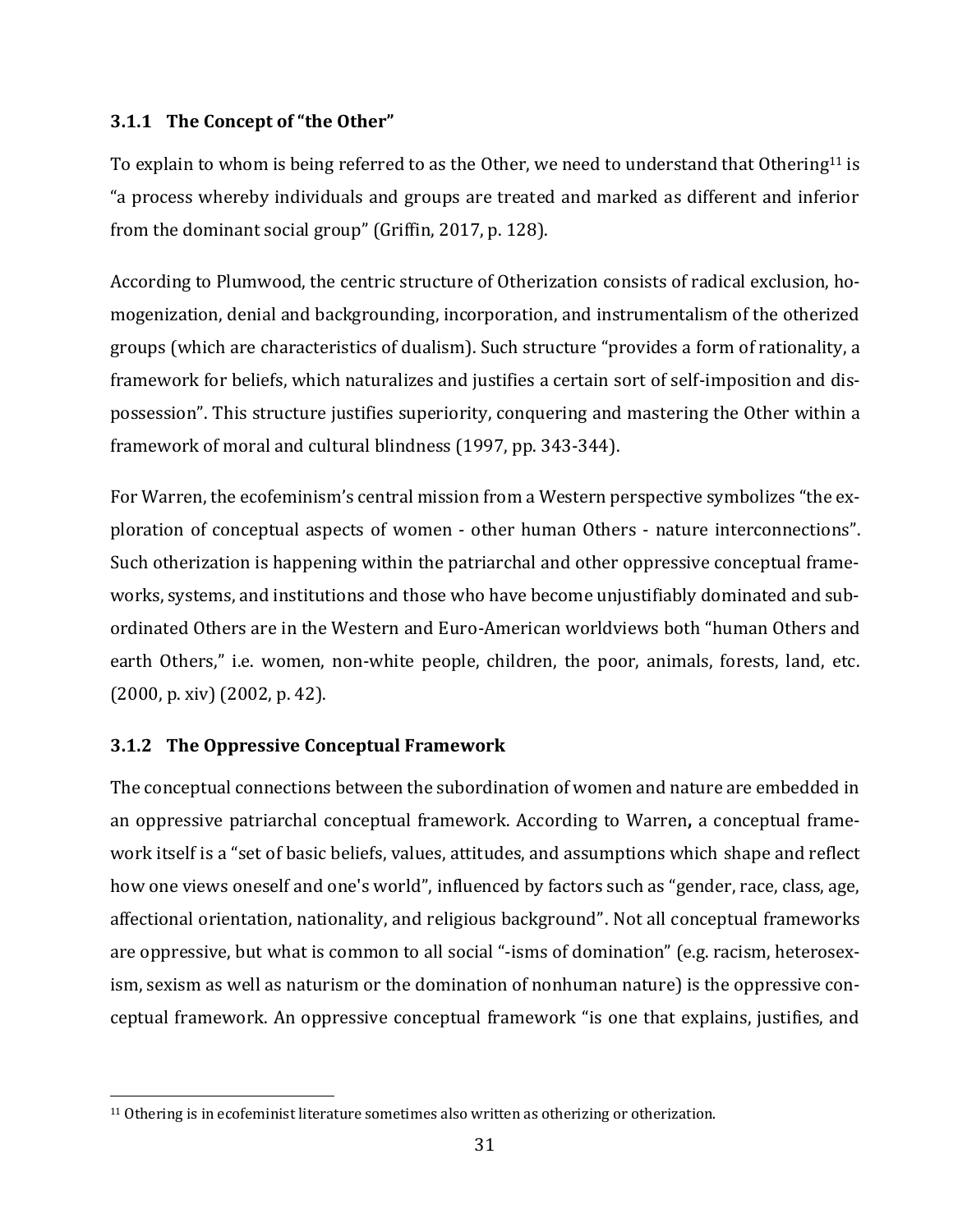maintains relationships of domination and subordination" (if patriarchal, such framework concerns the domination and subordination of women by men). It constitutes of these crucial features:(1) value-hierarchical thinking, (2) logic of domination, (3)"power-over power", (4) privilege, and (5) value dualism (2000, p. 46) (1990, p. 174).

(1) *Value-hierarchical thinking* means that according to our perceptions of diversity which is organized by a spatial "Up-Down" metaphor we attribute "greater value to that which is higher, or Up, than to that which is lower, or Down". To explain such thinking that legitimates inequality, in value-hierarchical thinking we would place "Up" terms such as men, whites, culture, minds, whereas terms such as women, people of colour, nature, and bodies would be placed "Down". Therefore, we assume that men, whites, culture and minds present a greater value over women, people of colour, nature, and bodies. (2000, p. 46-48) (1990, p. 174).

(2) *Logic of domination* is a logical structure of argumentation with a set of substantive values that results into justification of one's subordination given the fact that we need to have an ethical premise for it. As Warren explains, "this justification typically is given on grounds of some alleged characteristics (e.g. rationality) which the dominant (e.g. men) have and the subordinate (e.g. women) lack" (1990, p. 174).

(3) *The concept of "power-over power"* in the structures described above means that we talk about the power of Ups over Downs, e.g. power of men over women, power of humans over nature (2000, p. 47).

(4) *The concept of privilege* is understood in the context of an oppressive conceptual framework as those privileges are created, maintained and belong to Ups (to those who qualify) and not to Downs, and they keep the dominant-subordinate Up-Down relationships alive (2000, p. 47).

(5) *Value-dualism* will be described in the next chapter since it needs to be explained more indepth.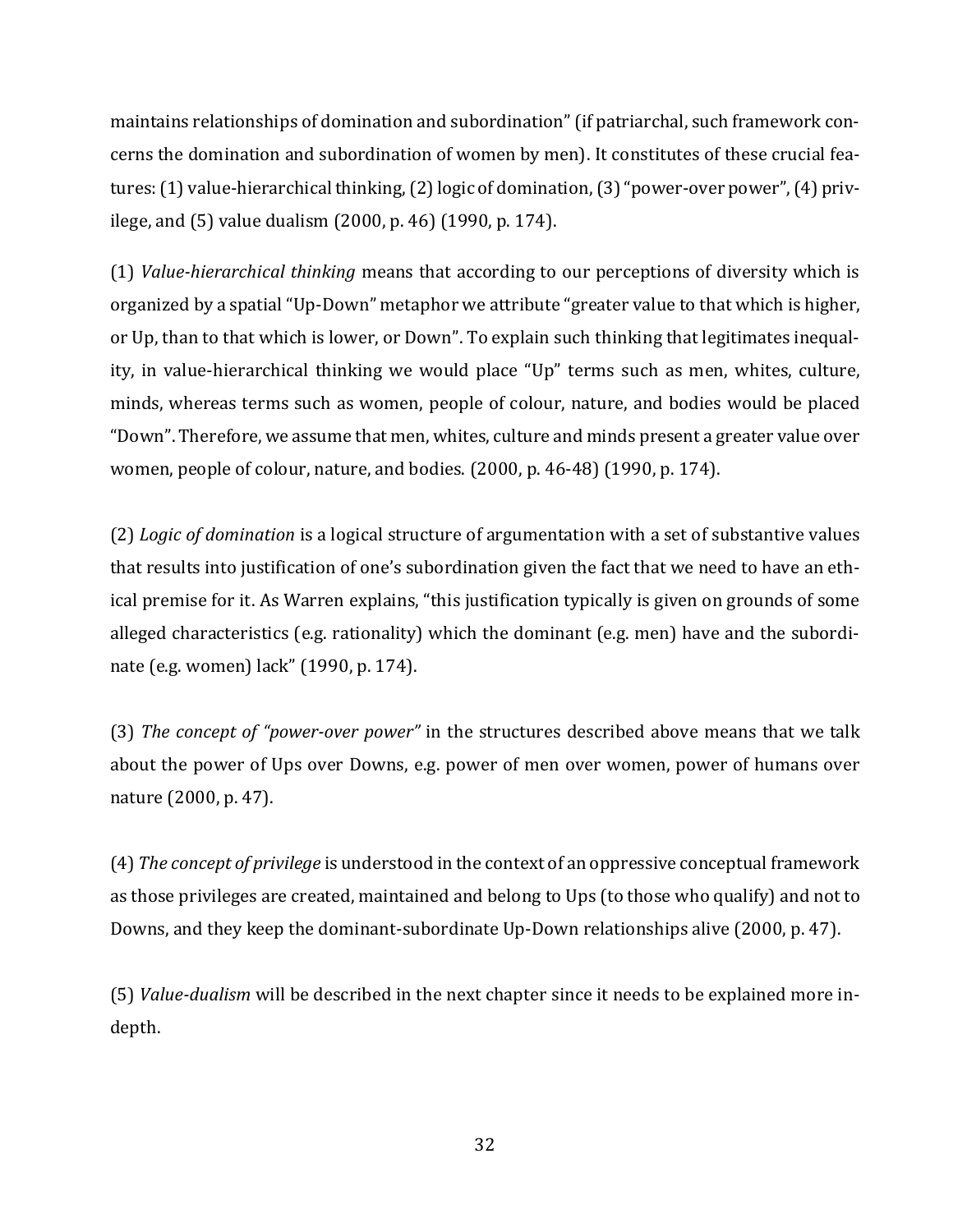#### <span id="page-32-0"></span>**3.1.3 Value Dualism**

The relation of human and nature has been in the Western society treated as a dualism, which is "process in which power forms identity" and which imposes the conceptual framework discussed in previous chapter (Plumwood, 1993, p. 32). Plumwood argues that this explains the reason of the problematic way of how Western culture have behaved to nature to the point of environmental crisis (1993, p. 2). To understand how dualism works, have a look on following contrasting pairs as presented by Plumwood (1993, p. 43):

| culture      | nature                |
|--------------|-----------------------|
| reason       | nature                |
| male         | female                |
| mind         | body (nature)         |
| master       | slave                 |
| reason       | matter (physicality)  |
| rationality  | animality (nature)    |
| reason       | emotion (nature)      |
| mind, spirit | nature                |
| freedom      | necessity (nature)    |
| universal    | particular            |
| human        | nature (non-human)    |
| civilised    | primitive (nature)    |
| production   | reproduction (nature) |
| public       | private               |
| subject      | object                |
| self         | other                 |
|              |                       |

These are the key interconnected elements of dualism which are being mutually reinforced, and which appear and run through the thinking and understanding of the world in the Western culture. As Warren (1996, p. xi) adds, they are "disjunctive pairs in which the disjuncts are seen as oppositional (rather than as complementary) and exclusive (rather than as inclusive)".

They reflect the key forms of oppression and to properly understand the meaning and implication of them, we must look at them as an interlocking structure. The key role in the list plays the reason/nature pair, because "the reason/nature story has been the master story of Western culture" (1993, p. 196) and was the main concern and characteristics of Greek philosophy and Western intellectual frameworks, where reason was associated only with men. Thus, virtually everything on the left – viewed as superior – symbolises forms of reason, whereas everything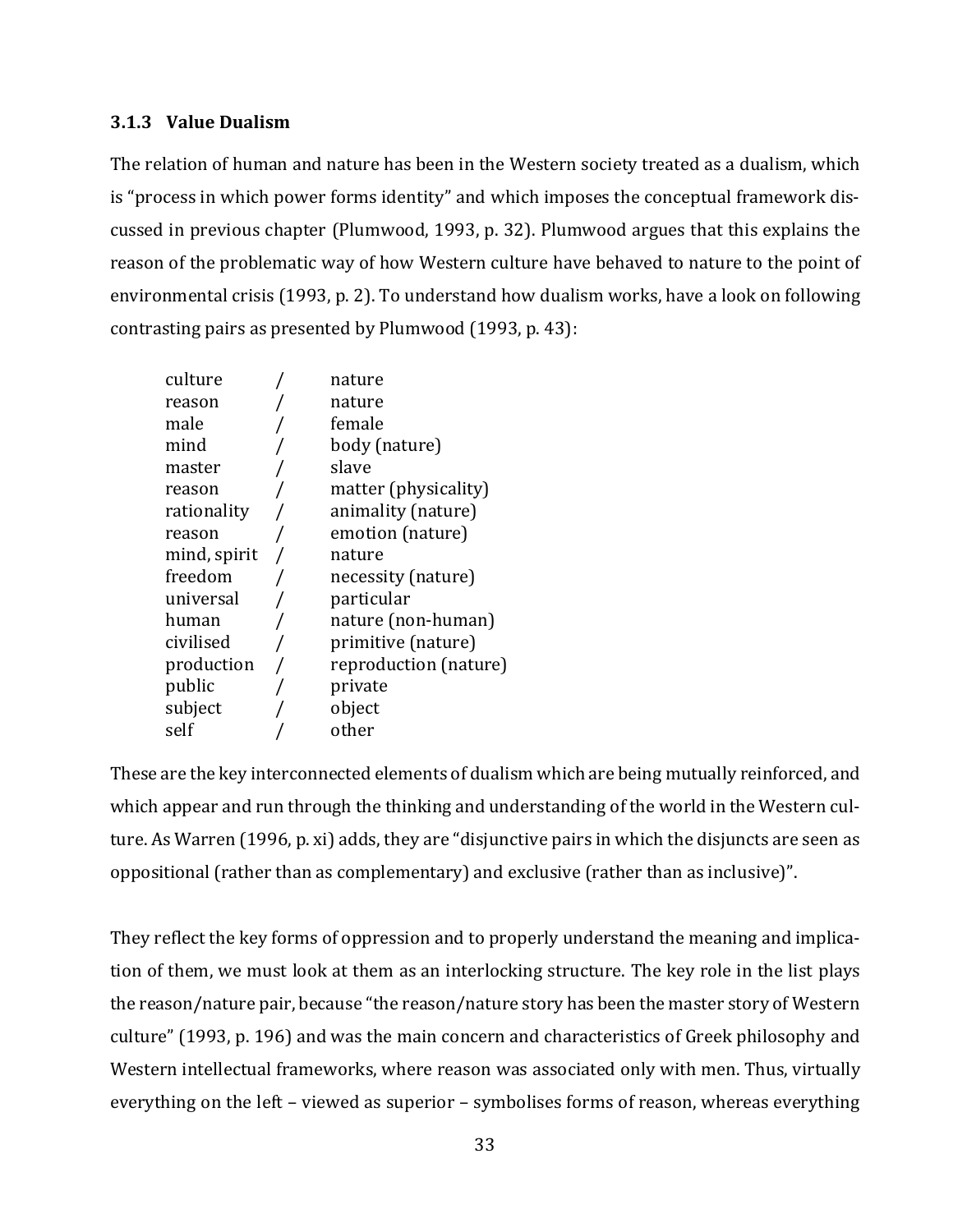on the right side – viewed as inferior – represents forms of nature (Plumwood, 1993, p. 44). As Plumwood notes, dualism is deeply rooted into the West's intellectual traditions and beginnings of rationalism in Greek culture and philosophy, dependent on a strong master and masculine identity. Dualism is present and rooted in the work of many important philosophers such as Plato or Aristotle who discussed these contrasting terms and used them for justification of different forms of oppression, e.g. slavery in Aristotle's Politics (1993, p. 46, 72) – and who shaped the Western culture.

One could argue that such thinking and contrasting one thing to another is normal and unharmful. However, it is not that easy, given the complexity of the context of patriarchal structure which is weaved into the Western culture and functioning. Plumwood explains:

A dualism is more than a relation of dichotomy, difference, or nonidentity, and more than a simple hierarchical relationship. In dualistic construction, as in hierarchy, the qualities (actual or supposed), the culture, the values and the areas of life associated with the dualised other are systematically and pervasively constructed and depicted as inferior. Hierarchies, however, can be seen as open to change, as contingent and shifting. But once the process of domination forms culture and constructs identity, the inferiorised group (unless it can marshall cultural resources for resistance) must internalise this inferiorisation in its identity and collude in this low valuation, honouring the values of the centre, which form the dominant social values. (Plumwood, 1993, p. 47)

She suggests that "the category of nature is a field of multiple exclusion and control" and that the roots of oppressions such as racism, colonialism and sexism are embedded in the construction of notion of the inferior group that cannot achieve the full scope of rationality or culture. Nature (and everything connected to it through dualism) symbolizes passivity and the notion of environment as an invisible background "against which the foreground achievements of reason or culture (provided typically by the white, Western, male expert or entrepreneur) take place" (1993, pp. 2-4).

In the Western and due to colonialism and globalization nowadays almost global thinking, the reason/nature dualism has an immense consequence on the relation of humans to nature. Other dualistic thinking – self/other, reason/emotion, public/private triggers something in humans that makes them treat nature as an instrument and consider it as not ethically significant. Overcoming of such thinking and dynamics involves an acknowledgment of both continuity and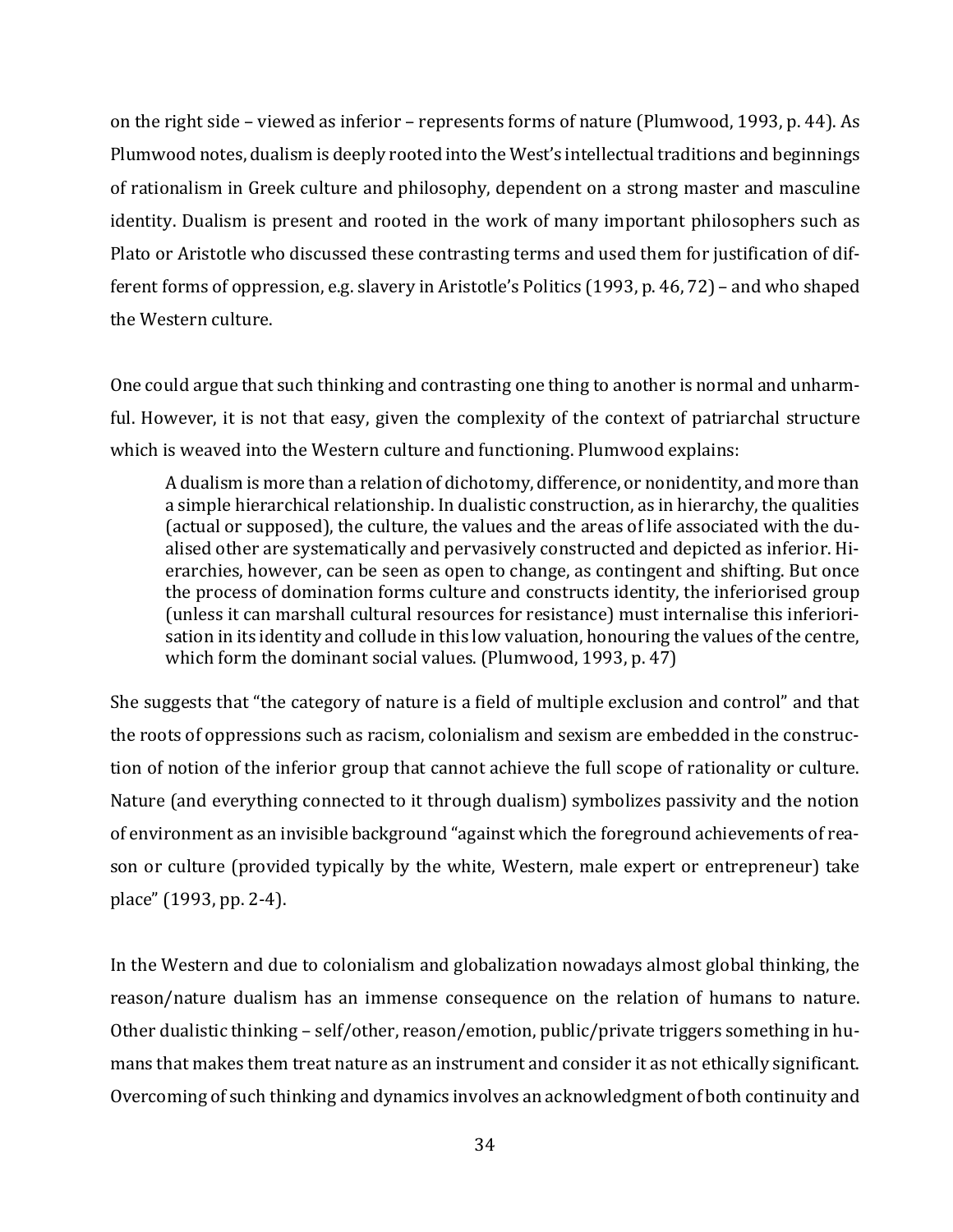difference – "acknowledging the other as neither alien to and discontinuous from self nor assimilated to or an extension of self" (1993, p. 8).

On the other hand, Shiva brings a different perspective on the topic of dualism as she comes from India, where in Hinduistic cosmology there is ontologically "no divide between man and nature, or between man and woman, because life in all its forms arises from the feminine principle" (1988, p. 38). That is a totally different approach of harmony when compared to the pervasive binary Western modern tradition. She continues by mentioning that in their cosmology it means that

Person and nature (Purusha and Prakriti) are a duality in unity. They are inseparable complements of one another in nature, in woman, in man. Every form of creation bears the sign of this dialectical unity, of diversity within a unifying principle, and this dialectical harmony between the male and female principles and between nature and man, becomes the basis of ecological thought and action in India. Since, ontologically, there is no dualism between man and nature and because nature as Prakriti sustains life, nature has been treated as integral and inviolable. (Shiva, 1988, p. 38)

However, due to colonisation and following perception on what has been seen as progress, such conception of duality in unity has been changed to the Western kind of duality, no longer seeing nature as Prakriti, the living and creating force and process supporting all life, but as natural resources which are here for the benefit of people, and such conception obviously lacks any notion of harmony or acknowledgment of the nature's needs.

So, is there any way how to escape dualism, or is it impossible? Is the elimination of dualism and every distinction the solution? One could agree so, but Plumwood opposes by saying that such strategy is neither necessary, nor wanted; however, rethinking and reconstruction of relationship is needed in order to perceive the existing differences as non-hierarchical. It would require acknowledging the contribution, needs, values, complexity and diversity of the Others which have been backgrounded, excluded, incorporated, instrumentalized, and homogenized (1993, p. 60).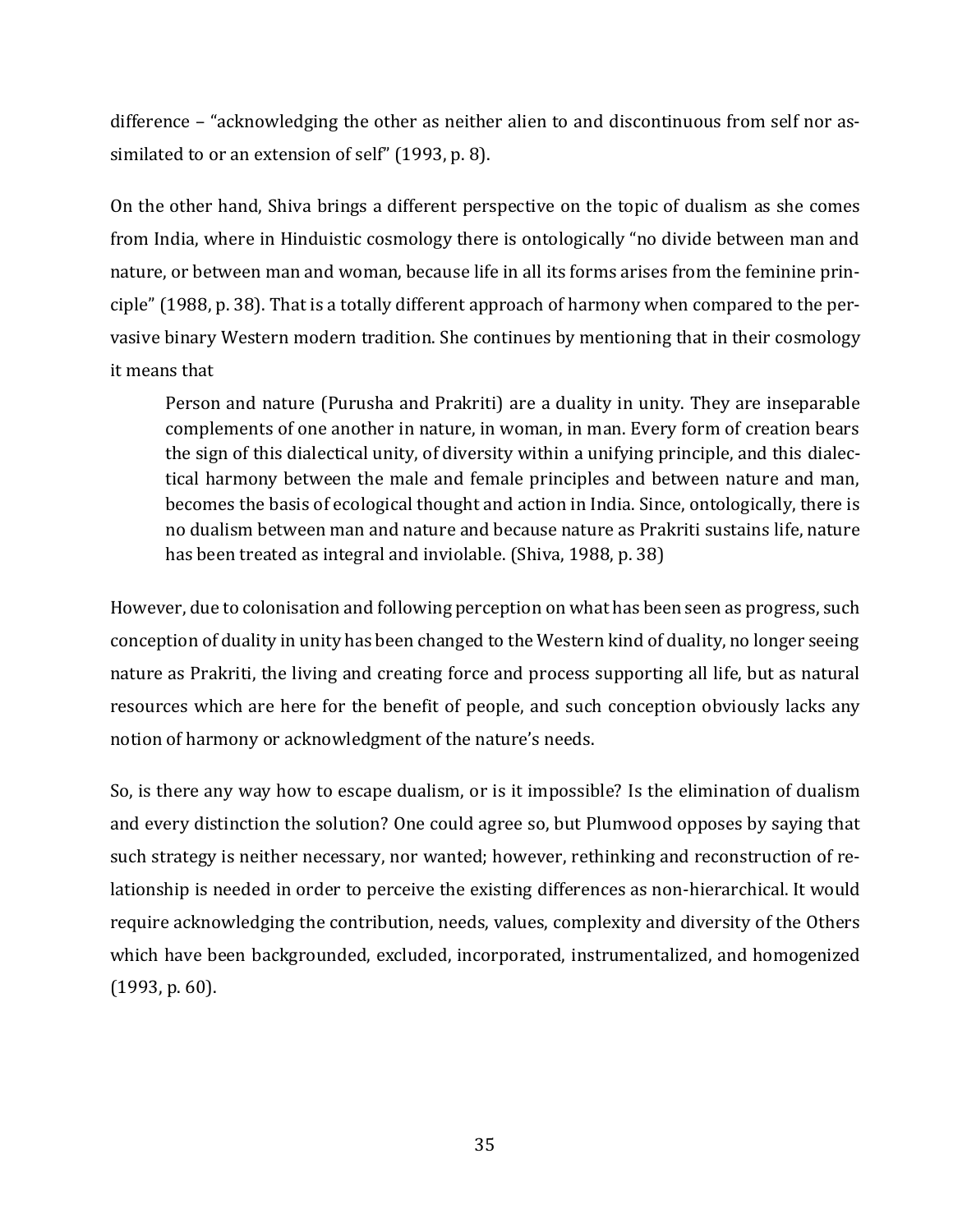#### <span id="page-35-0"></span>**3.1.4 The (Ab)use of Imagery**

Since the origins of our species we have been in close contact with nature and its orders. Humans were forced to cooperate in groups for their survival and still in the 16th century Europeans perceived their environment and everything in it as something functioning like an organism. However, this period in early modern Europe came to an end and the foundations of organistic theory, present prior to the 17<sup>th</sup> century, were undermined by the desire for knowledge and progress of Scientific Revolution and market-oriented culture. It slowly shifted to a new, completely different conceptual framework of the Scientific Revolution – the mechanism, with a mentality of domination and mastery of nature that eliminated and exploited the female principles which were important in the organically oriented one. However, with such a shift in culture there needed to be a shift in language too, as to be coherent in what society promoted and how it presented it. However, Warren notes that in both models the nature was female – in the organic one as a "benevolent female and nurturing mother", and in the mechanistic one as a mere machine, inert, and dead, insensitive to human action (Merchant, 1980, pp. xx, 2-3) (Warren, 1996, p. xiii) (Shiva, 1988, pp. xiv-xv).

Ecofeminists have been pointing out that through literature, art, philosophy, and science the oppressive controlling imagery and metaphors of the Others (i.e. women, marginalized, people of colour, and nonhuman nature) have been continually used and therefore the domination and exploitation of the Others have become embedded, internalized, normalized – and most importantly mutually reinforced. As Warren explains – "exploitation of nature and animals is justified by feminizing them; the exploitation of women is justified by naturalizing them" (1997, p. 12). The chosen language used for description of women or nature was therefore very important, because, as Merchant says, "language contains a culture within itself, when language changes, a culture is also changing in important ways" (1980, p. 4).

I refer to it as the "ab(use) of imagery" on purpose, as such usage of it was utterly perfect for perpetuating and disguising domination within the patriarchal oppressive conceptual framework, and to control how society should and should not perceive the Others.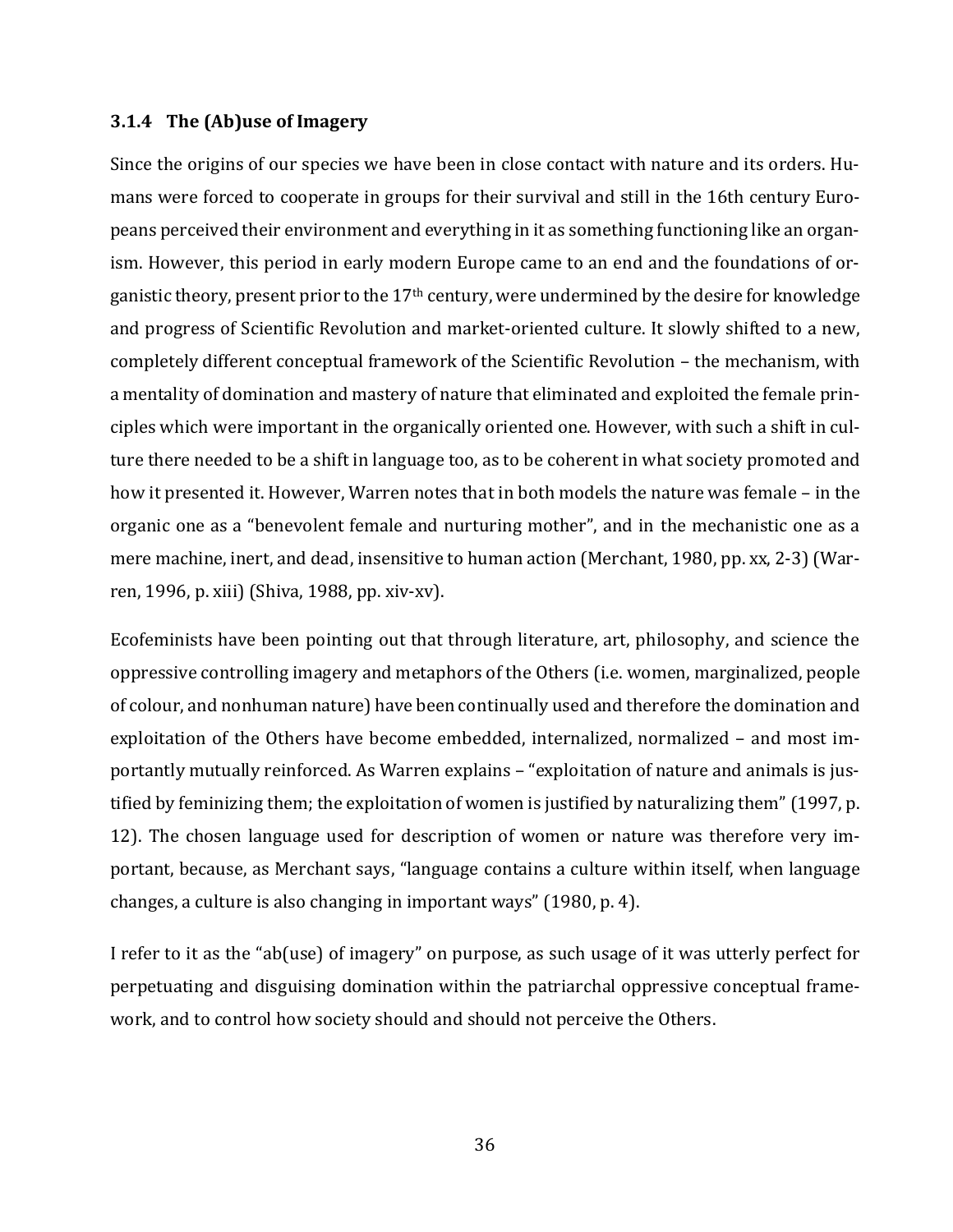#### *3.1.4.1 Female as Nature and Animal*

Plumwood (1993, p. 19) points out that the feminine closeness to nature has been more of a pejorative character rather than a compliment in the dominant traditional thinking. The shift of the woman to the sphere of nature played a crucial role in authorization of their oppression. To get the notion of such shift, she cites Marcus Porcius Cato, a Roman statesman (234 BC – 149 BC): "Woman is a violent and uncontrolled animal", Edmund Burke, a British classic political thinker (1730 – 1797): "A woman is but an animal and an animal not of the highest order", or Jonathan Swift, an Irish clergyman and writer (1667-1745): "I cannot conceive of you [women] to be human creatures, but a sort of species hardly a degree above monkey".

Warren (2000, p. 27) then provides us with a list of other used animal terms-cats, pussycats, pussies, bunnies, cows, sows, chicks, bitches, beavers, birdbrains, old bats, old hens, old crows, vixen, serpents, whale, etc. This usage of animal terms pejoratively when talking about women occurs for example in the English language.

It is important to understand that such animization of women, given the context of patriarchal culture, where humans are superior, and animals are inferior, reinforces and authorizes such inferiority. Even though Warren notes that it is not only women who are the target of sexistnaturist pejorative language (because men are being called for example wolves, sharks, skunks, jackasses, goats, etc.) or that some animal or nature language referring to humans can be complementary (e.g. to be a busy bee, brave as lion), given the historical and cultural context of patriarchal framework, applying such terms on women and men works very differently:

The majority of animal terms used to describe women identify women with (inferior) bodies, sexual objects, domesticated pets or playthings, man's property, spiritually sinful or sinprone (temptress) creatures vis-a-vis (at least ruling-class) men;

### whereas

the majority of animal terms used to describe (at least ruling-class) men identify men with (superior) intellects or minds, agency, sexual subjects, spirits, rulers, and sovereigns who have power over both women and nature. (Warren, 2000, p. 28)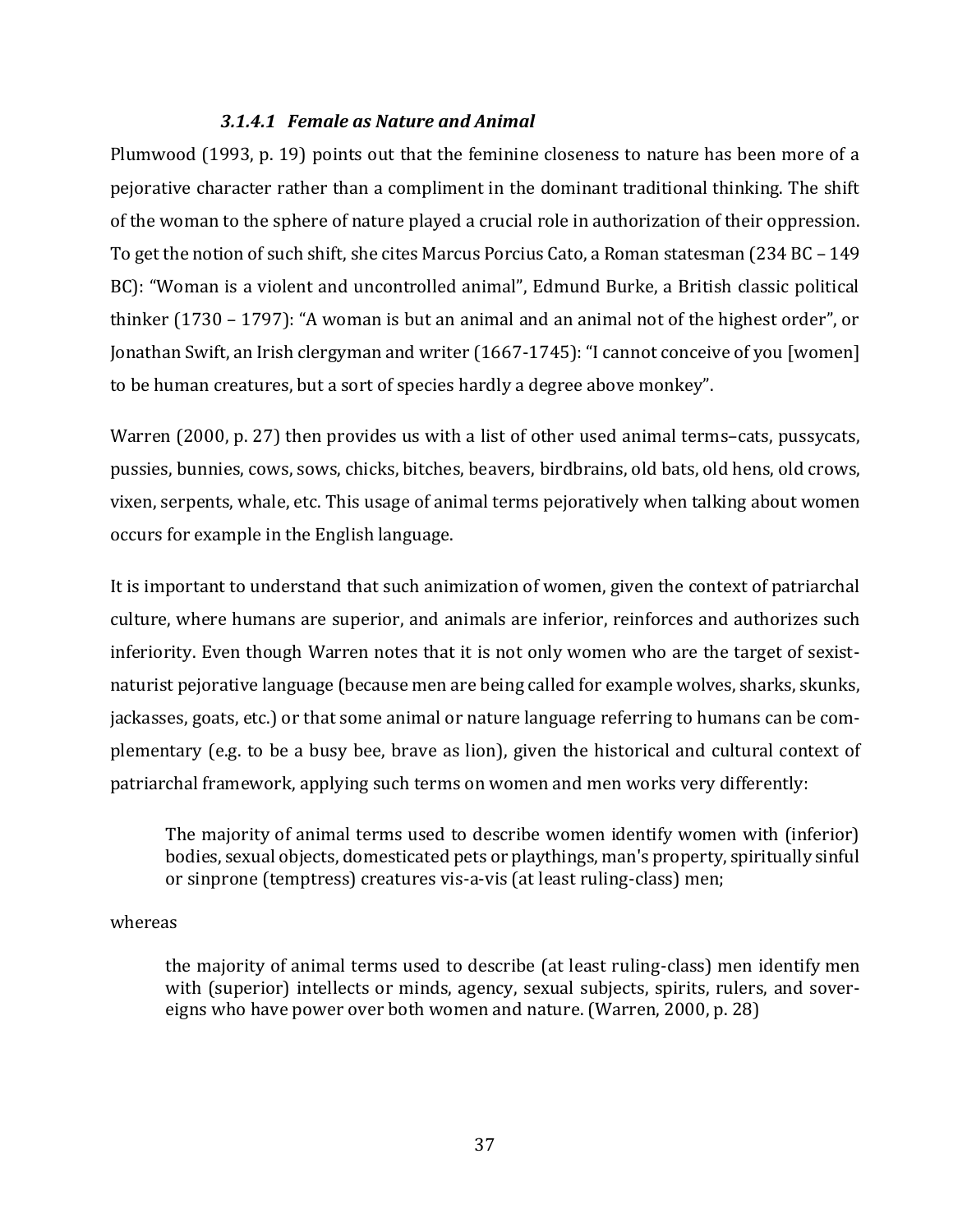However, in renaissance women's connection to nature was symbolised in drastically opposite ways – as virgins (the good, clean, untouched side of them), and as witches (the dark side of women). In the latter case, witches were the symbol of violent nature, they could control the forces of nature - affect storms, illnesses, yields, deaths, they were violent, lusty and in sexual contact with Devil – and like with nature – that needed to be changed; therefore, "the disorderly woman, like chaotic nature, needed to be controlled". In 15<sup>th</sup> and 16<sup>th</sup> century such assumptions of women that society (men) thought of as witches resulted in witch hunting, witch trials and burning them at stake by inquisitors (Merchant, 1980, p. 127), even though they were actually murdering only women herbalists and midwives. Francis Bacon (1561-1626), the well-known "father of modern science" who encouraged controlling and exploitation of nature for human benefit, also engaged in the witchcraft subject and saw the inquisition of witches as means how to discover nature's secrets. And just like that, the awful exploitation, oppression, and domination of both women and nature for the good of human race was supported and presented by the "father of modern science" that people looked up to (1980, p. 168).

#### *3.1.4.2 Nature as Female*

Merchant (1980) draws attention to the fact that such metaphorical description works also the other way around; therefore, degradation and exploitation of natural environment by denoting nature by the female gender have been justified.

Nature was represented and perceived in two very different ways, one as a nurturing mother who provides for the needs of humans, the second one as wild, uncontrollable and violent. Nevertheless, both of them were identified with female sex, and both were present in philosophy, art, religion, and literature. The first idea of nature as a mother was present in Greek and other pagan philosophies, whereas the idea of nature that needed to be tamed and dominated was typical for the context of Greek philosophy and Christianity. However, with the progress of science, industry, and commercial market, the dominion metaphor was supported and pushed within the social and political sphere, whereas the image of Earth as a nurturing and living was becoming less important and actually became dangerous as it symbolized an obstacle for modernization, innovation, and development (Merchant, 1980, pp. 2-3).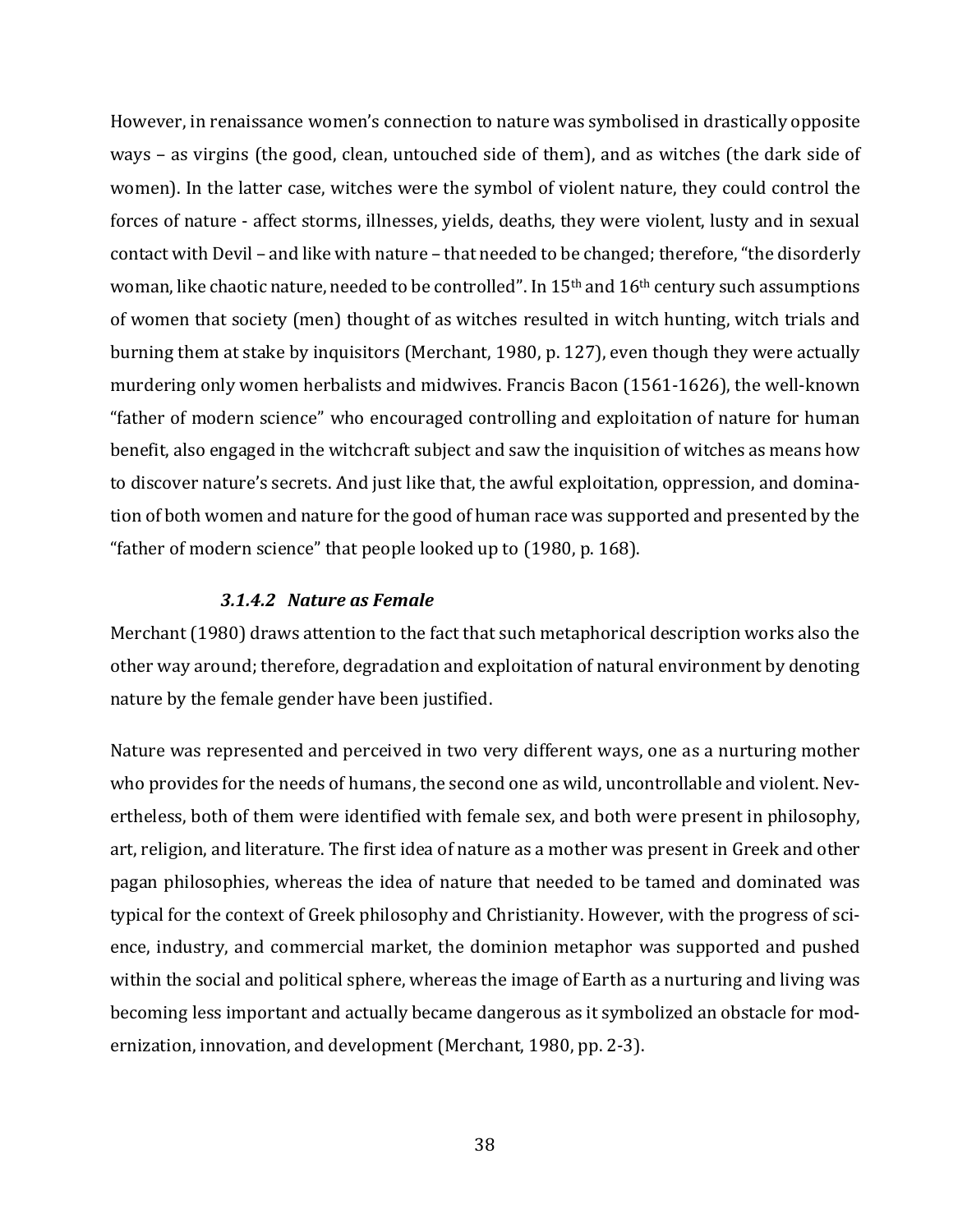If we look at it from the nature's perspective, such linguistic metaphorical obstacle of presenting nature as female was beneficial, as it played a crucial role in decelerating the exploitation of it. Merchant points out that such imagery "has served as a cultural constraint restricting the actions of human being (…), as long as the Earth was considered to be alive and sensitive, it could be considered a breach of human ethical behaviour to carry out destructive acts against it." Such imagery of Mother Nature in the Western culture was central to the organic theory and cosmology; nevertheless, with the arrival of Scientific Revolution in the 15th century and later the new mechanistic (Newtonian) paradigm, there was a need for a new imagery. There could no longer be an omnipresent notion of Mother, if you needed to directly alter the earth through mining, drainage or deforestation, the living creature was incompatible with progress. Like that, the Mother Nature had to be transformed into a machine, an instrument, and any symbolic boundaries of a sentient Earth had to be erased, so the progress could continue (1980, pp. 2-3).

When describing and perceiving nature as female, it was often used of biological terms. As Merchant shows that on an example of mining, such imagery used to evoke in miners respect and submission:

For most traditional cultures, minerals and metals ripened in the uterus of the Earth Mother, mines were compared to her vagina, and metallurgy was the human hastening of the birth of the living metal in the artificial womb of the furnance – an abortion of metal's natural growth cycle before its time. Miners offered propiation to the dieties of the soil and subterranean world, performed ceremonial sacrifices, and observed strict cleanliness, sexual abstinence, and fasting before violating the sacredness of the living earth by sinking in a mine. (Merchant, 1980, p. 4)

Merchant expresses that the scornful usage of sexual female imagery referring to nature as something to be "penetrated" and "raped" (both for human good) was the central feature of Scientific revolution and modern experimental method that was hungry for exploration, "hard facts" and progress (1980, p. 171). Such paradigm brought new values into Western society, language therefore had to change too – for example, if the value of mining was proposed by Francis Bacon as a way to make an improvement of human race, the language had to be changed (1980, p. 41). With sexual imagery, he justified nature's exploitation saying that "We have no right, (…) to expect nature to come to us, (…) nature must be taken by the forelock, being bald behind, (…) permit one to clutch at nature, never to lay hold of her and capture her." (1980, p. 170). Nature was perceived as a machine, an instrument that according to Bacon's words "must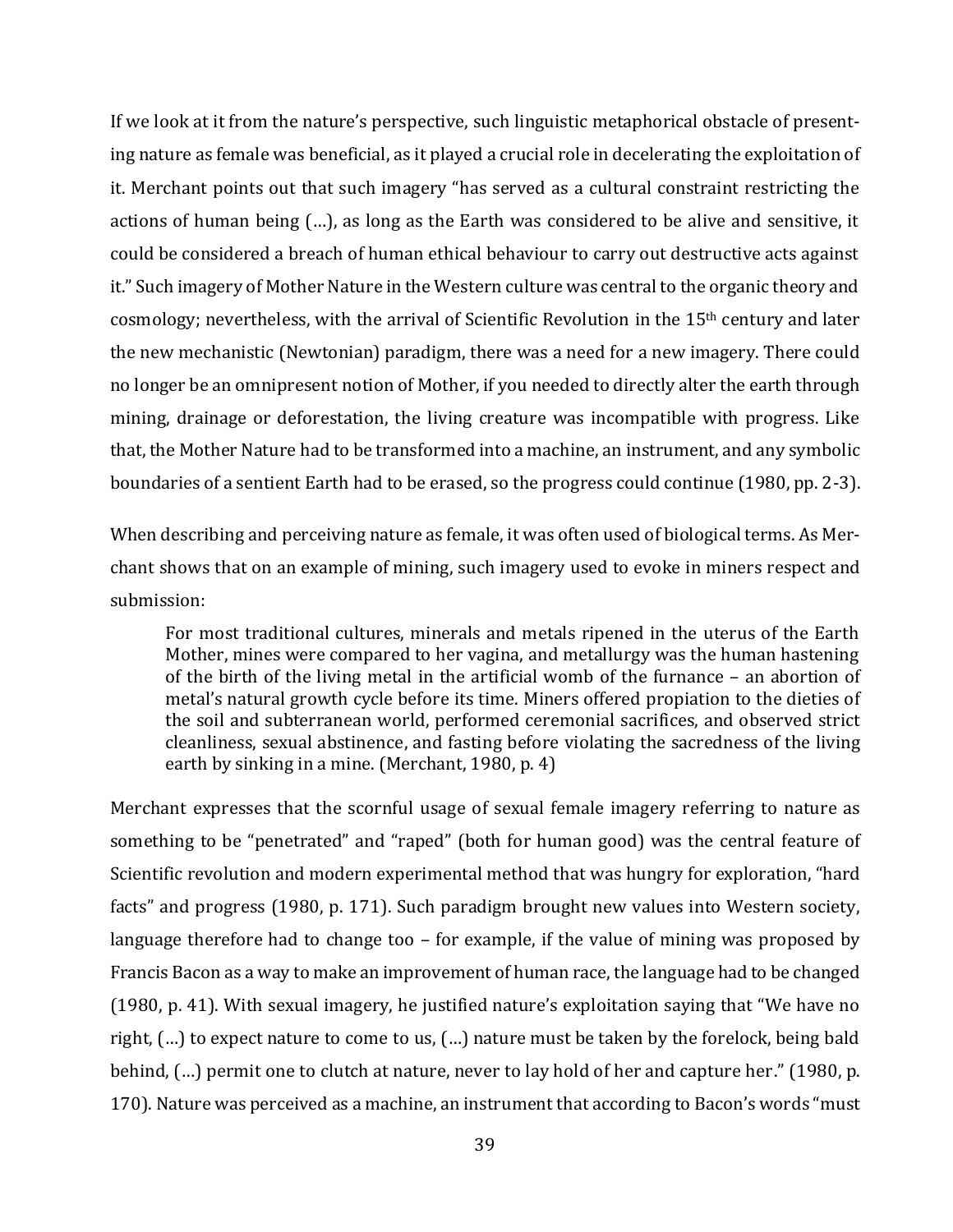be bound into service and made a slave, put in constraint and molded by the mechanical arts<sup>12"</sup> (p. 169). However, as Shiva points out, the Bacon's target of improvement of humans' lives was everything but humans, given the fact that it was not humanly inclusive. As Shiva says, it was a special programme, a privilege for the "middle class, European, male entrepreneur through the conjunction of human knowledge and power in science" (1988, p. 15).

 $\overline{\phantom{a}}$ 

<sup>12</sup> By mechanical arts Francis Bacon meant technology.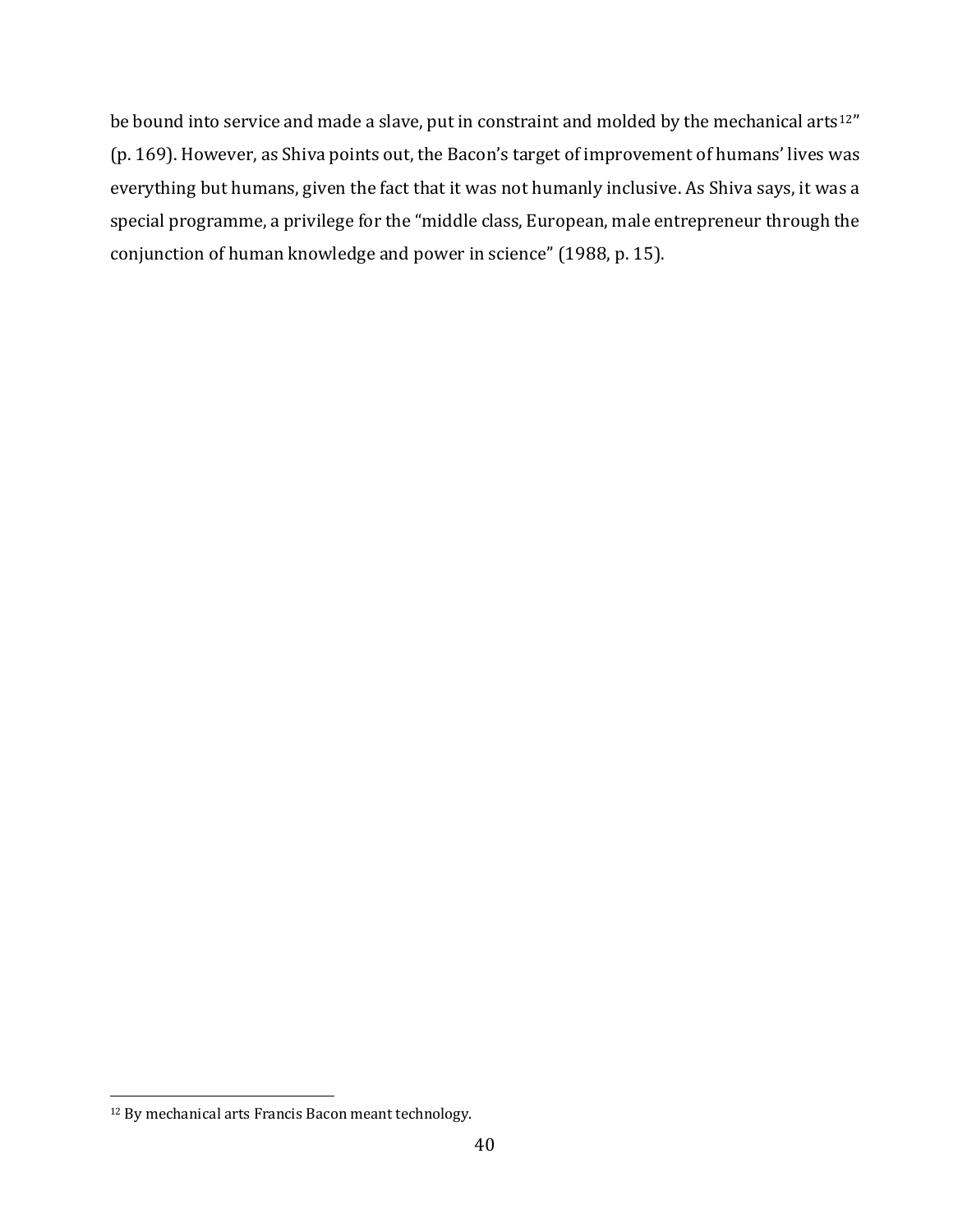## <span id="page-40-0"></span>**Discussion**

In my opinion, an ecofeminist movement is thus an ambitious one, trying to discuss the big current problems and especially explain their very roots, the common cause of it all – the embedded value-hierarchical ways of thinking and the twin domination of nature and women, the master model as Plumwood would say (1993). Challenging the environmental and feminist issues at once – the environmental and social justice, ecofeminism presents itself as a diverse body of theory and practice. Nevertheless, its diversity has often led to its critique from outside the movement, like in the case of ecofeminism's (of cultural ecofeminism to be more precise) accusation of being essentialist. In feminist theory, "essentialism refers to the notion that women and men have particular, biological traits that make them different from each other" (Griffin, 2017 , pp. 69-70) and is a concept that feminists disagree with as it gives a specific and fixed essense to women (and men also). Merchant in her book Death of Nature discusses that:

If women overtly identify with nature and both are devalued in modern Western culture, don't such efforts work against women's prospects for their own liberation? Is not the conflation of woman and nature a form of essentialism? Are not women admitting that by virtue of their own reproductive biology they are in fact closer to nature than men and that indeed their social role is that of caretaker? (Merchant, 1980, p. xiv)

She points out that maybe such actions and views on the connection between women and nature may "cement existing forms of oppression against both women and nature, rather than liberating either" (1980, p. xiv); however, she then puts stress on the fact that both concepts of nature and women are primarily a historical and social construct. Therefore, the characteristics of sex, gender or nature are changing throughout the history as individuals form concepts about them, based on the ideas and norms of the society that these individuals were born into, socialized and educated within. Warren rejects any attempts of making women closer to nature than men. Plumwood supports that idea by saying that if we believe "that the fact of being a female guarantees that we are automatically provided with an ecological consciousness and can do no wrong to nature or to one another, we are going to be badly disappointed." (1993, p. 10)

Warren argues for what she calls "strategic essentialism",

according to which one can make empirically verifiable, materially supported, historically accurate, and politically useful generalizations about the contingent commonalities among the dominations of women, other dominated human groups, nonhuman animals,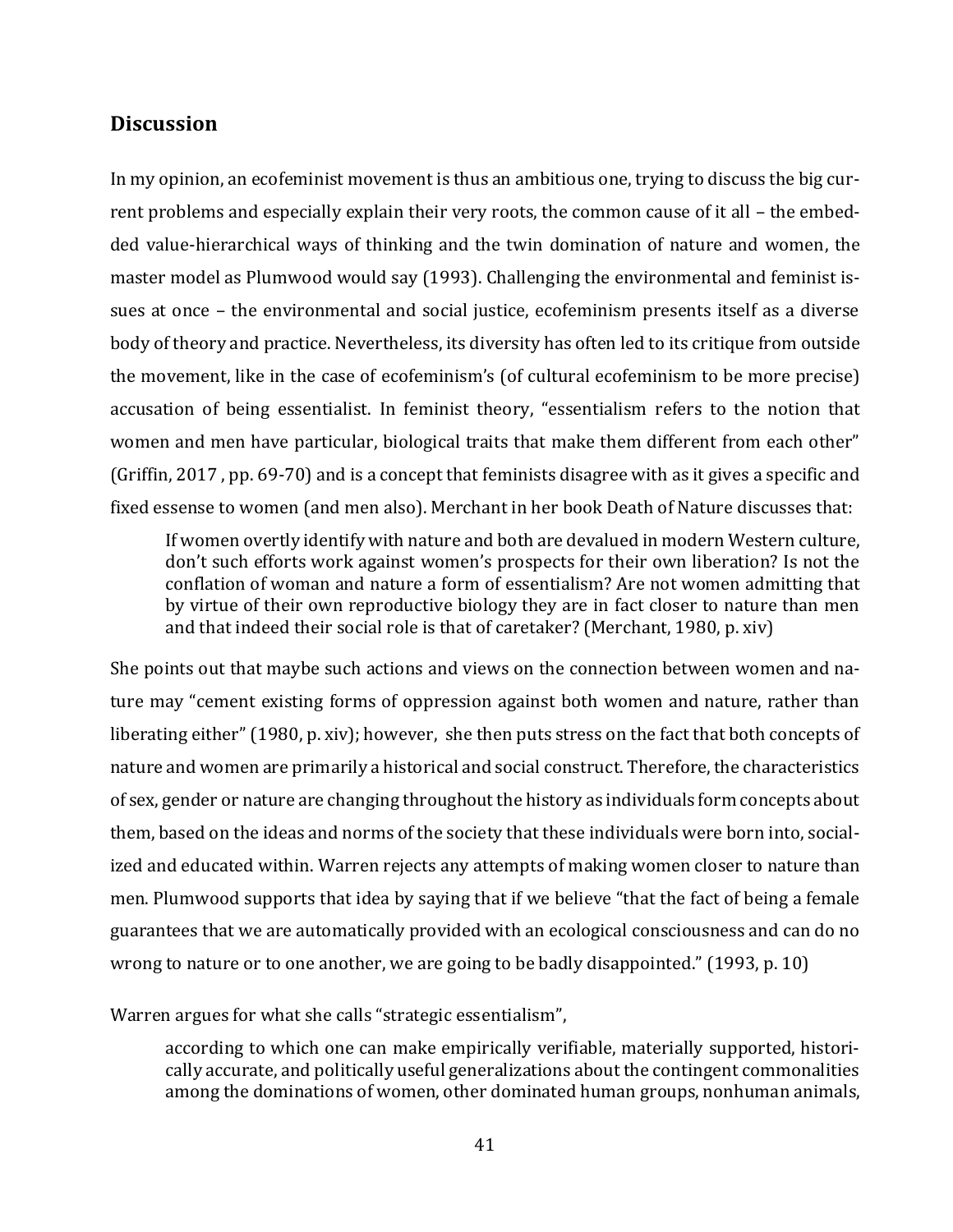and nature. These "strategic" generalizations establish ways these unjustified dominations are interconnected, mutually reinforcing, and the basis for a potential "alliance in the face of a common enemy"—despite and in addition to crucial differences among these groups and the historically specific ways domination occurs. (Warren, 2002, p. 41)

In general, any critique of any movement is good - it forces to rethink and reevaluate if what the movement is doing has a clearly set and valid reasons for it. Such critique directed towards ecofeminism indeed entailed a need for more in-depth theoretical foundations that have led many ecofeminist scholars to do more research and provide more proves of the interconnections between the domination of the Others, the nature, the women, the marginalized people. However, such critique has not only born fruit. As another important ecofeminist Greta Gaard notes,

Focusing on the celebration of goddess spirituality and the critique of patriarchy advanced in cultural ecofeminism, poststructuralist and other third-wave feminisms portrayed all ecofeminisms as an exclusively essentialist equation of women with nature, discrediting ecofeminism's diversity of arguments and standpoints to such an extent that, by 2010, it was nearly impossible to find a single essay, much less a section, devoted to issues of feminism and ecology (and certainly not ecofeminism), species, or nature in most introductory anthologies used in women's studies, gender studies, or queer studies. (Gaard, 2011, p. 31)

Ecofeminism forces us to take a few steps back and see things from a bigger perspective, much different than what we are used to – the upside-down perspective, as it sees the very roots of today's poor and sick state of nature and people and inequality in the oppression and mastery of the 'weaker'–the women, the animals, the not-enough creatures–the 'Others'. It explains how the dualistic thinking and preferring of the reason over nature resulted in the unjust and unethical treatment of nature and one another.

The world seems to be slowly falling apart and the time to fix it is probably running out. Although not for the planet, but for the humankind. Nature can survive without people, but humanity cannot survive without nature. Being surrounded and to face the alarming social and environmental related problems, when we are instantly being informed about everything wrong happening in this world as nowadays, many people are overwhelmed and respond to it differently. Maybe ecofeminism or at least some of its aspects could be the answer for a better life and future– not of the humans and the nature, but rather the humans in partnership and harmony with nature.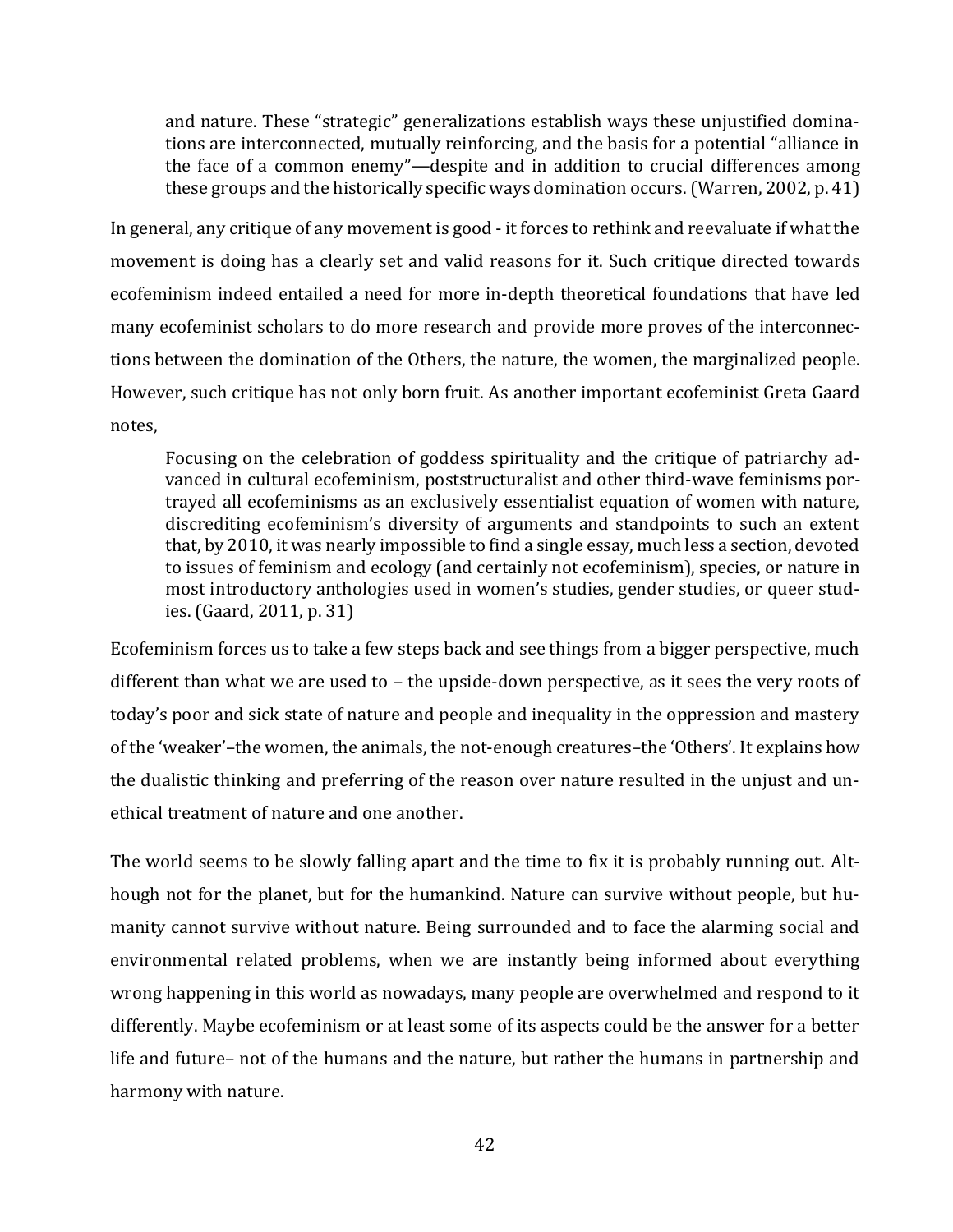Although it seems that ecofeminism, due to its diversity, has lost its chance to be the changemaker movement that would help to dismantle society from its embedded oppressive dualistic thinking, one never knows. Gender topics are being discussed increasingly more in most spheres of our lives, as well as pressing environmental issues. Maybe ecofeminism will make a comeback, as it symbolises the response to problems that both environmental and feminist movements are dealing with, while shedding light to their interconnections.

There are definitely limitations of my bachelor thesis. One of them is that I could have included more – in numbers or in their diversity – ecofeminists, so to give an objective presentation of the ecofeminist movement as a whole. However, I argue that it had to be done this way, if I wanted to have a closer and deeper look and understanding of their thoughts and the foundations alone, rather than shortly generalizing their ideas and applying it broadly on the whole ecofeminist movement. For this purpose, I have chosen only Plumwood, Merchant, Warren, and Shiva, because they are presented as proponents of the social and socialist form of ecofeminism that I find the most valid and important. Another limitation would be the lack of discussed topics in the third part of the thesis, and I would agree that this critique is valid and if I could, I would include more of them, because there are several indeed very interesting topics (such as animal rights and vegetarianism, spirituality, globalization, capitalism, etc.). However, I have chosen to present, in my opinion, the most basic and important ones concerning the connections between women and nature, so one can truly proceed to understanding the elementary theory of ecofeminism and why it is important.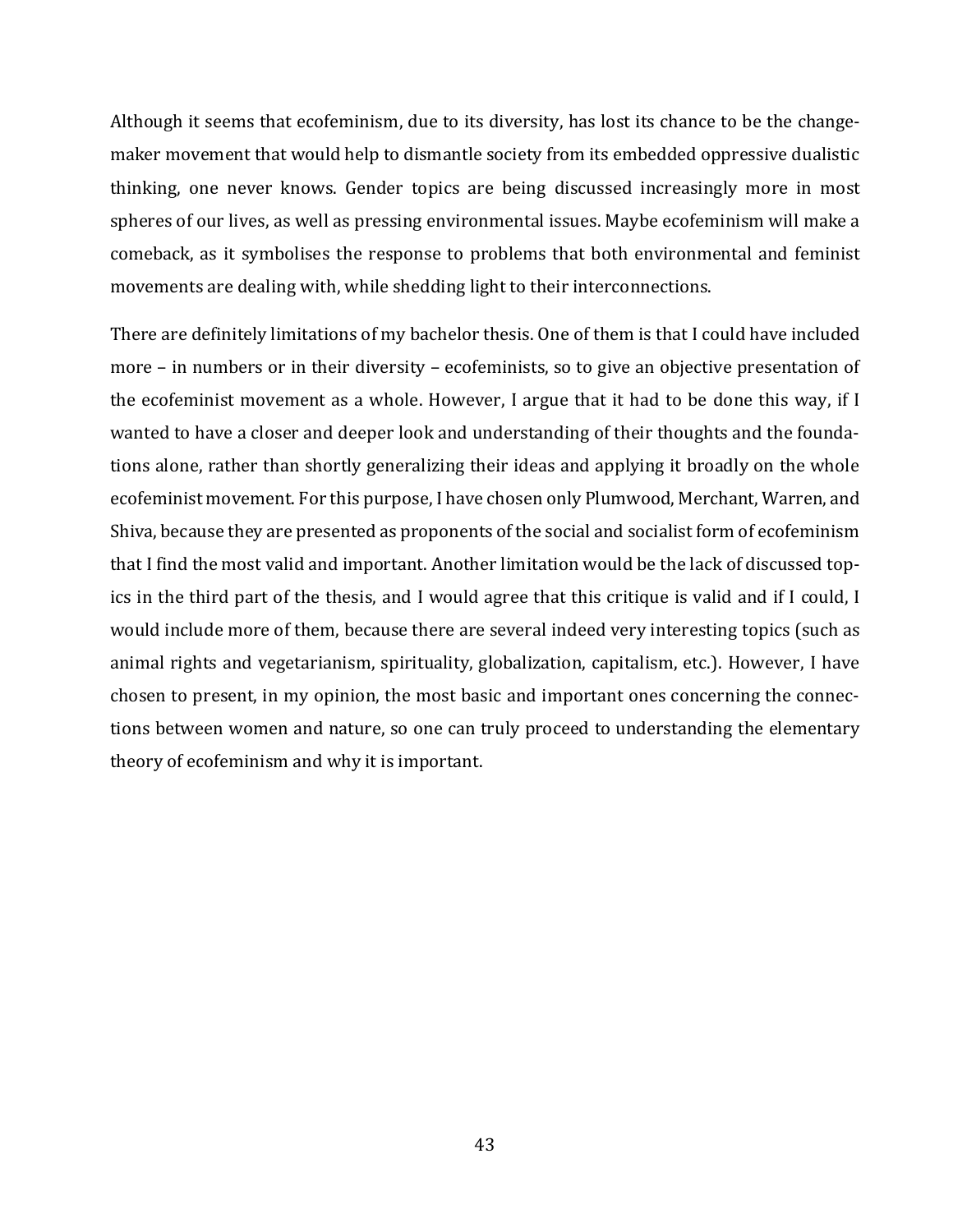## <span id="page-43-0"></span>**Conclusion**

The presented bachelor thesis concerned the topic of ecofeminism, a heterogenous movement that is being perceived as an umbrella term for different approaches which sometimes disagree with each other; nevertheless, all of them are showing the parallels and analogies between the exploitation and oppression of nature and women (and other subordinated groups, the "human Others and earth Ohers"). Such oppressions and dominations share historical, empirical, linguistic, symbolical, spiritual, religious and theoretical interconnections, and in this thesis, I presented the conceptual ones that result into others. Ecofeminists claim that both feminism and environmentalism must embrace one another if it is to end the domination of women and nature because both dominations are conceptually and historically tied to each other. They seek for recreation of harmony between everyone and everything – nature and humankind, by shedding light on the connections between the domination of women and nature.

The first part of this thesis was devoted to a short summary of feminism, so to put ecofeminism into context and understand its background and where it comes from. Afterwards, in the second part, there was introduced the ecofeminist movement (as it has been described by other scholars) and its origins that are rooted in the activist social change and ecological movements of the 1960s and 1970s. Followed by the introduction of chosen ecofeminists, their perceptions and ideas about ecofeminism in general–Carolyn Merchant, Karen Warren, Val Plumwood, and Vandana Shiva, who are being associated with the socialist and social form of ecofeminism–it was outlined which topics will be discussed in the next chapters. In the third part of this thesis, I presented and summarized the conceptual connections between women and nature and the domination of them, explaining that these connections have resulted into the way we treat the women and nature (and Others in general), and into the pressing environmental and social crisis this world is now experiencing. Among discussed connections were the concept of "the Other", oppressive conceptual framework and its features – value hierarchical thinking, logic of domination, "power-over power", privilege, and value dualism. Afterwards, I explained and showed the (ab)use of controlling imagery and how such metaphors of women and nature were used in different times (prior to Scientific revolution and after) for different purposes. Focus was brought on the use of imagery in separate chapters "Female as Nature and Animal" and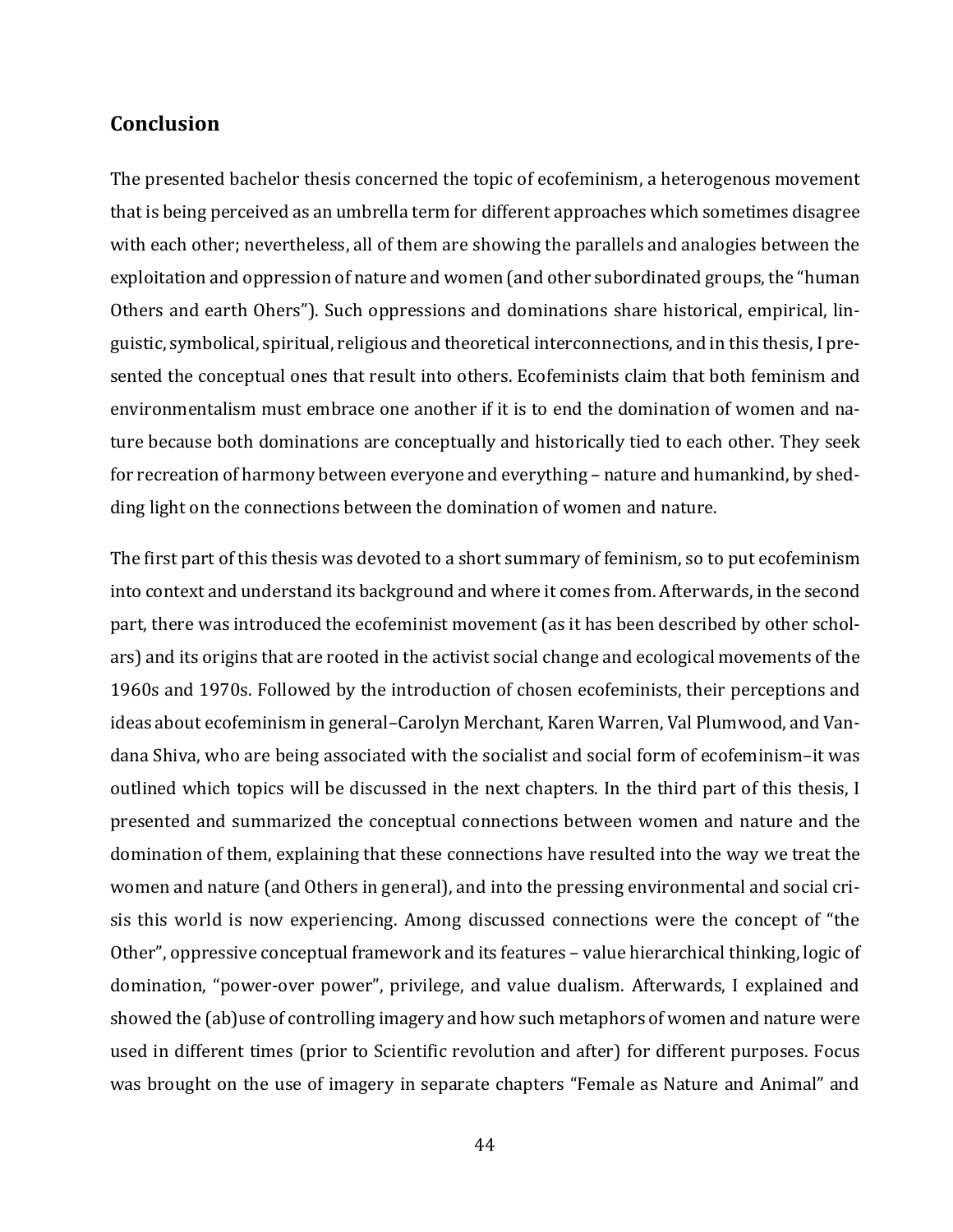"Nature as Female" concerned with women's naturalization and nature's feminization, arguing that such metaphors were mostly used for justification and legitimization of one's domination over the Other within the conceptual patriarchal oppressive framework.

The last part of this thesis included discussion, where I have concentrated on the topic of essentialism and how it maybe stopped ecofeminism as a theoretical approach with a solid foundation based on historical evidence from its adoption by the wider group of people engaged in environmental and feminist (social justice also) movements.

I believe that I managed to accomplish the aim and objectives of this thesis to present the ecofeminist movement, its connection with feminism (and third wave feminism especially), its origins, definition, description of its boundary conditions and different forms of ecofeminism (liberal, cultural, social, socialist). An overview of scholarly ecofeminist literature describing some of the tenets of ecofeminist history, focused on the conceptual connections between women and nature, by reviewing the books and essays of Carolyn Merchant, Val Plumwood, Vandana Shiva and Karen Warren was given.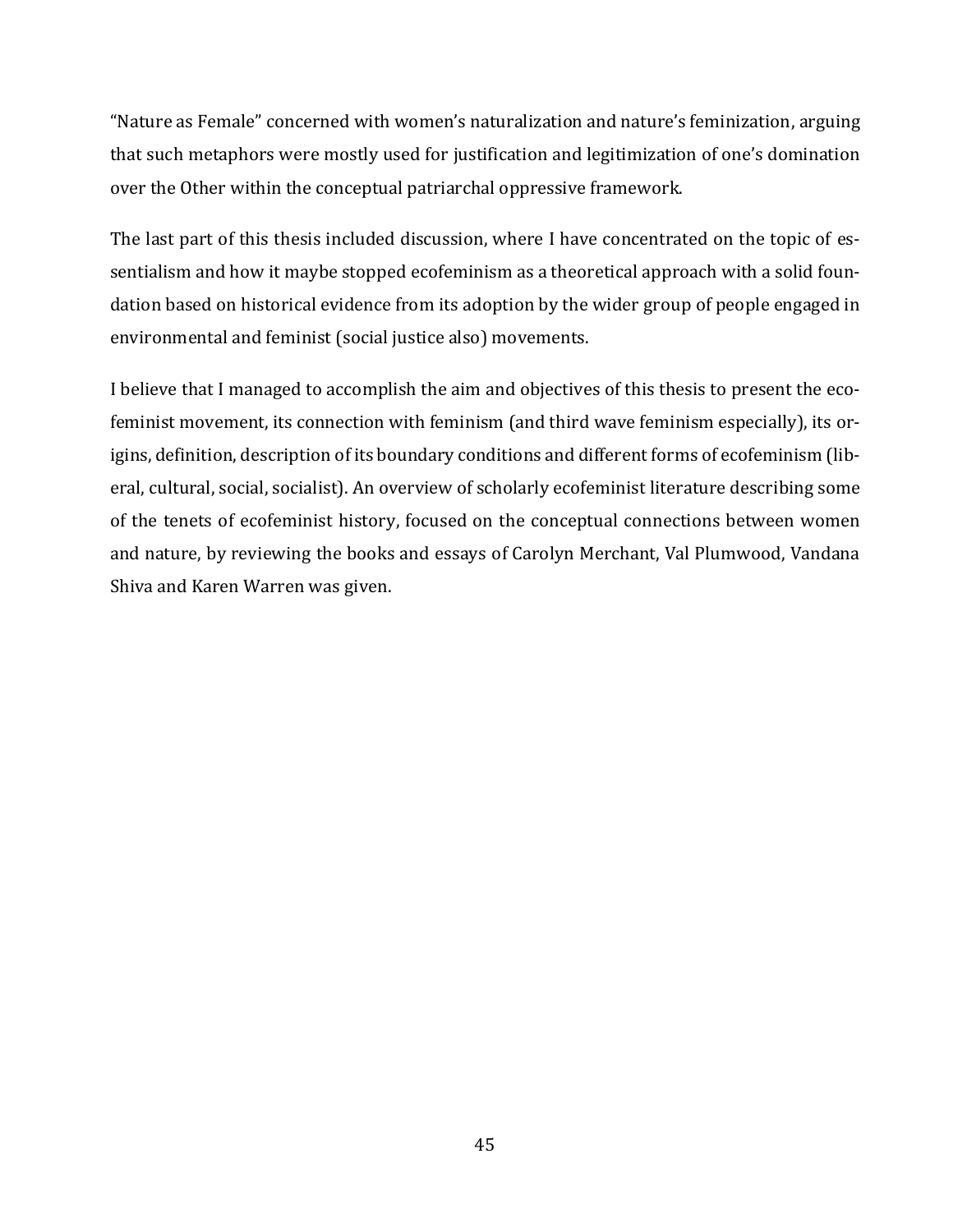## <span id="page-45-0"></span>**List of literature**

Beauvoir, S. and Parshley, H. (1956). *The second sex.* London: Jonathan Cape

Buchanan, I. (2010). *A dictionary of critical theory*. New York: Oxford University Press.

Bradley, L. (2014). *Ecofeminism.* (podcast) Pod Academy. Available at: http://podacademy.org/podcasts/ecofeminism (Accessed: 5 February 2019).

Butler, J. (1990). *Gender trouble: feminism and the subversion of identity*. New York: Routledge

Carlassare, E. (2000) 'Socialist and Cultural Ecofeminism: Allies in Resistance', *Ethics & the Environment*, 5(1), pp. 89-106. [Online]. Available at: https://www.jstor.org/stable/27766057 (Accessed: 3 March 2019).

Crenshaw, K. (1989) 'Demarginalizing the Intersection of Race and Sex: A Black Feminist Critique of Antidiscrimination Doctrine, Feminist Theory and Antiracist Politics'*, University of Chicago Legal Forum*, pp. 139-168. [Online]. Available at: https://doi.org/10.4324/9780429500480 (Accessed: 7 March 2019).

d'Eaubonne, F. (1974). *Le féminisme ou la mort.* Paris: Pierre Horay.

De Chant, T. (2012). 'If the world's population lived like...', *Per Square Mile*. 8 August. Available at : https://persquaremile.com/2012/08/08/if-the-worlds-population-lived-like/ (Accessed: 3 February 2019).

Dryzek, J. (1997). *The Politics of the Earth: environmental discourses.* Oxford: Oxford University Press.

Eaton, H. and Lorentzen, L. (1956). *Ecofeminism and globalization: exploring culture, context, and religion.* Lanham: Rowman & Littlefield Publishers.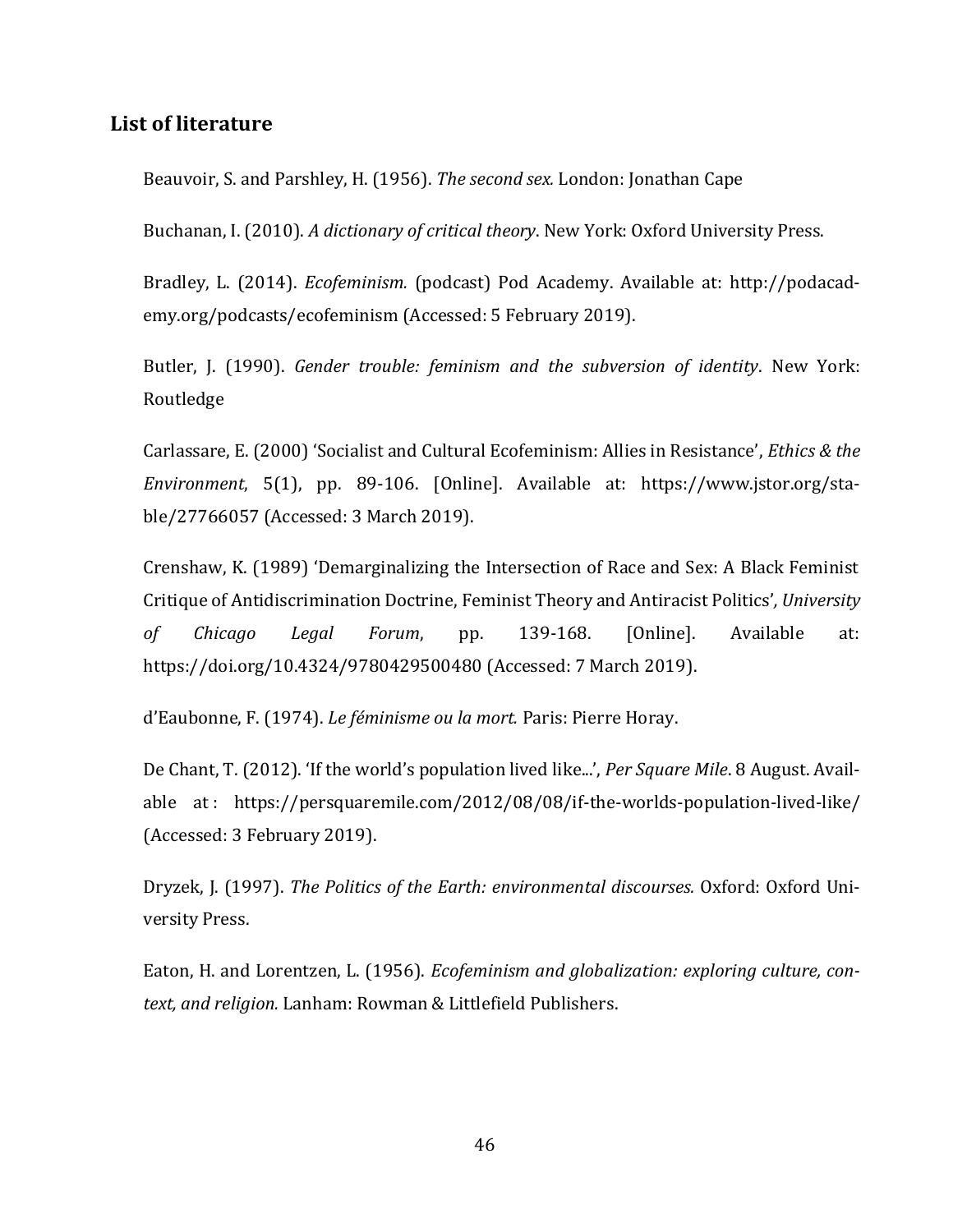Gaard, G. (2011). 'Ecofeminism revisited: Rejecting essentialism and replacing species in a material feminist environmentalism', *Feminist Formations*, 23(2), pp. 26-53. [Online]. Available at: https://search.proquest.com/docview/902917617?accountid=16730 (Accessed: 2 March 2019).

Gaard, G. and Gruen, L. (1993). 'Ecofeminism: Toward global justice and planetary health', *Society and Nature*, 2(1), pp. 1-35; Reprint in *Environmental Philosophy: Critical Concepts in the Environment*, 2(3), pp. 234-260 (2005). [Online]. Available at: [https://www.aca](https://www.academia.edu/32438639/Ecofeminism_Toward_Global_Justice_and_Planetary_Health)[demia.edu/32438639/Ecofeminism\\_Toward\\_Global\\_Justice\\_and\\_Planetary\\_Health](https://www.academia.edu/32438639/Ecofeminism_Toward_Global_Justice_and_Planetary_Health) (Accessed: 1 March 2019).

Gillis, S., Howie, G. and Munford, R. (2004). *Third wave feminism: a critical exploration.* New York: Palgrave Macmillan.

Green Belt Movement. (2019) *Who we are.* Available at: http://greenbeltmovement.org/who-we-are, (Accessed: 15 March 2019).

Griffin, G. (2017). *A Dictionary of Gender Studies*. 1 edn. *Oxford University Press.* [Online]. Available at: [http://www.oxfordrefer](http://www.oxfordreference.com/view/10.1093/acref/9780191834837.001.0001/acref-9780191834837)[ence.com/view/10.1093/acref/9780191834837.001.0001/acref-9780191834837.](http://www.oxfordreference.com/view/10.1093/acref/9780191834837.001.0001/acref-9780191834837)

Inter-Parliamentary Union. (2019) *Women's suffrage.* Available at: http://archive.ipu.org/wmn-e/suffrage.htm, (Accessed: 10 March 2019).

Kings, A. E. (2017) 'Intersectionality and the Changing Face of Ecofeminism', *Ethics & the Environment*, 22(1), pp. 63-87. [Online]. Available at: https://doi.org/10.2979/ethicsenviro.22.1.04 (Accessed: 7 March 2019).

Lovelock, J. (2003) 'Gaia Theory', in Krech, S., McNeill, J. R., Merchant, C. (eds.) *Encyclopedia of World Environmental History.* New York: Routledge, pp. 569-571.

Merchant, C. (1980). *The Death of Nature: women, ecology and the scientific revolution.* New York: Harper & Row Publishers Inc.

Merchant, C. (1996). *Earthcare: women and the environment.* New York: Routledge.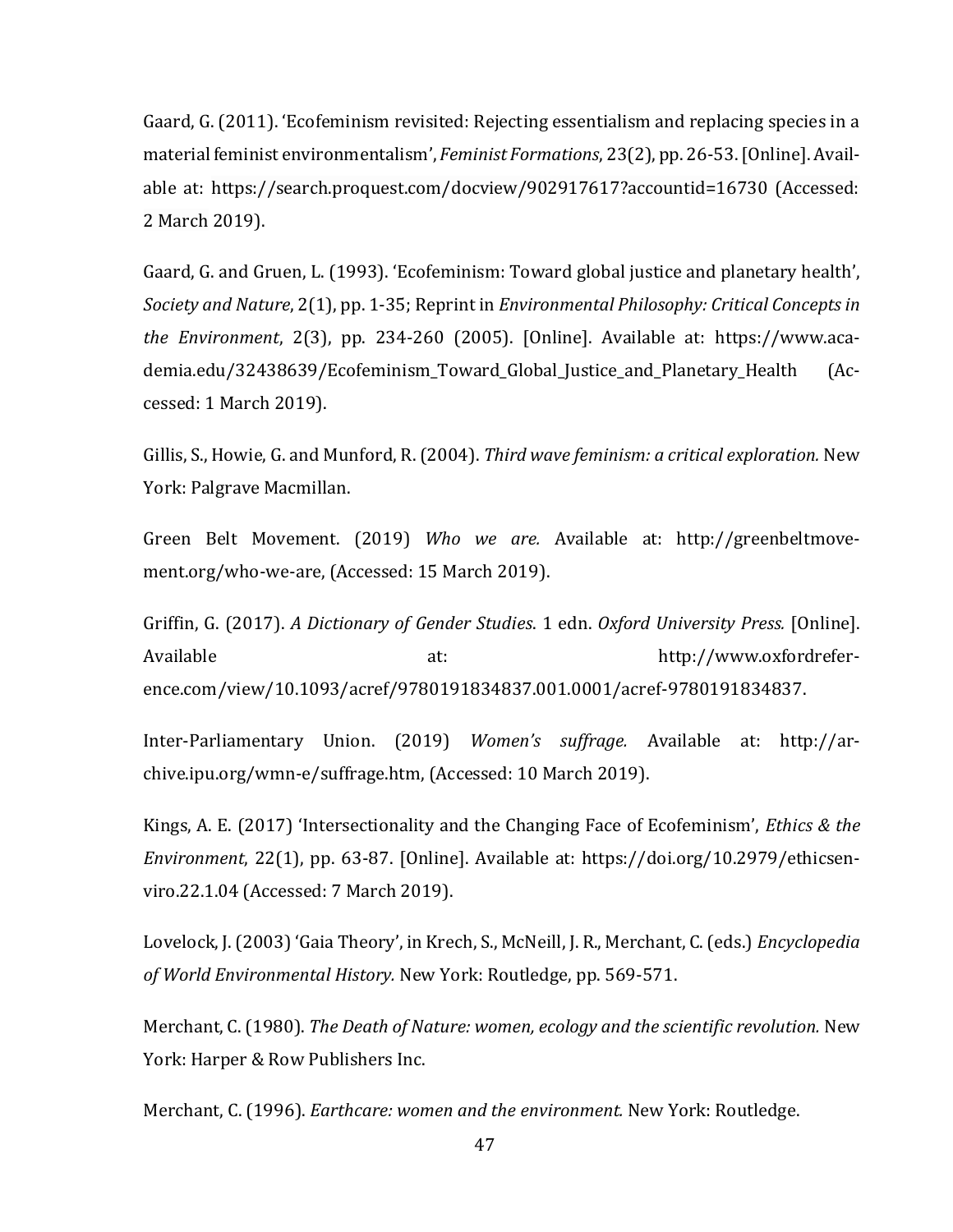Merchant, C. (2005). *Radical ecology: the search for a livable world.* New York: Routledge.

Mies, M. and Shiva, V., (2014). *Ecofeminism: critique. influence. change.* New York : Zed Books Ltd.

Moore N. (2004) 'Ecofeminism as third wave feminism? Essentialism, activism and the academy', in Gillis S., Howie G. and Munford R. (eds.) *Third Wave Feminism*. London: Palgrave Macmillan, pp. 227-239.

Munro, E. (2013) 'Feminism: A Fourth Wave?', *Political Insight,* 4(2), pp. 22-25. [Online]. Available at: https://onlinelibrary.wiley.com/doi/epdf/10.1111/2041-9066.12021(Accessed: 1 March 2019).

Oxfam (2019). *Public good or private wealth?* Oxford: Oxfam GB. Available at: https://oxfamilibrary.openrepository.com/bitstream/handle/10546/620599/bp-publicgood-or-private-wealth-210119-en.pdf (Accessed: 20 February 2019).

Phillips, M. and Rumens, N. (2015). *Contemporary perspectives on ecofeminism*. Oxon: Routledge.

Plumwood, V. (1993). *Feminism and the mastery of nature*. New York: Routledge

Plumwood, V. (1997). 'Androcentrism and Anthropocentrism: Parallels and Politics', in Warren, K., and Erkal, N. (eds) *Ecofeminism: women, culture, nature*. Indianapolis: Indiana University Press, pp. 327-355

Salleh, A. (1991), 'Reviewed Work: Staying Alive: Women, ecology and development by Vandana Shiva', *Hypatia*, 6(1), pp. 206-14, [Online]. Available at: <https://www.jstor.org/stable/3810042> (Accessed: 1 March 2019).

Shiva, V. (1988). *Staying alive: women, ecology and survival in India.* London: Zed Books.

Snyder, R. (2008). 'What Is Third-Wave Feminism? A New Directions Essay'*. Signs*, 34(1), pp. 175-196. [Online]. Available at:<https://www.jstor.org/stable/10.1086/588436> (Accessed: 3 March 2019).